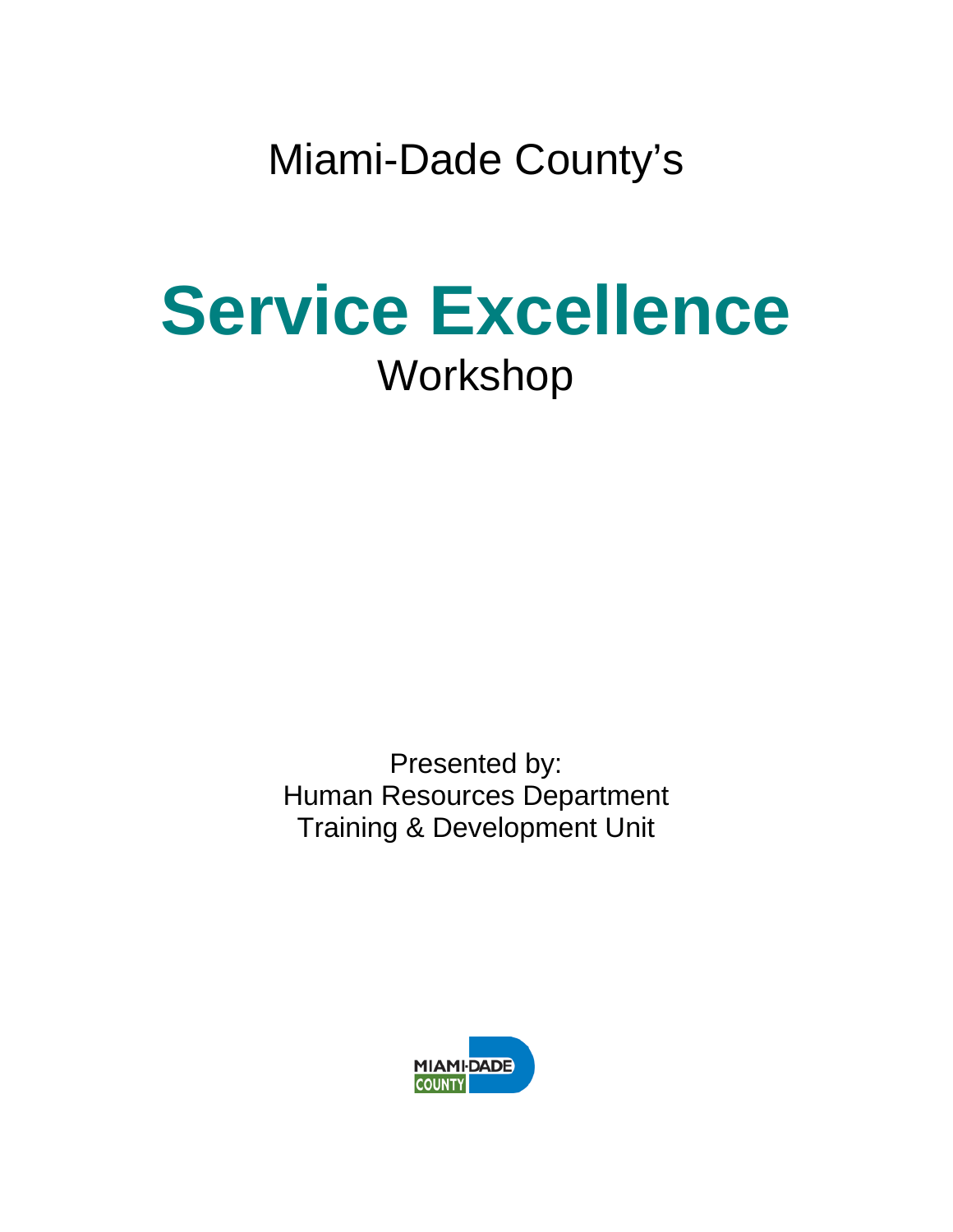### SERVICE EXCELLENCE TABLE OF CONTENTS

| Ten Tips To Providing Over-the-top Phone Customer Service 43 |  |
|--------------------------------------------------------------|--|
|                                                              |  |
|                                                              |  |
|                                                              |  |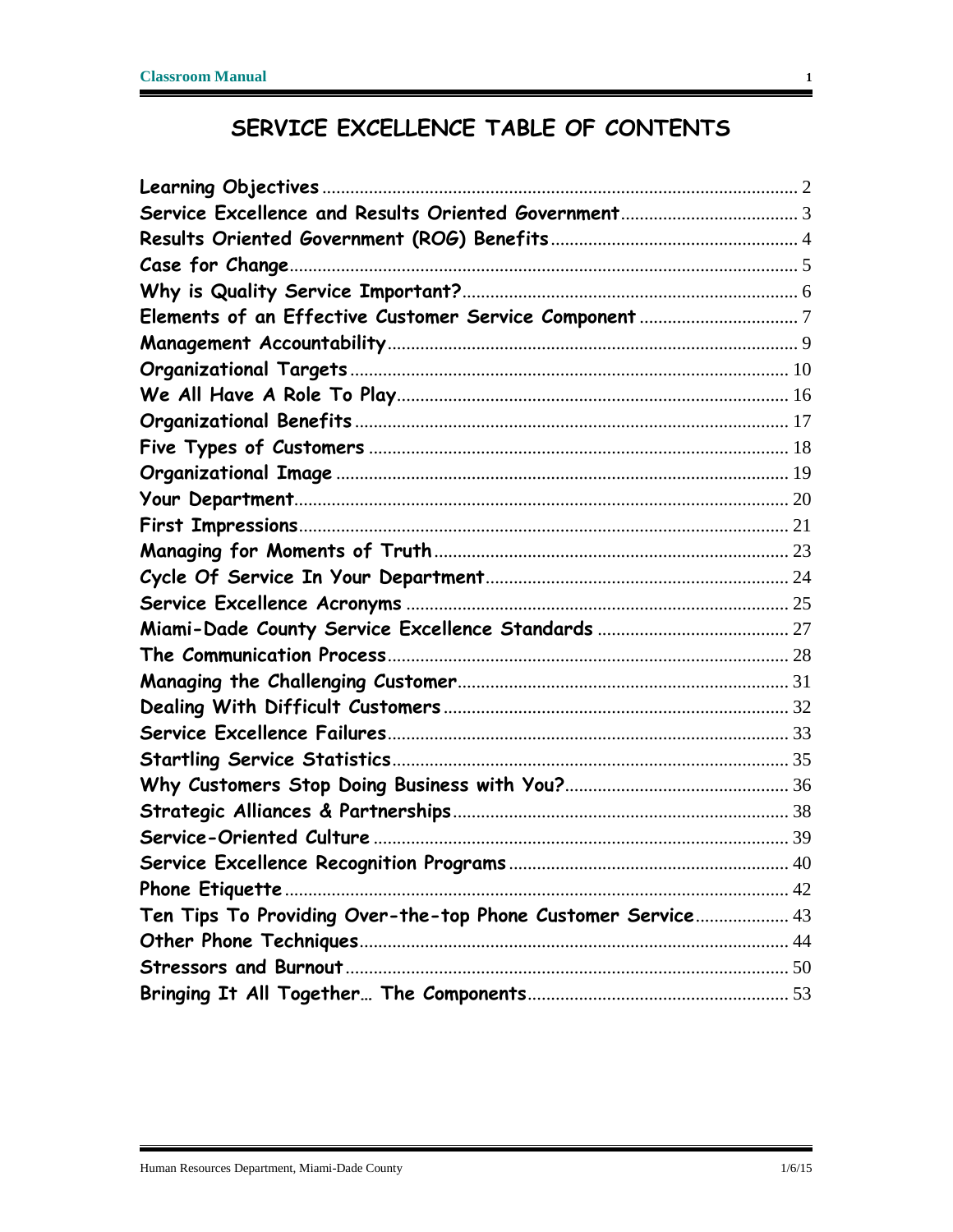#### **Service Excellence**

#### **Learning Objectives**

#### <span id="page-2-0"></span>**At the completion of reading this tutorial, participants will…**

- 1. Understand how Service Excellence impacts the County and the community.
- 2. Understand the link between Results Oriented Government (ROG) and Service Excellence.
- 3. Understand the benefits of an effective customer-driven government.
- 4. Identify the impact and results of service failures on Miami-Dade County.
- 5. Learn to implement effective telephone skills that will assist your customers.
- 6. Understand the impact of stress and burnout in trying to provide Service Excellence.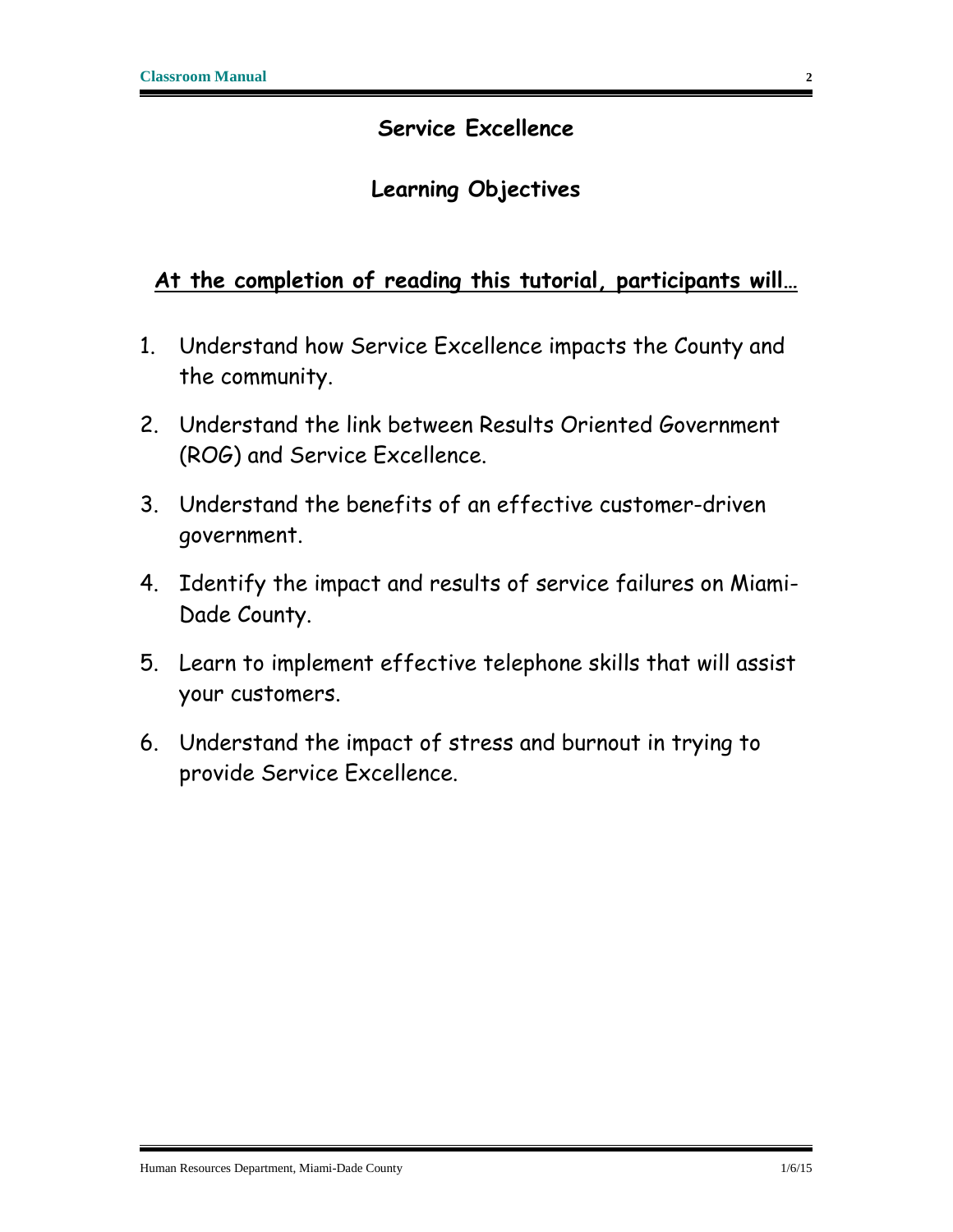#### **Service Excellence and Results Oriented Government**

<span id="page-3-0"></span>What does Service Excellence have to do with Results Oriented Government?

The Results Oriented Government philosophy, championed by the leaders of Miami-Dade County government is comprised of two major sub-components: Delivering Excellence and Service Excellence. Delivering Excellence focuses on meeting the County's goals and objectives with a results-oriented mindset. Service Excellence focuses on the County providing excellent services that exceed customer expectations.

As stewards of the taxpayers' money, the County has a mandate to execute on its vision of "Delivering Excellence Every Day." Exceeding customers' expectations is incorporated in each County employee's job description. We should be the customer's champion for our external customers, Miami-Dade County residents, and also our internal customers, fellow Miami-Dade County employees.

The Results Oriented Government philosophy adopted by our County leaders can only succeed if BOTH sub-components, Delivering Excellence and Service Excellence, are implemented to their fullest potential. There are no half-measures when aspiring toward Excellence of any kind.

Understanding this mandate has helped us implement the first County Strategic plan in 2003 and institute mandatory Service Excellence training for all County employees. You are going through this process right now by taking this course.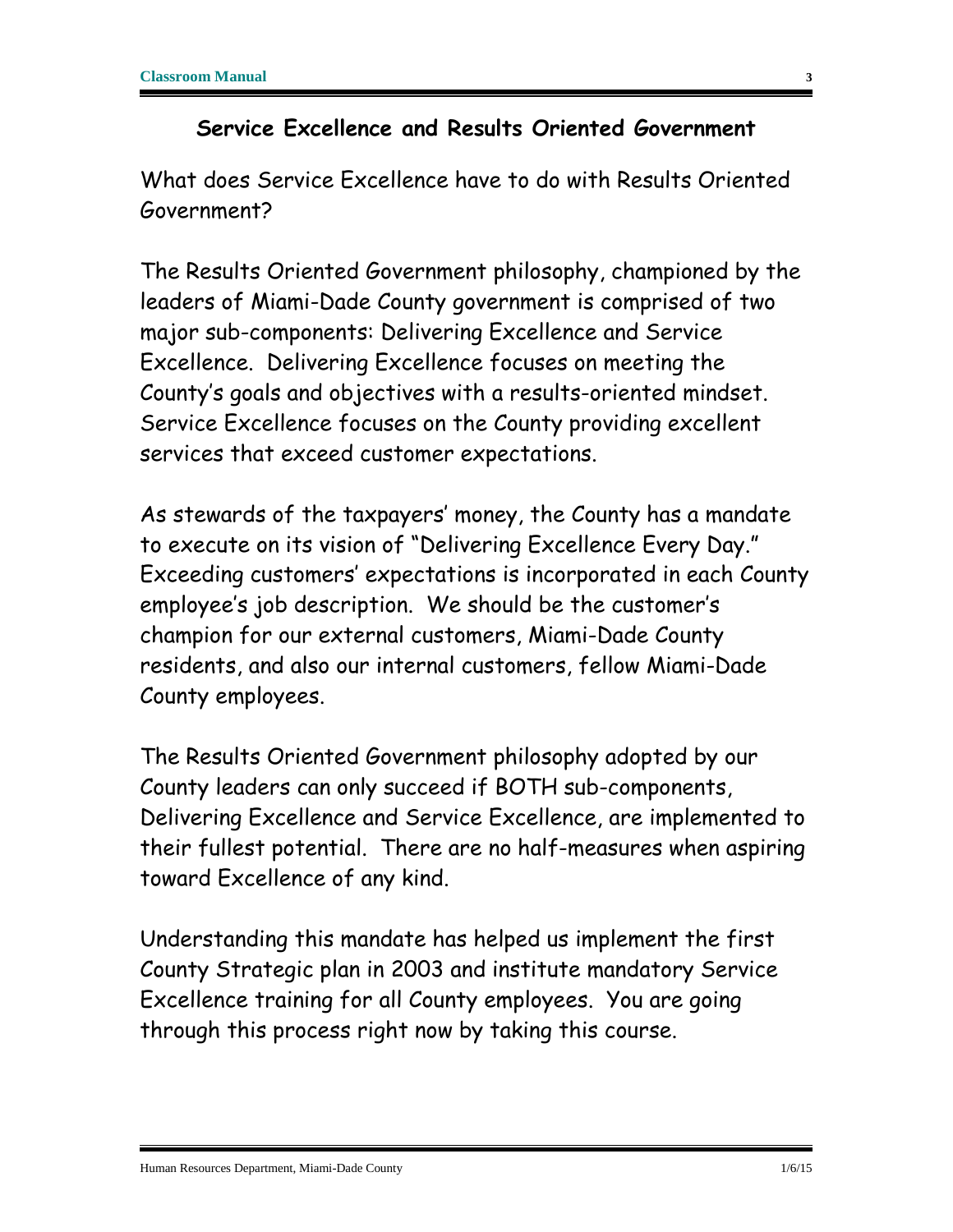<span id="page-4-0"></span>

#### **Results Oriented Government (ROG) Benefits**

The graphic above shows two types of organizations. The top pipeline above shows an organization that is not aligned in achieving its goals and objectives. Possible reasons could be miscommunication, misunderstanding, lack of direction, etc. The bottom pipeline shows an organization that is working and flowing together in alignment to achieving all of its goals and objectives are being met. Miami-Dade County's goal is to be this type of results-oriented organization.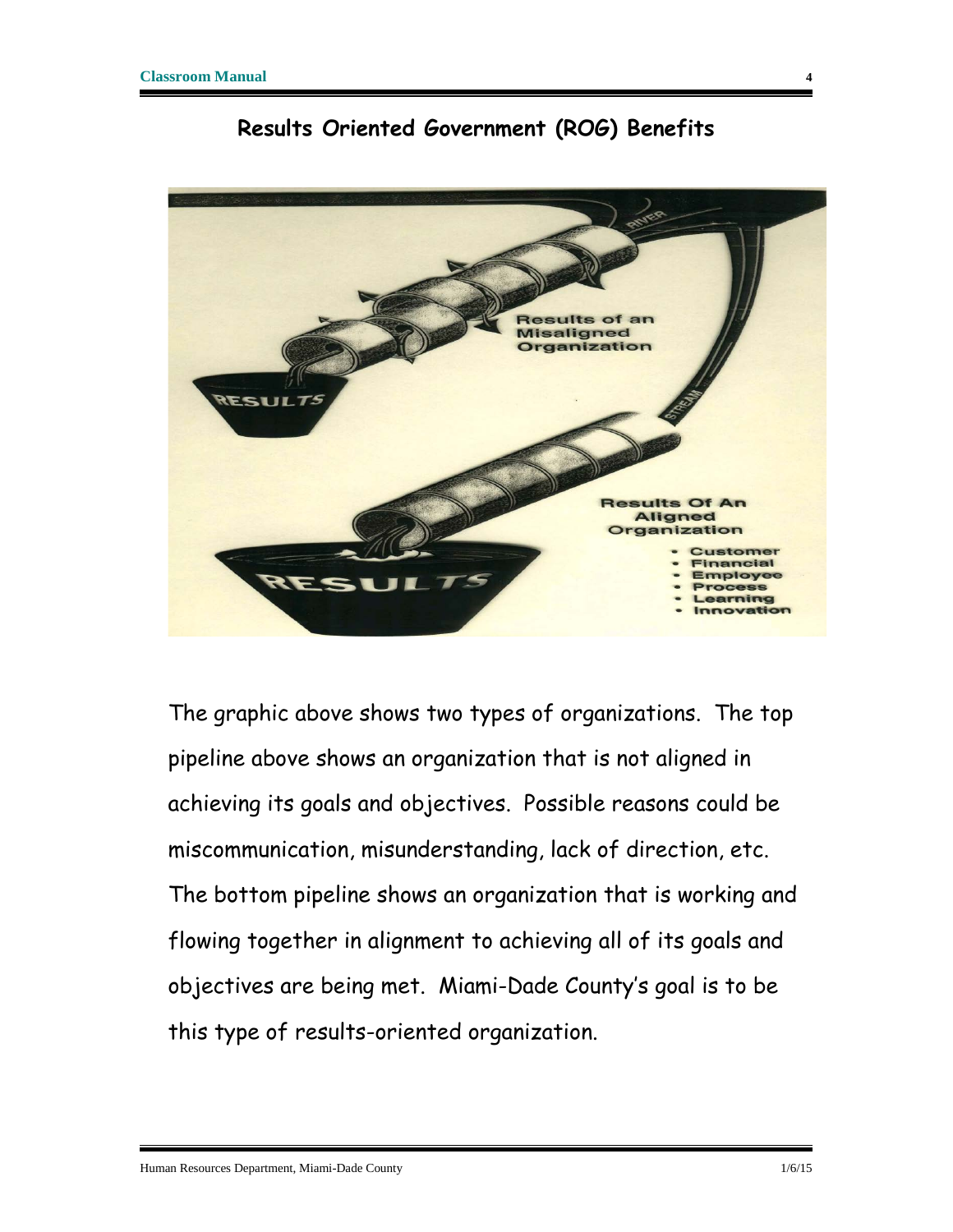#### **Case for Change**

- <span id="page-5-0"></span> Time for reform
	- The only constant is change. The status quo is not enough. We need to evaluate how we can continually do a better job.
- Fulfill organizational demands
	- To meet the community's needs, we need to have the appropriate resources set in place to fulfill their requirements.
- Future cost avoidance
	- Proper planning will help reduce waste and avoid future cost overruns.
- Increase efficiencies
	- On the flip side, proper planning will help increase efficiencies and help reduce any additional overhead.
- **•** Added value
	- As stewards of our community's tax dollars, we need to provide ongoing, added value to substantiate each expenditure.
- Customer self services
	- We need to continue to bring services closer to our community by making it more accessible through local County offices, the internet, and the 311 call center, etc.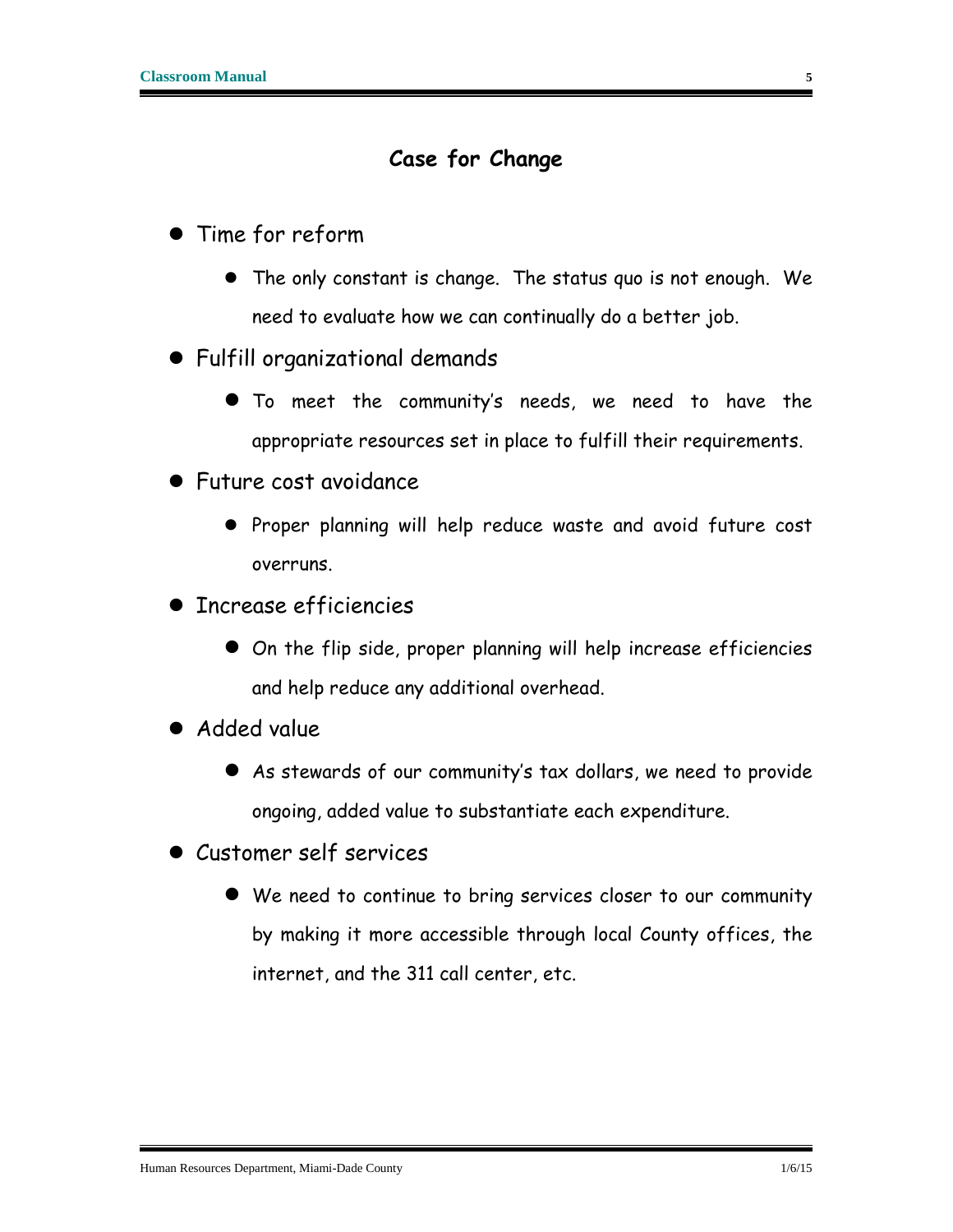#### **Why is Quality Service Important?**

- <span id="page-6-0"></span>**Growth of service industry** 
	- Miami-Dade County is based on a service economy. For example, our two biggest economic engines are the airport and seaport. We need to focus on service day in, day out.
- **Increased competition** 
	- The ongoing incorporation movement by communities has increased competition for public services. We need to provide outstanding service excellence to our residents to reduce any potential competitive actions.
- Greater understanding of consumers
	- To be successful in providing service excellence, we need to have a better understanding of our consumers. We need to understand their specific wants and how we can address them in an expeditious manner.
- **•** Economic sense
	- It just makes plain economic sense if we satisfy our customers the first time around. No extra effort and redundant work needs to be done if we get it right the first time.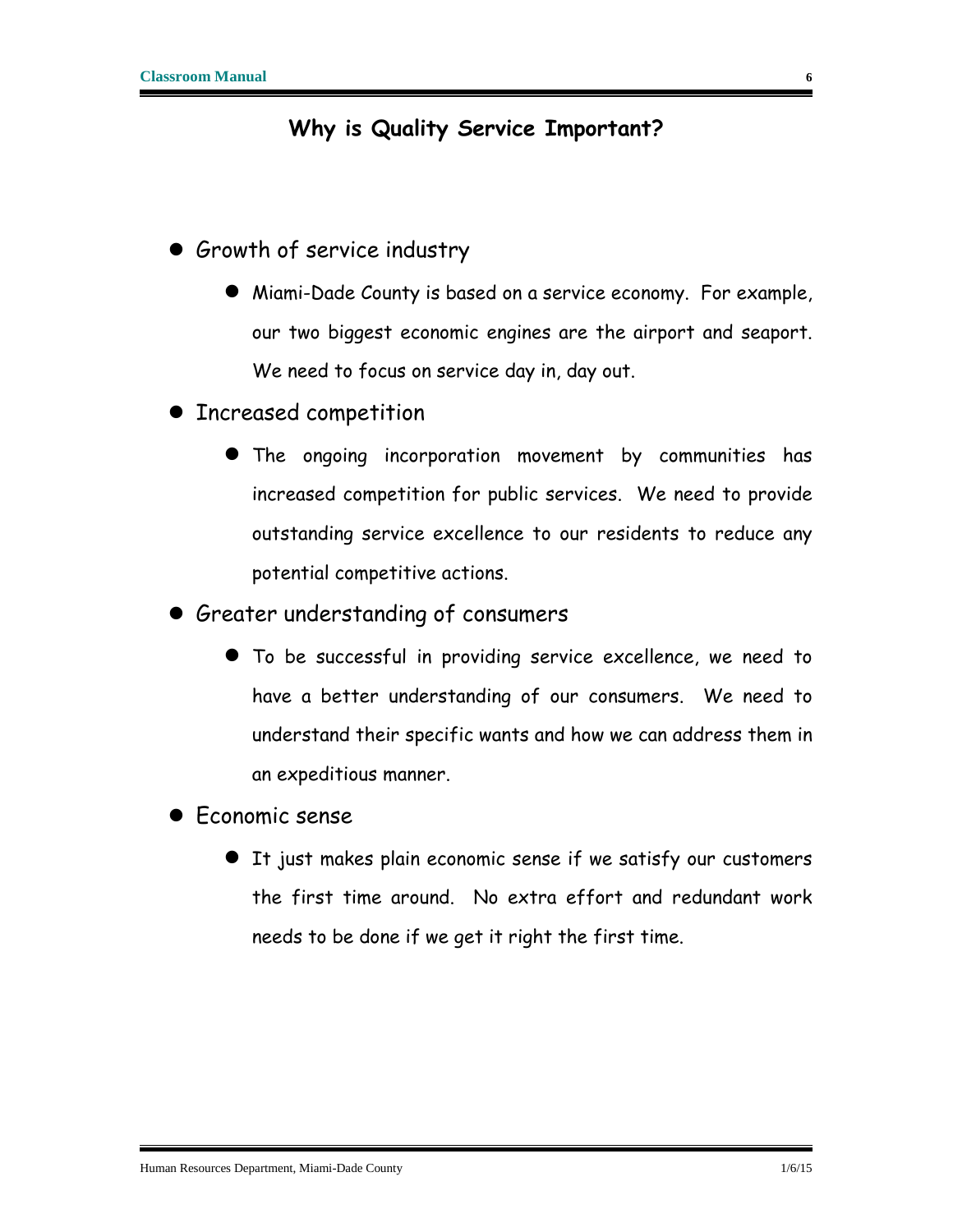#### <span id="page-7-0"></span>**Elements of an Effective Customer Service Component**

- Total management commitment
	- It starts at the top. The senior management of Miami-Dade County is strongly committed to Service Excellence and understands that we as a team must work effectively in providing outstanding customer service.
- Get to know your customers
	- It is important to know your customers. How else can you satisfy their needs?
- Develop standards of service quality performance
	- Consistency across departments provides a comforting message to County residents. Maintaining a standard of performance that is high is critical in ensuring customer satisfaction.
- Hire and retain good staff
	- It all starts with You. County employees are the primary resource and the critical success factor in rolling out the County's goals and objectives. It is critical that we hire and retain good staff.
- Recognize employees
	- It is important to recognize employees to maintain high morale. If employees are not motivated, customer service suffers.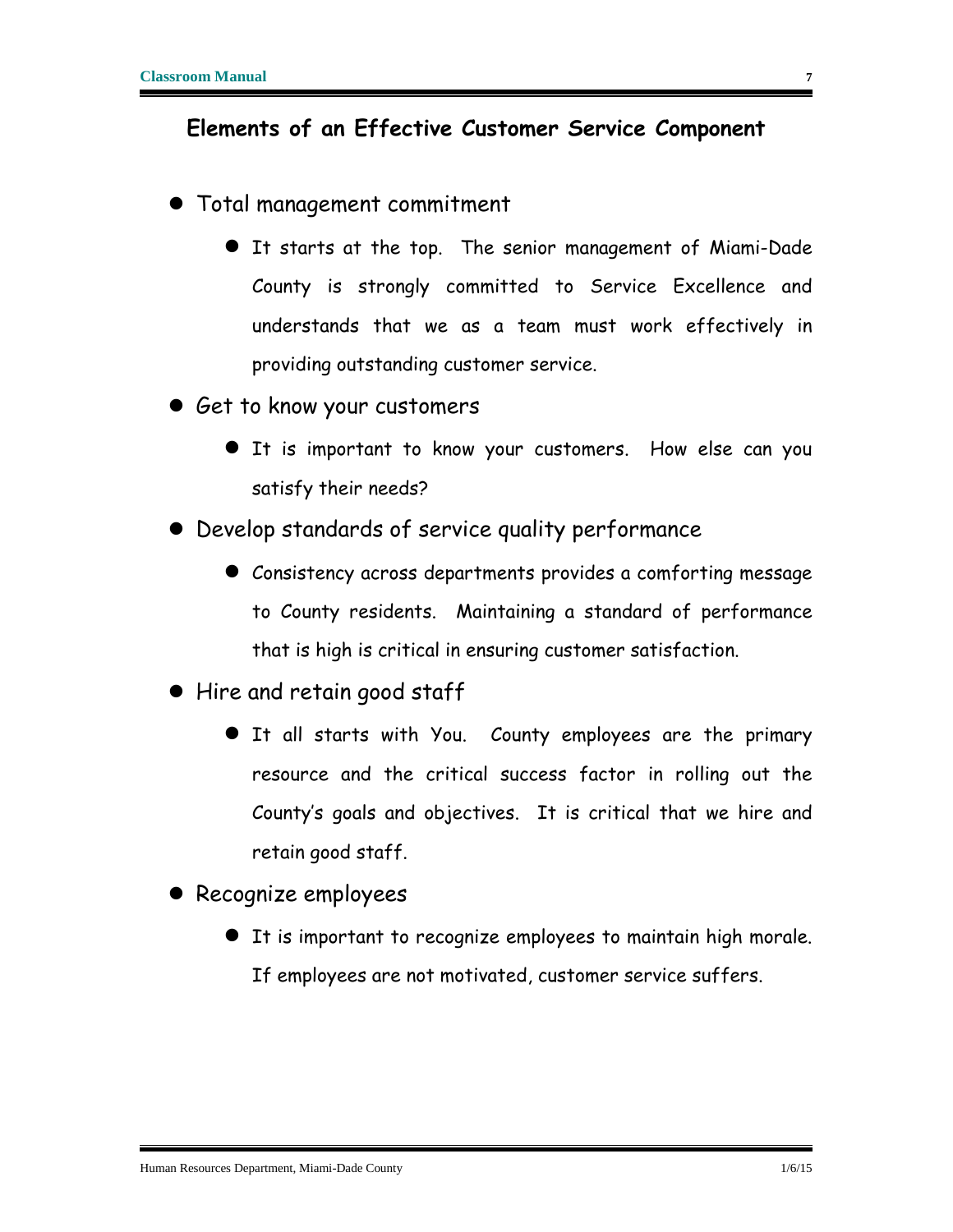- Stay close to customers
	- It is important to stay close to customers to get their pulse on what their expectations are. We need to be able to anticipate their needs so that we can react quickly. This is what Service Excellence is all about.
- Continuous improvement
	- We recognize that there is always room for improvement. We need to continually look at ourselves to see how we can do our jobs better. Our community expects that from us.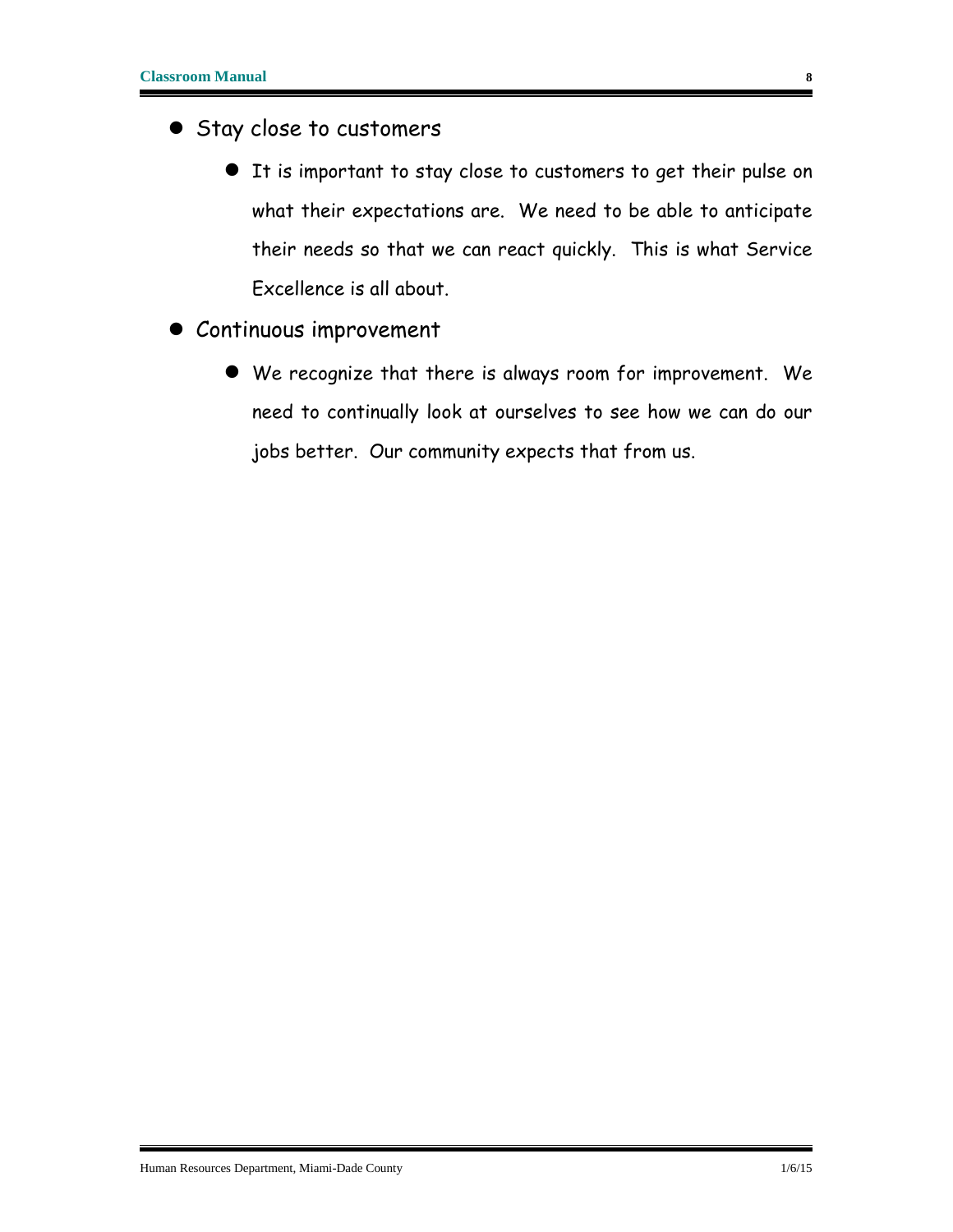#### **Management Accountability**

<span id="page-9-0"></span>The Management Performance Dimensions reflect expected behaviors for all Miami-Dade County employees occupying executive level positions within the areas of: Leadership, Innovation, Creativity, Strategic Vision, Management Skills, Employee Development/Recognition, and Customer Service Focus.

### **Management/Professional Performance Appraisal - Dimension**

#### **Customer Service Focus-**

Promotes and instills a customer service approach to operations and responds expeditiously to service delivery issues in a manner that provides added value for the customer.

The County's Senior Management is being held accountable for their respective organization to provide a customer service oriented culture. They are being measured against this important focus. Miami-Dade County's organizational culture demands a customer service approach that meets the needs of our community.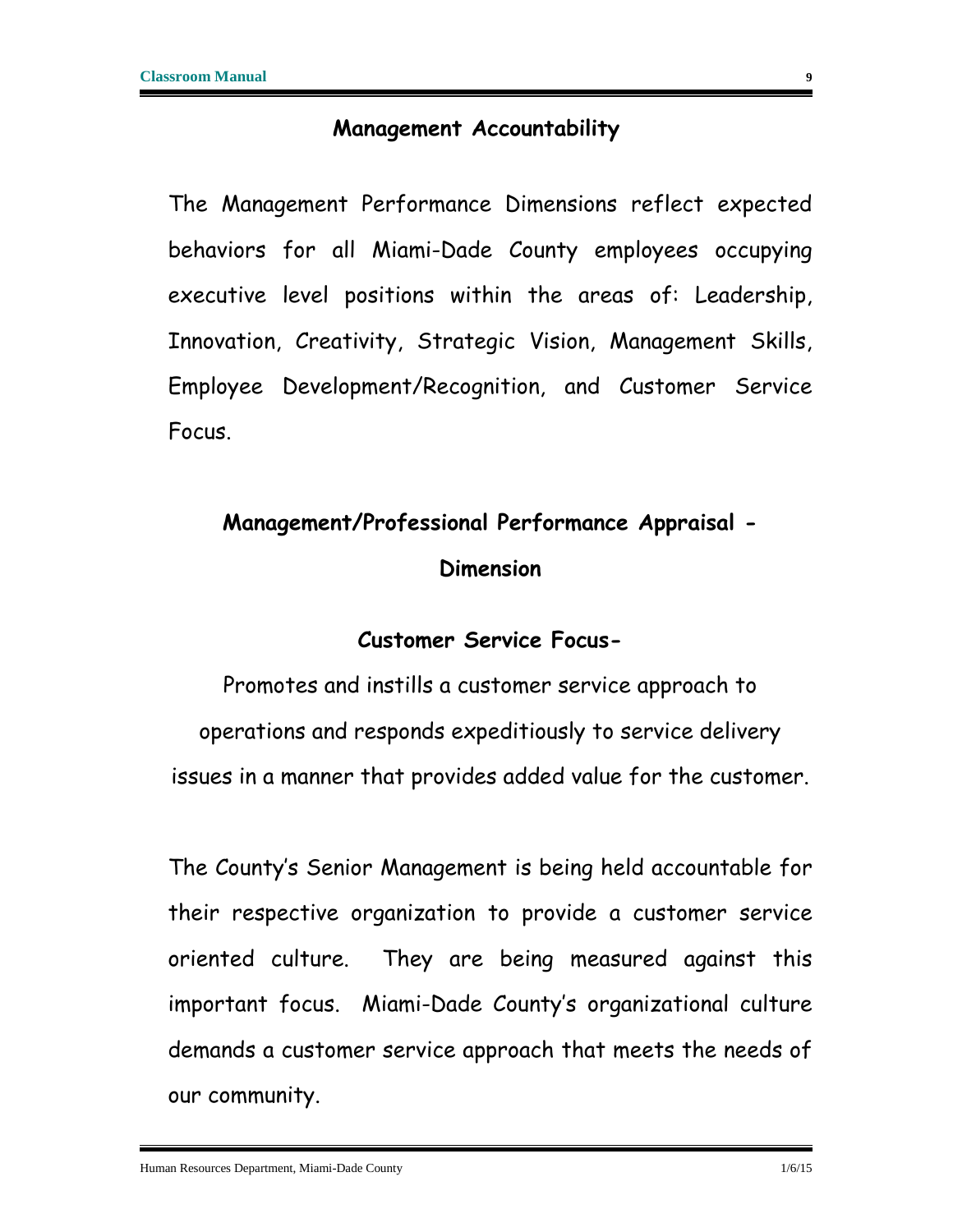#### **Organizational Targets**

#### <span id="page-10-0"></span>Miami-Dade County's Vision Statement

#### "Delivering Excellence Every Day"

| Vision Statement: a statement that communicates to our organization the hopes and desires for<br>the future of the community we serve. |                                                                                                                                                                                                                                                                                                                                                                                                                                                                                                                                                                                                                                                                                                                                                                                                                                                                                                                                        |  |  |
|----------------------------------------------------------------------------------------------------------------------------------------|----------------------------------------------------------------------------------------------------------------------------------------------------------------------------------------------------------------------------------------------------------------------------------------------------------------------------------------------------------------------------------------------------------------------------------------------------------------------------------------------------------------------------------------------------------------------------------------------------------------------------------------------------------------------------------------------------------------------------------------------------------------------------------------------------------------------------------------------------------------------------------------------------------------------------------------|--|--|
| <b>Our Vision Statement is</b>                                                                                                         | <b>Simply Put</b>                                                                                                                                                                                                                                                                                                                                                                                                                                                                                                                                                                                                                                                                                                                                                                                                                                                                                                                      |  |  |
| Delivering Excellence Every Day                                                                                                        | Some would argue that any government or any<br>organization doesn't deliver excellence every day. And<br>they may be right. But a vision is where we want to be,<br>what we are working toward. There may not be a single<br>County employee who does not want to deliver excellence,<br>but sometimes things don't go as planned. Maybe<br>sometimes excellence is hampered by factors outside of<br>our control. It's hard to deliver excellence every day. But<br>every day we must, because each interaction we have with<br>the public has the potential to formulate their opinion of our<br>entire organization. That may sound odd, but it is<br>true. Most citizens don't deal with government very<br>often. If their interaction is not frequent, and they happen to<br>encounter a County employee who is having an off day,<br>they may be forever cynical of County government.<br>Everything you do matters every time. |  |  |

#### Mission Statement

"Delivering excellent public services that address our

community's needs and enhance our quality of life."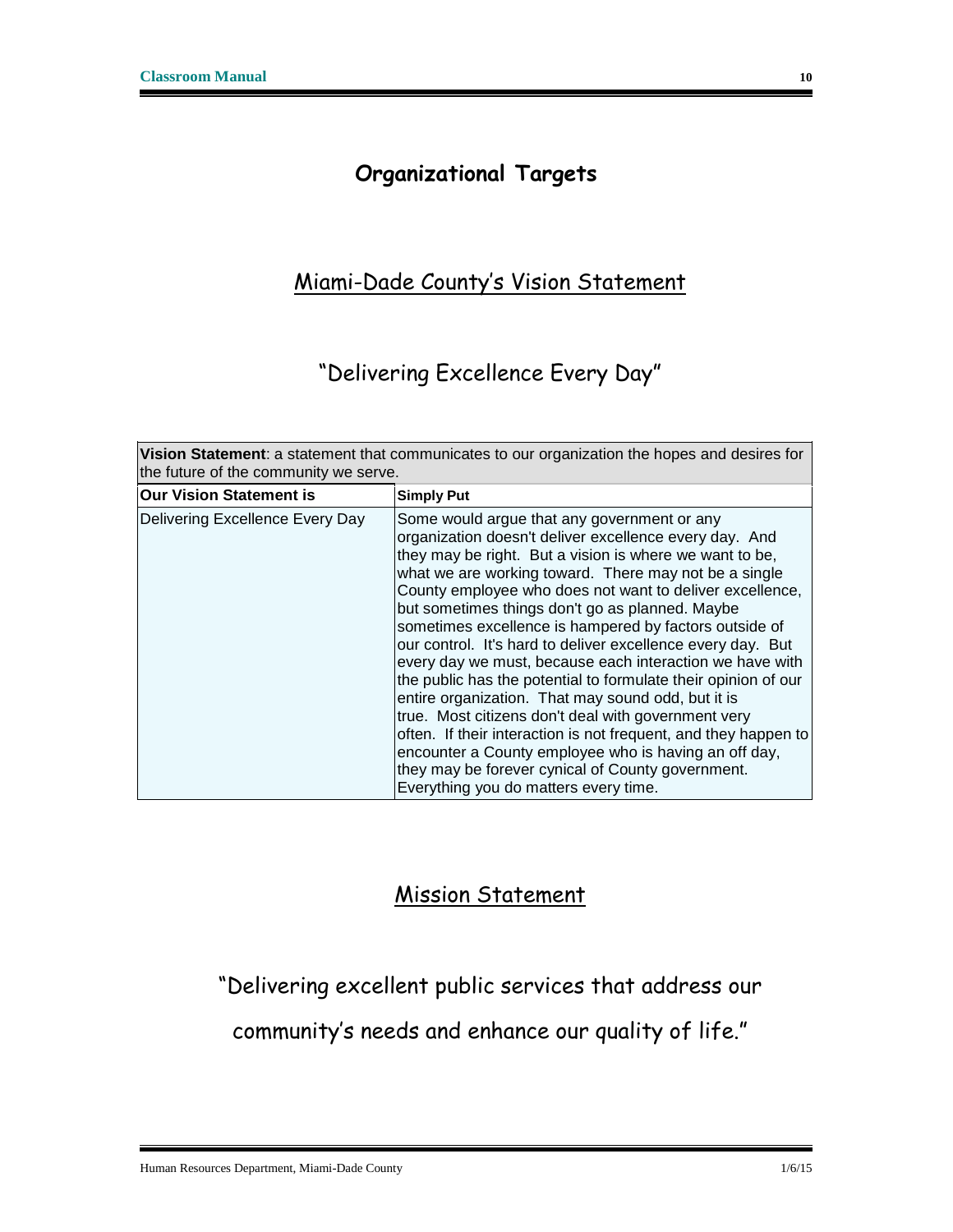**Mission Statement:** identifies overall purpose of organization, identifies customers/stakeholders, helps identify customer and stakeholder needs, expectations, and requirements and leads to the development of performance measures.

| Our Mission Statement is             | <b>Simply Put</b>                                                                                                                                                                                        |
|--------------------------------------|----------------------------------------------------------------------------------------------------------------------------------------------------------------------------------------------------------|
| Delivering excellent public services | Responding promptly with quality services                                                                                                                                                                |
|                                      | that address our community's needs As we carry out our work, our "little voice" inside should<br>be saying:<br>"Okay, now why am I doing this?"<br>"Because Mr. and Ms. Resident said it was important." |
| and enhance our quality of life.     | Make life better, easier for our residents; not more<br>complicated.                                                                                                                                     |

#### Guiding Principles

- Customer focused / Customer driven
- Accountable and Responsive to the Public
- **•** Diverse and Sensitive
- **•** Efficient & Effective
- Committed to Development of Leadership in Public Service
- **•** Innovative
- Valuing & Respectful of Each Other
- Honest, Ethical, and Fair to All
- Action-Oriented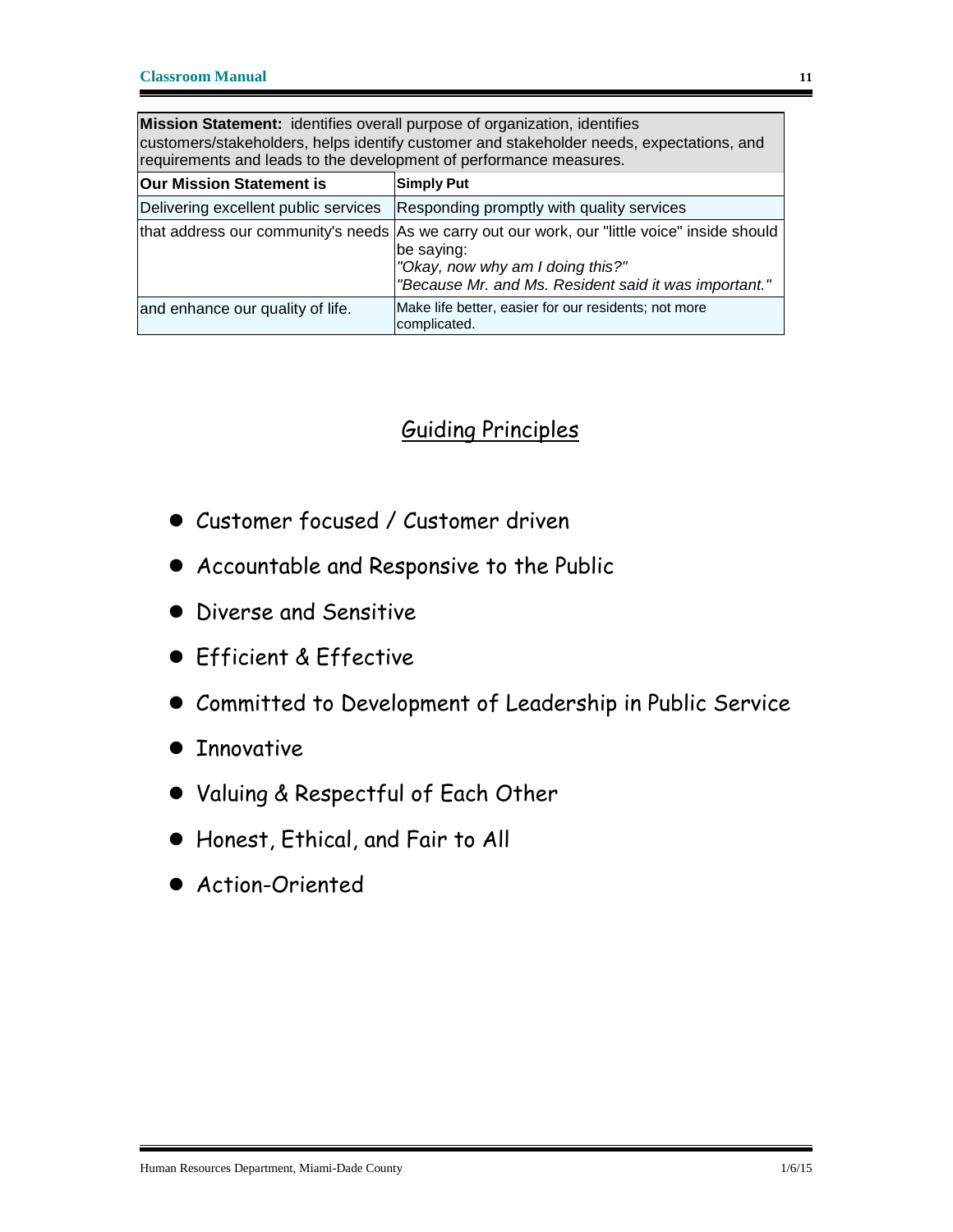**Value Statement**: a statement of an organization's core beliefs; doctrine. Also known as guiding principles.

| <b>Our Value Statements are</b>                                                    | <b>Simply Put</b>                                                                                                                                                                                                                                          |  |
|------------------------------------------------------------------------------------|------------------------------------------------------------------------------------------------------------------------------------------------------------------------------------------------------------------------------------------------------------|--|
| Customer-focused and<br>Customer-driven                                            | The customer is always at the top of our "to-do" list. Our<br>business and action plans should answer the question:<br>"How does this affect the customer?"                                                                                                |  |
| Honest, Ethical and Fair to<br>$\bullet$<br>All                                    | We build credibility when we act legitimately. We balance<br>logic with compassion, listening, being attentive to all<br>employees.                                                                                                                        |  |
| Accountable and<br>Responsive to the Public                                        | Own the problem. Return calls. Answer letters. Follow up<br>on complaints.                                                                                                                                                                                 |  |
| Diverse and Sensitive                                                              | We recognize and respect and seek out the unique gifts,<br>talents and backgrounds of our workforce. We<br>understand that in order to serve our community, we must<br>understand our community. Our workforce ought to reflect<br>the community we serve. |  |
| <b>Efficient and Effective</b>                                                     | Understand and carry out our purpose promptly.                                                                                                                                                                                                             |  |
| <b>Committed to Development</b><br>$\bullet$<br>of Leadership in Public<br>Service | Create and foster leadership, understanding that a title is<br>not the measure of leadership potential.                                                                                                                                                    |  |
| Innovative                                                                         | Monitor trends, market forces, technology and apply the<br>good ones.                                                                                                                                                                                      |  |
| Valuing and Respectful of<br>$\bullet$<br>Each Other                               | Allow for the possibility that an idea may be ahead of its<br>time and that the person offering the idea is a visionary.                                                                                                                                   |  |
| Action-oriented                                                                    | Walk the talk. Do more than acknowledge a good idea. It<br>is not enough to ask, "What if?" Make it so.                                                                                                                                                    |  |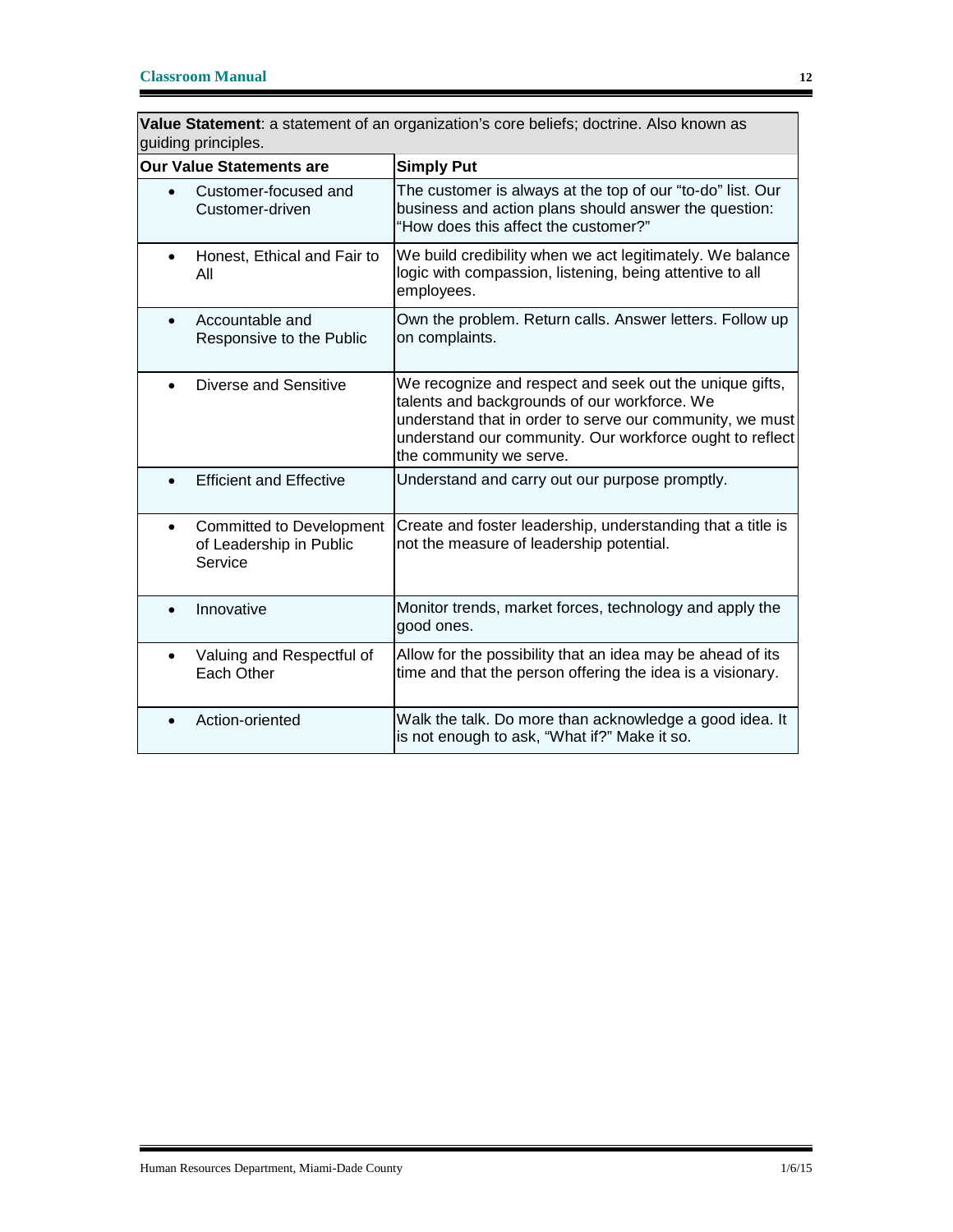#### Strategic Themes

- Ensure Miami-Dade County operates in a fiscally responsible and stable manner
- Improve the quality of life for all Miami-Dade County residents
- Protect the safety and quality of Miami-Dade County's neighborhoods
- Continuously improve the performance and capabilities of Miami-Dade County operations by maximizing technology, fostering innovation, and increasing access to and information regarding services
- Promote responsible and comprehensive policy development through effective planning for land use, transportation, and growth management
- Promote a healthy economy through business development, further economic diversification based on key industries, and by addressing economic disparities in our community
- Develop and maintain an effective transportation system
- Protect and preserve our unique environment
- Promote cooperation and coordination among all government services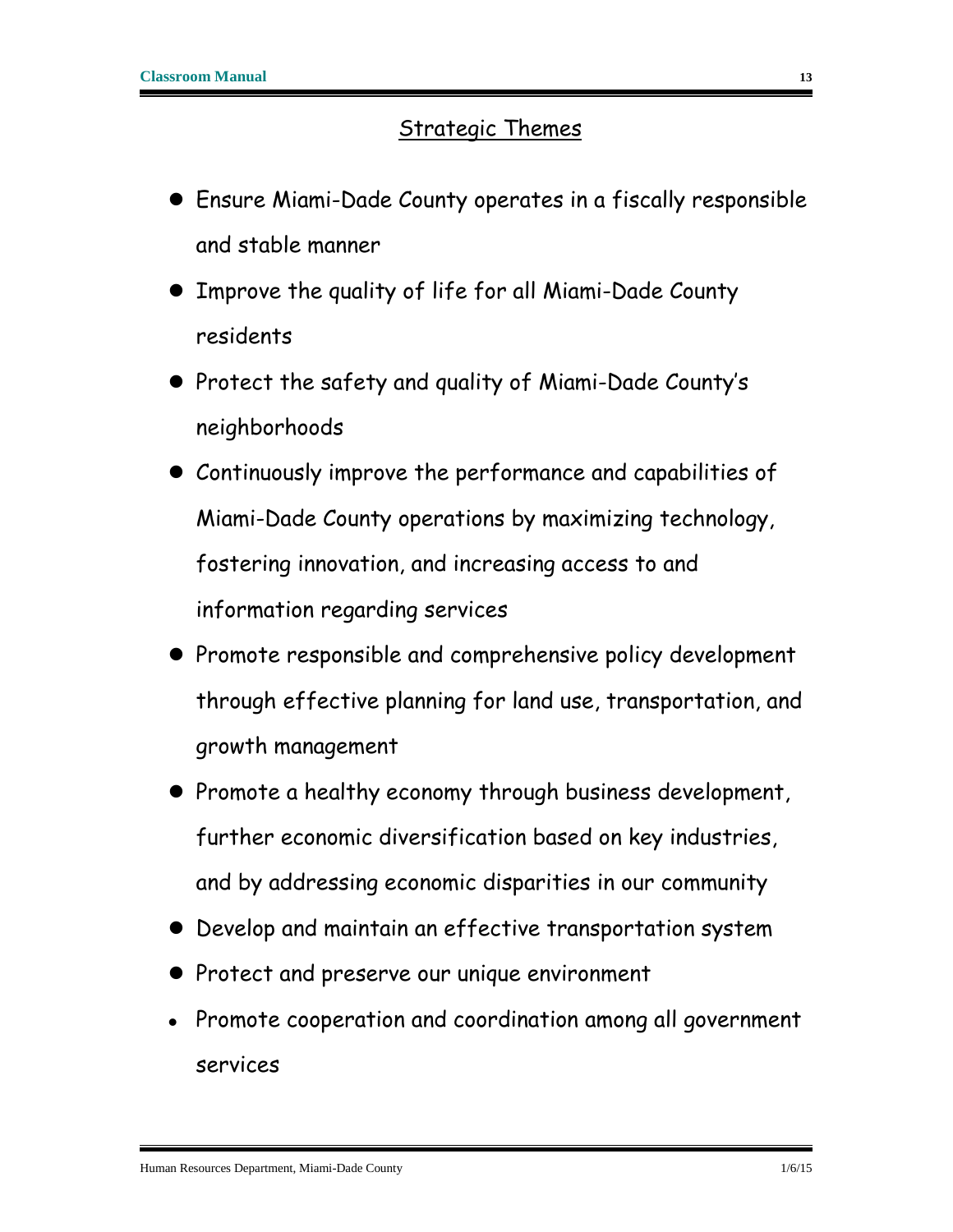Strategic plans have been developed in six service delivery areas and one supporting priorities that support the County's Mission Statement. The six service delivery areas are as follows:

- Economic Development
- Health and Human Services
- Neighborhood & Unincorporated Area Municipal Services
- Public Safety
- Recreation and Culture
- Transportation

The one supporting priorities which primarily has as its customer base, internal customers, is:

General Government

These service delivery areas and supporting priorities contain strategic area mission statements, goals, key outcomes, and preliminary performance measures.

Illustrated on the next page is a pictorial representation showing the alignment.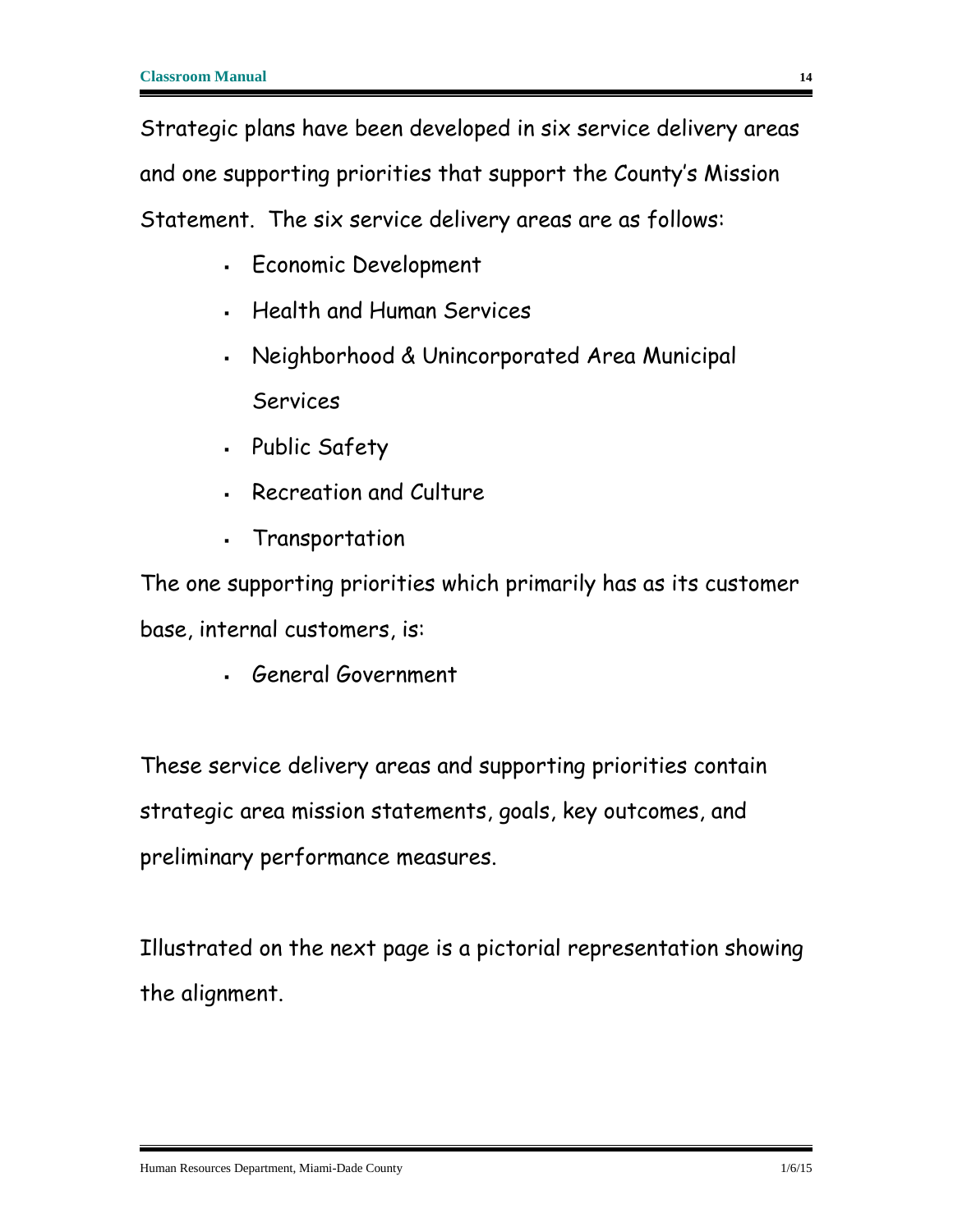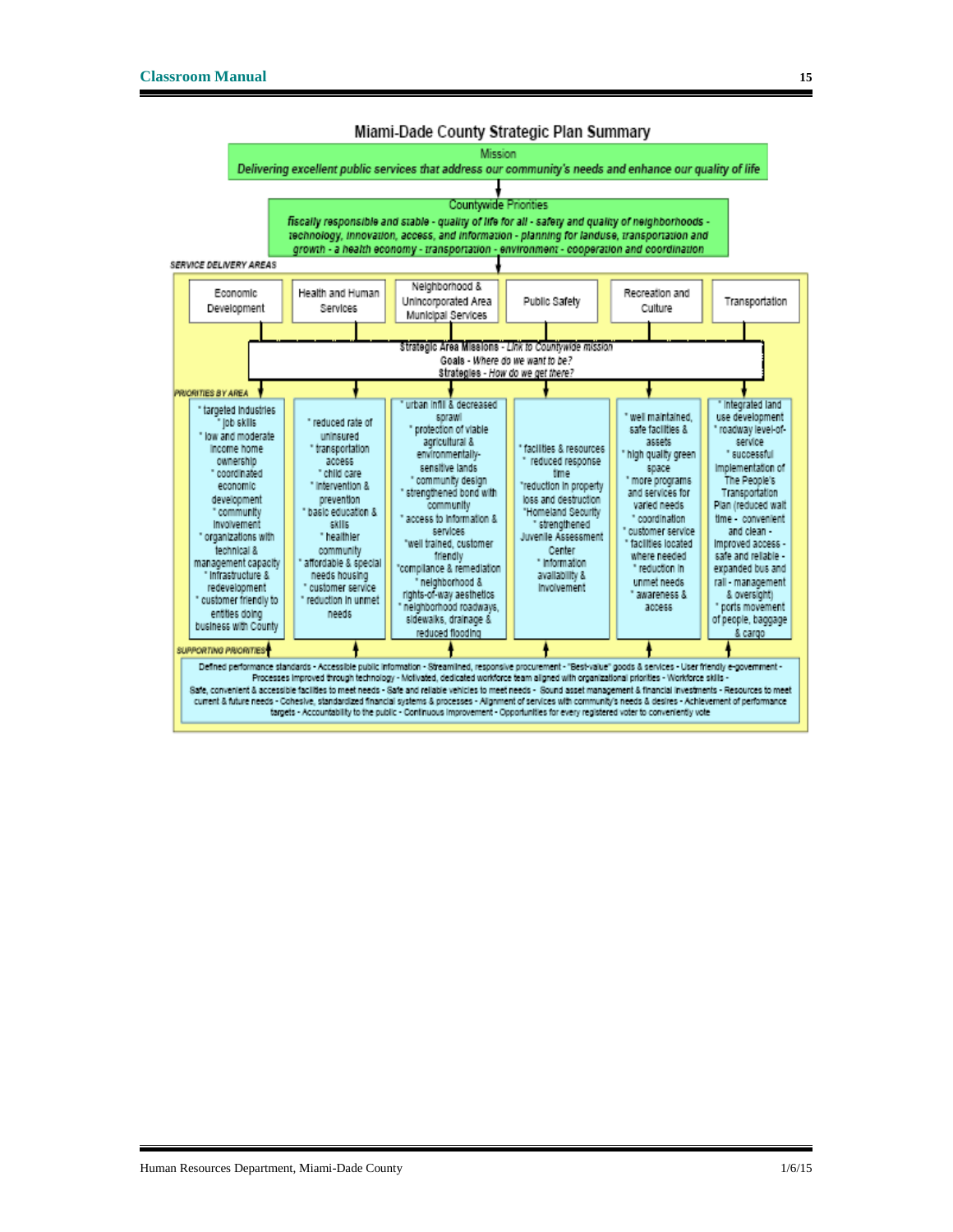#### **We All Have A Role To Play**

- <span id="page-16-0"></span> **County Mayor's Office** – overall coordination & implementation
- **Directors** creating and supporting department business plans
- **Department Senior Management** individual performance linked to plans
- **Department PIOs and Facilitators** assist in communication and outreach
- **Department Staff** supporting tasks & activities outlined in department mission statements.

Everyone has a role to play in providing Service Excellence!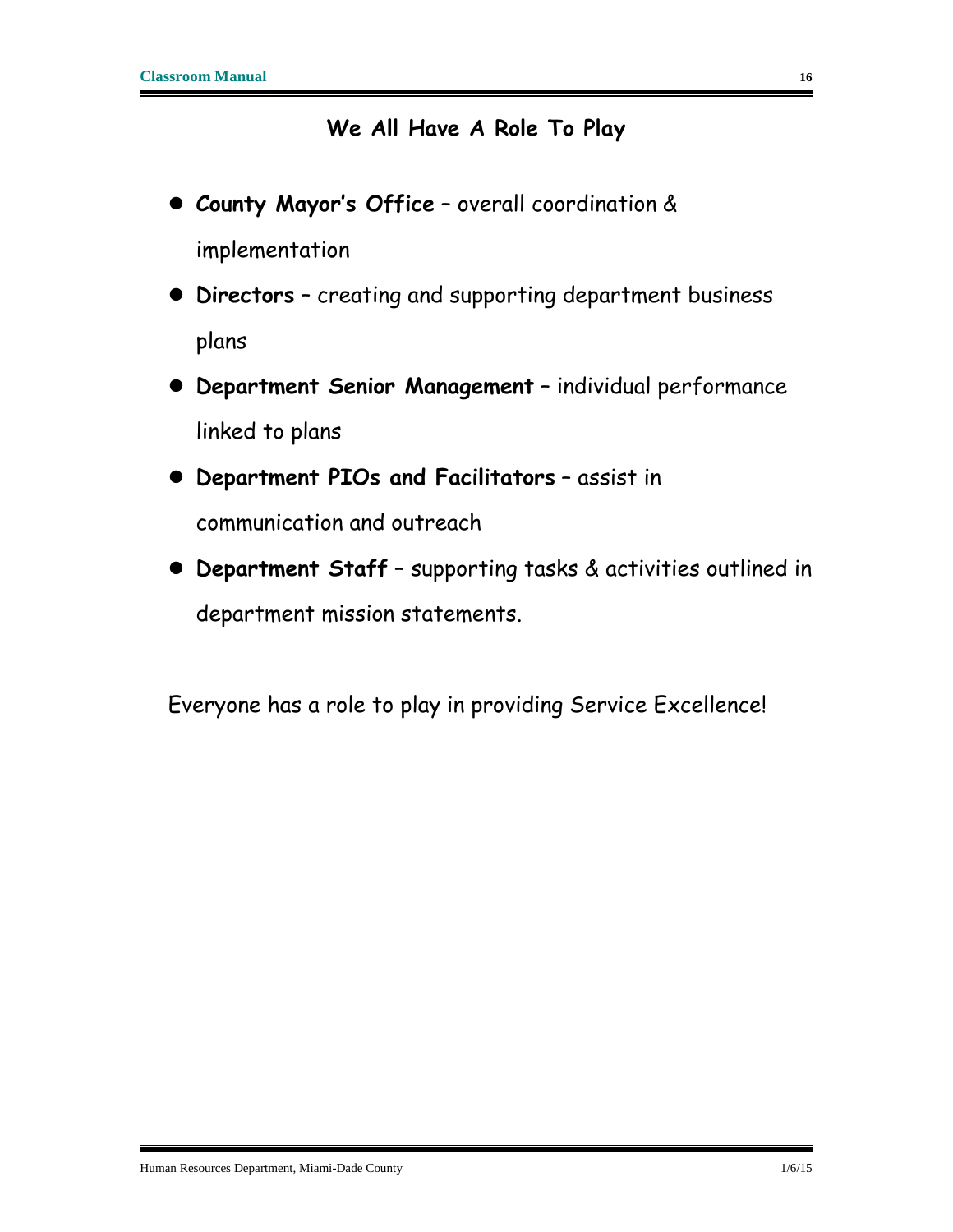#### **Organizational Benefits**

- <span id="page-17-0"></span>**Survival and success** 
	- We have no choice. We have to provide Service Excellence or we lose our customers. Our success is ensured if we provide Service Excellence.
- **Energetic and motivated workforce** 
	- Realizing we provide excellent customer satisfaction generates a sense of accomplishment and satisfaction. The end result, being a more energetic and motivated workforce.
- More productivity
	- Getting things done right the first time makes us more productive.
- Results Oriented Government (ROG)
	- By providing Service Excellence, we will be Delivering Excellence in our Results-Oriented Government philosophy.
- Unified workforce
	- By providing uniform standards of performance, we will be a more unified workforce knowing that what we do on a daily basis makes a difference.
- More confident taxpayers
	- Satisfied taxpayers are confident taxpayers!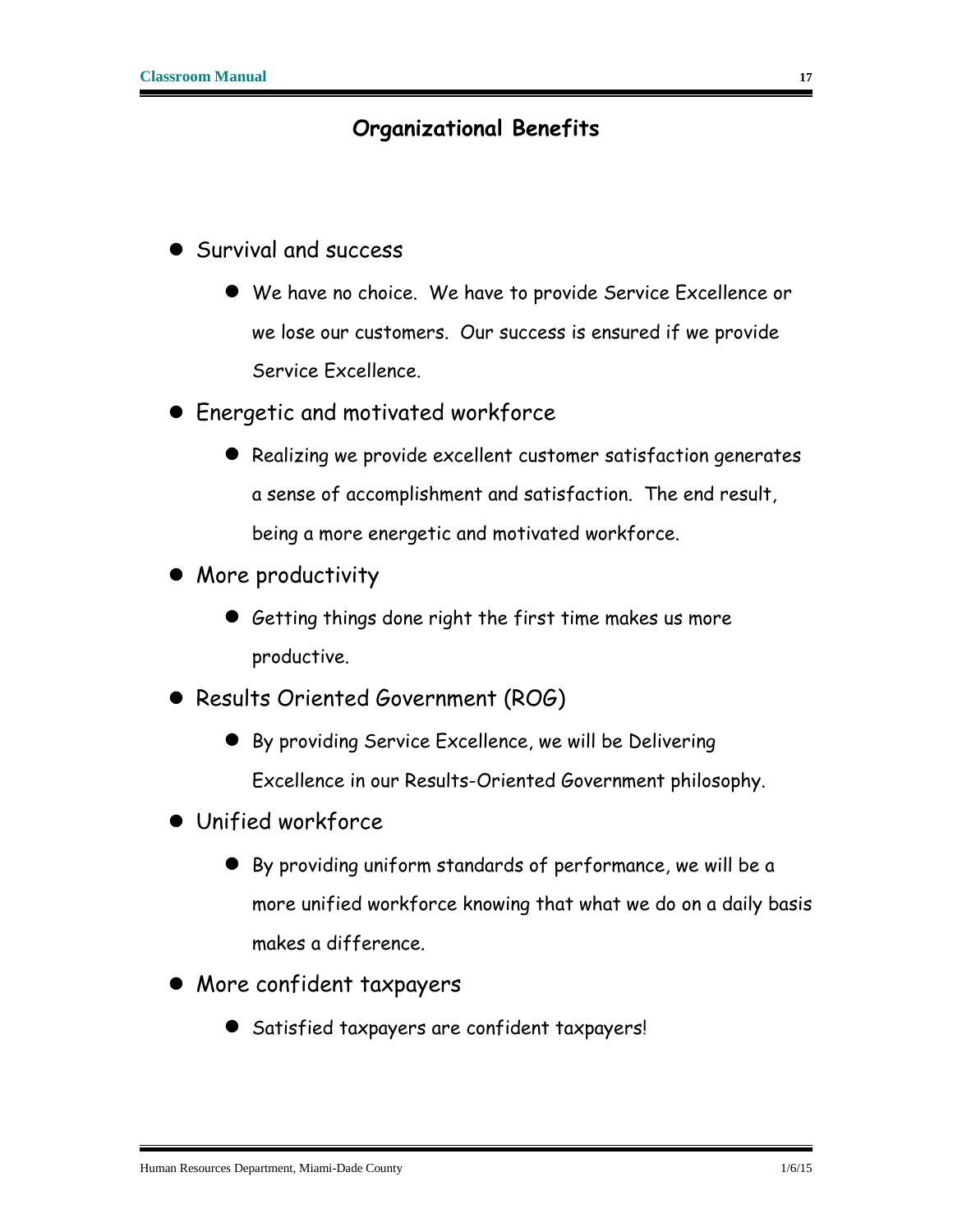#### **Five Types of Customers**

<span id="page-18-0"></span>Miami-Dade County can identify five types of customers that we deal with on a daily basis. They are as follows:

- Citizens as customers
	- The traditional external customer, our citizens.
- Obligated customers
	- We have a unique set of obligated customers. They are our residents incarcerated in Miami-Dade County Corrections & Rehabilitation facilities. Yes, they are our customers as well and we are obligated to make their accommodations as comfortable as humanly possible.
- Paying customers
	- Customers that pay for our services such as passport processing fees, auto tags, animal tags, etc. are our paying customers.
- Beneficiary customers
	- Customers that take advantage of the community's offerings such as the County's parks and facilities.
- **Internal customers** 
	- Equally important, is our internal customers, our fellow County employees. We work with each other on a daily basis.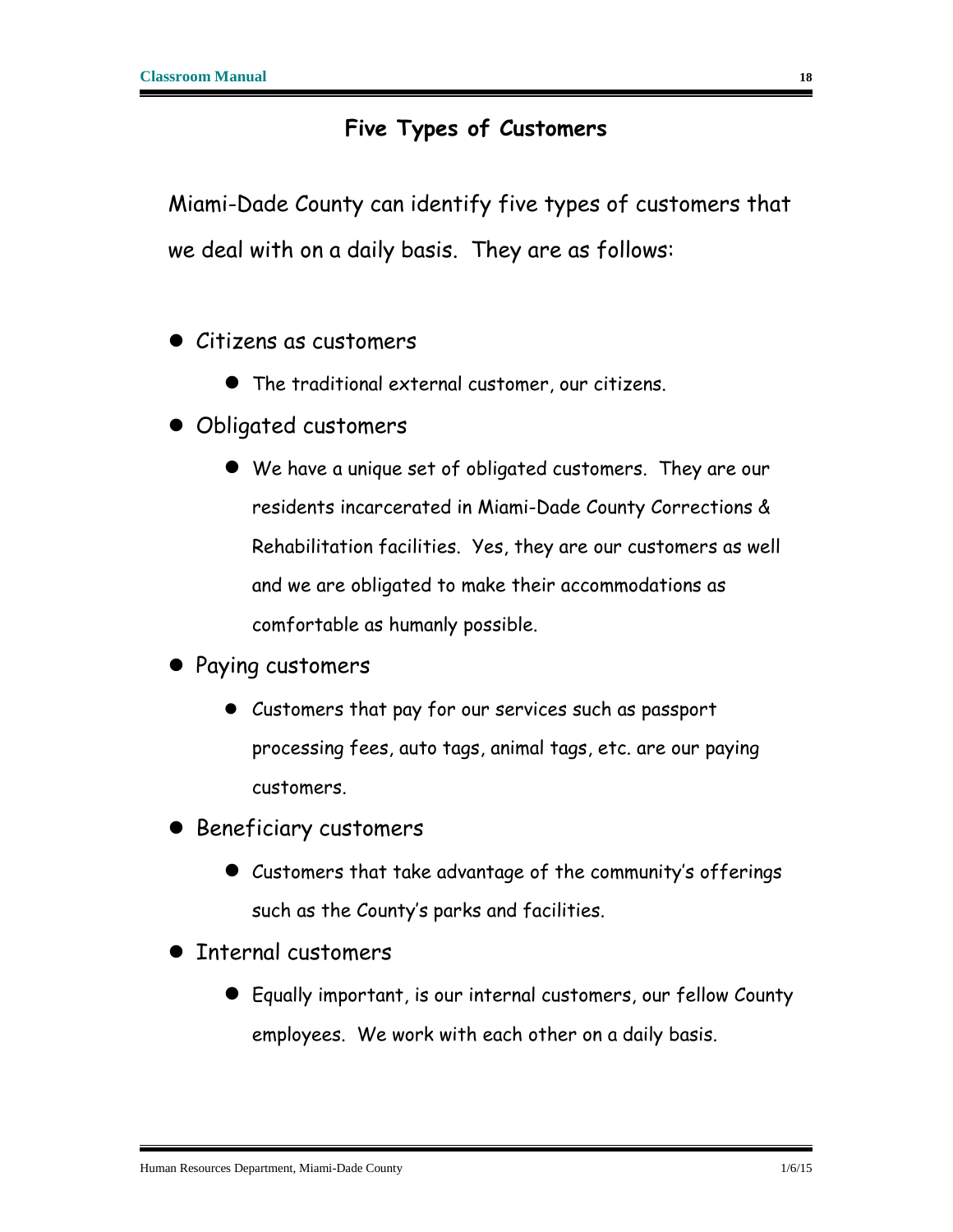#### **Organizational Image**

<span id="page-19-0"></span>Some questions listed below we need to ask ourselves and if there are any weaknesses, how do we go about addressing them.

- How are we perceived as a County?
- How are we perceived by our residents?
- How are we perceived by our visitors?
- How are we perceived by other County departments?
- How are we perceived by our co-workers?
- How do we perceive ourselves?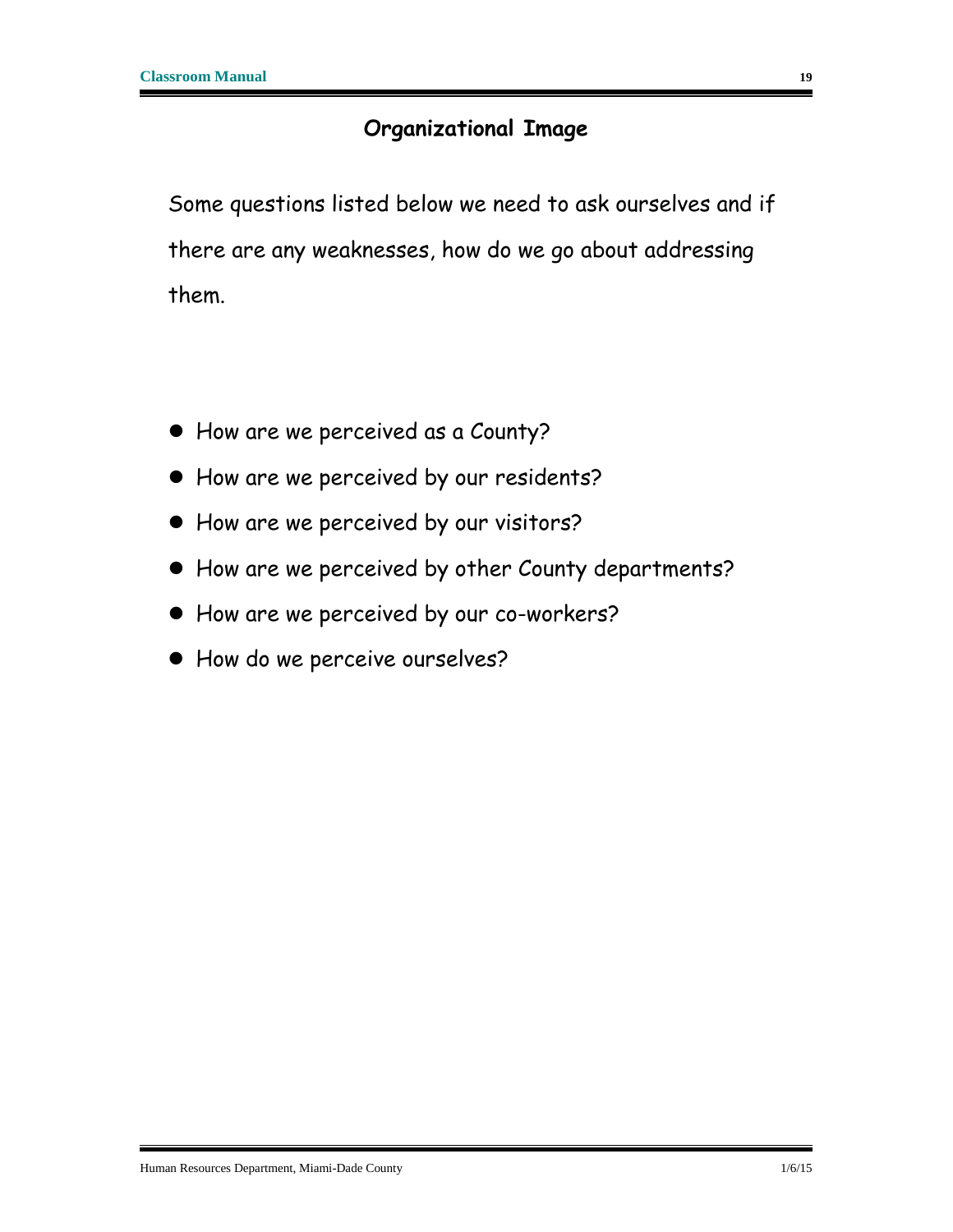#### **Your Department**

<span id="page-20-0"></span>Questions to ponder over about your own department.

- How does your department measure service?
- What procedures are in place to measure service?
- Does your department have a Service Excellence Action Plan (SEAP)?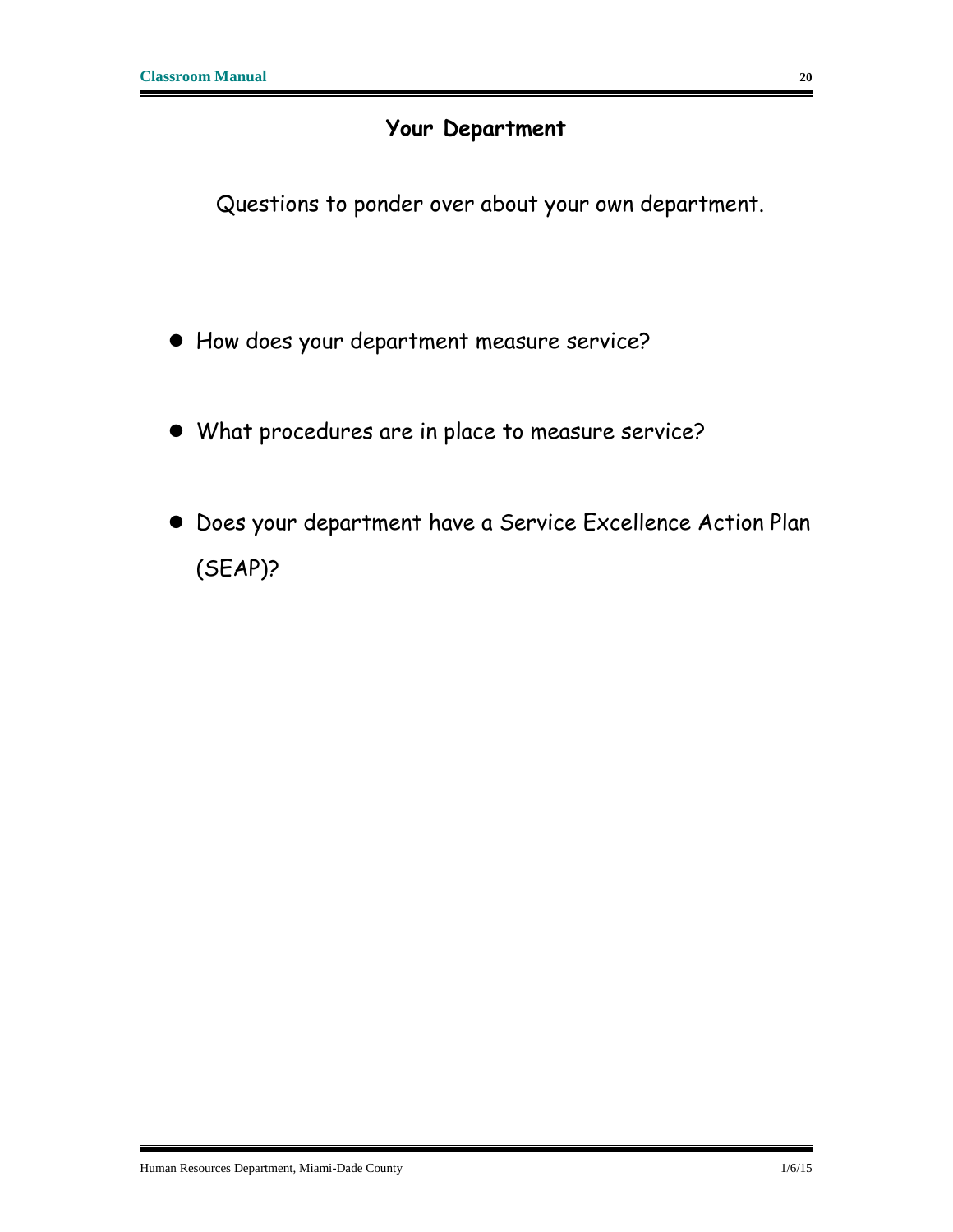#### **First Impressions**

<span id="page-21-0"></span>**First Impressions are critical to any process. Have you ever heard the saying, "First impressions are lasting?" As County employees, we need to constantly keep this in mind. Below are eleven steps to communicating your best image.**

#### **Communicating your best image**

- 1. Greet the customer immediately with a smile.
	- Be presentable.
- 2. Give the customer your individual attention.
- 3. Make the first 30 seconds count.
	- Understand the person's point of view.
- 4. Be natural, not phony or mechanical.
	- Let the person tell his/her story.
- 5. Be energetic, cordial, and respectful.
- 6. Be prepared.
- 7. Be the customer's agent.
	- Learn to listen, make the customer feel important.
- 8. Think, use your common sense.
- 9. Bend the rules sometimes.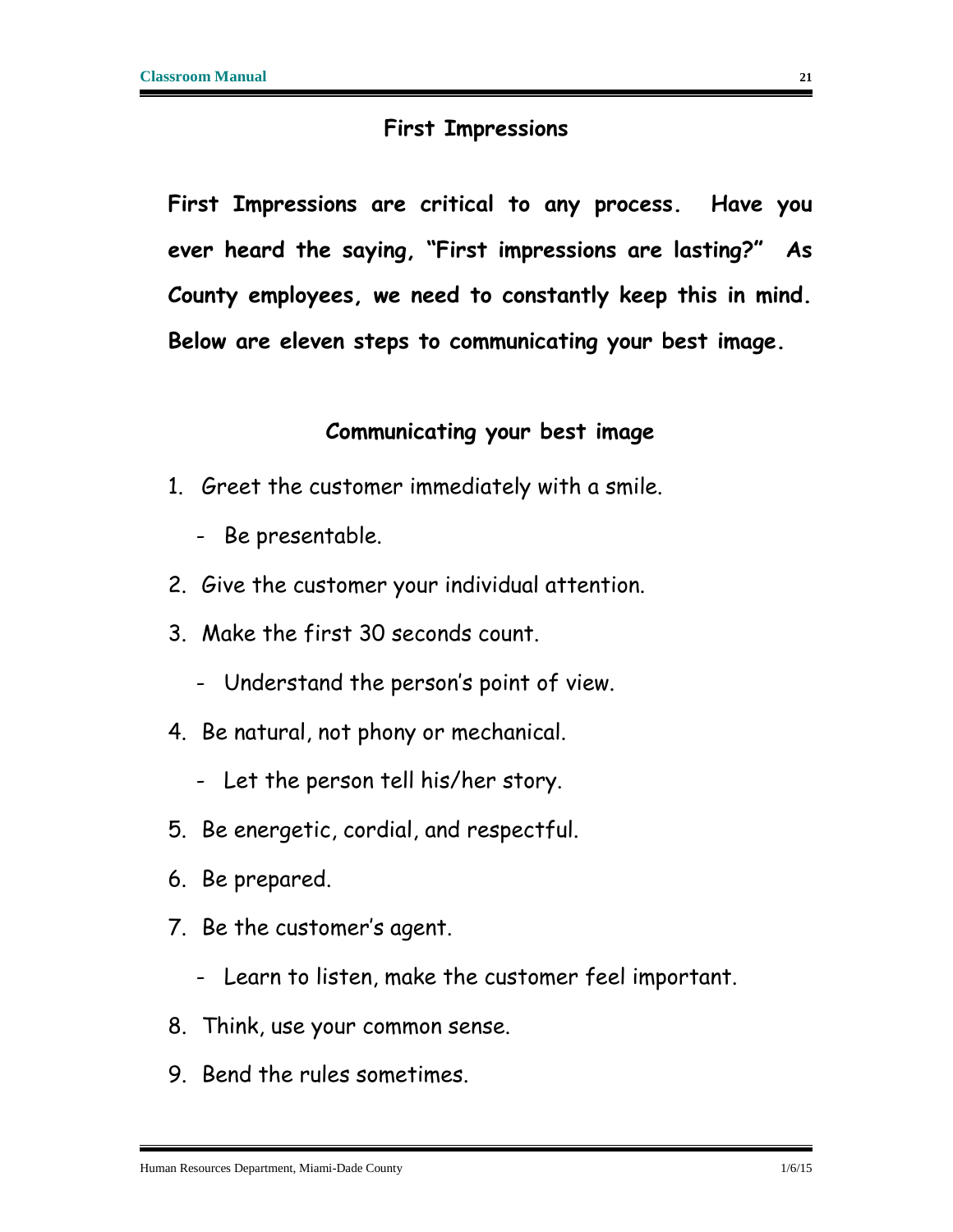10. Stay positive.

11. Know how to stop an interview and get back on track.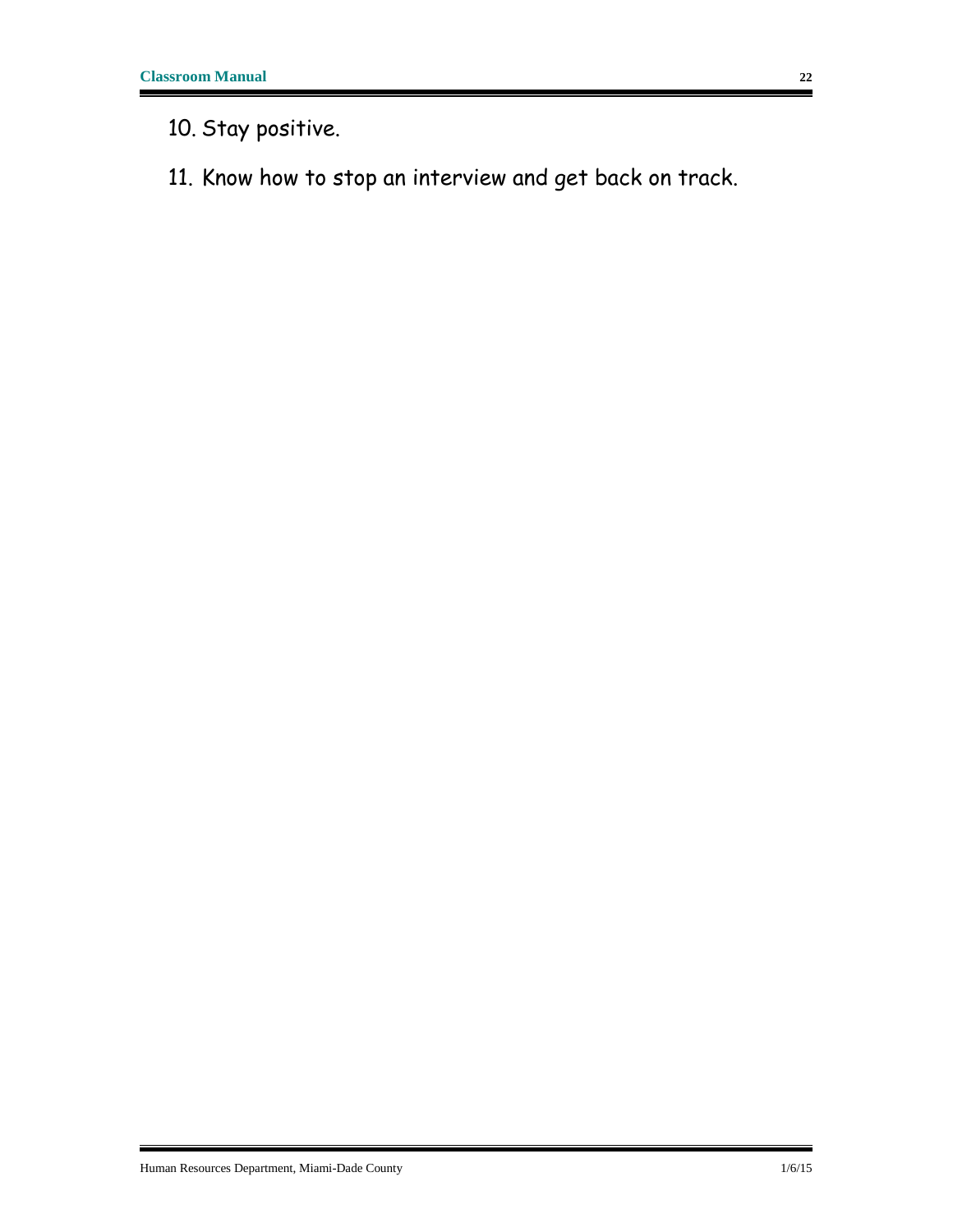#### **Managing for Moments of Truth**

<span id="page-23-0"></span>Jan Carlzon, who ran Scandinavian Airline System (SAS), coined the phrase "moments of truth" in regard to customer service, and described the concept in detail in his best-selling book, Moments of Truth. Every time a customer comes into direct contact with an employee, he said, it shapes the customer's perception of the quality of service and products offered by SAS. By managing for these moments of truth, Carlzon was able to turn a near-bankrupt airline into a highly profitable carrier.

Every service business, from an airline to a planning department, has countless moments of truth. Albrecht and Bradford recommend that service providers should develop a graphic illustration of the moments of truth, or the cycle of service, for each product or service.

There is a cycle of service for every product and diagramming the cycle helps identify the various moments of truth which are going to determine the satisfaction levels of your customers. Service managers cannot afford to neglect any of these moments of truth.

When leaders model organizational values at moments of truth, values will become standard operating procedure. Successful leaders structure moments of truth to communicate and reinforce organizational values. When leaders model organizational values at moments of truth, values will become standard operating procedure.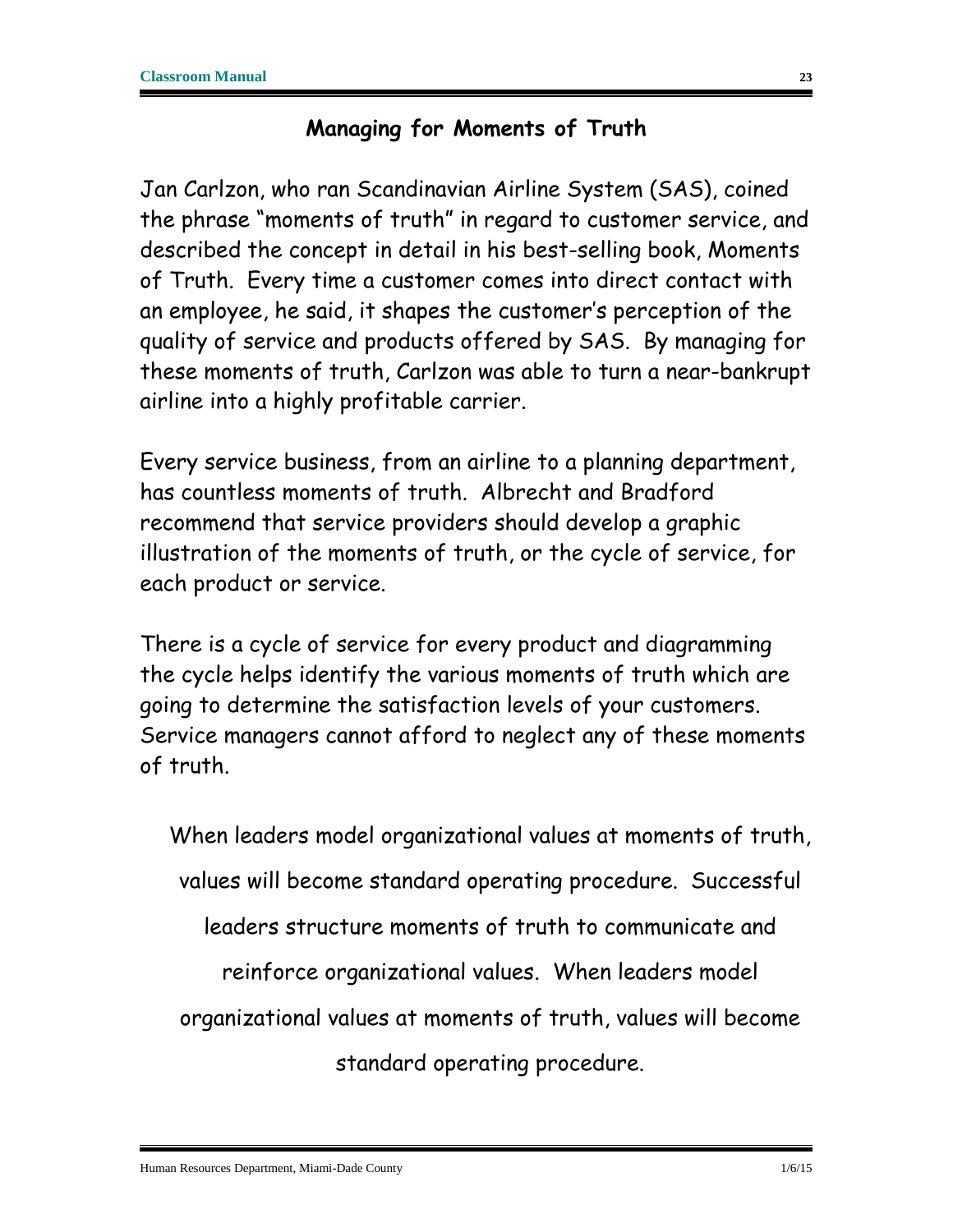<span id="page-24-0"></span>

**Cycle Of Service In Your Department**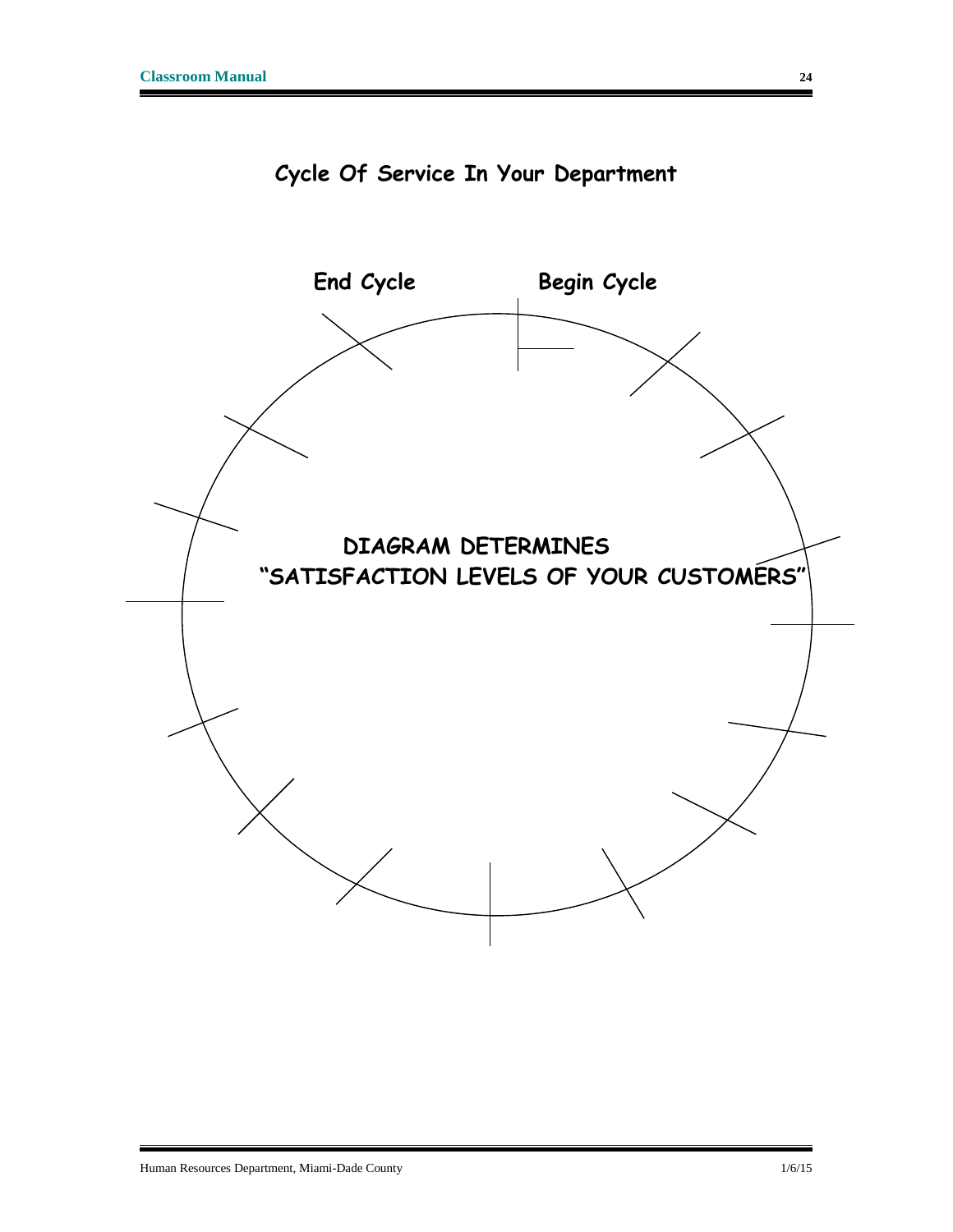#### **Service Excellence Acronyms**

<span id="page-25-0"></span>Quality Customer Service begins with showing that you care. Caring enough to listen, understand, and resolve a situation by doing something extra for the customer. Tell the customer what you can do, not what you can't do.

**C**are

**A**ppreciate

**R**ecognize

**E**mpathize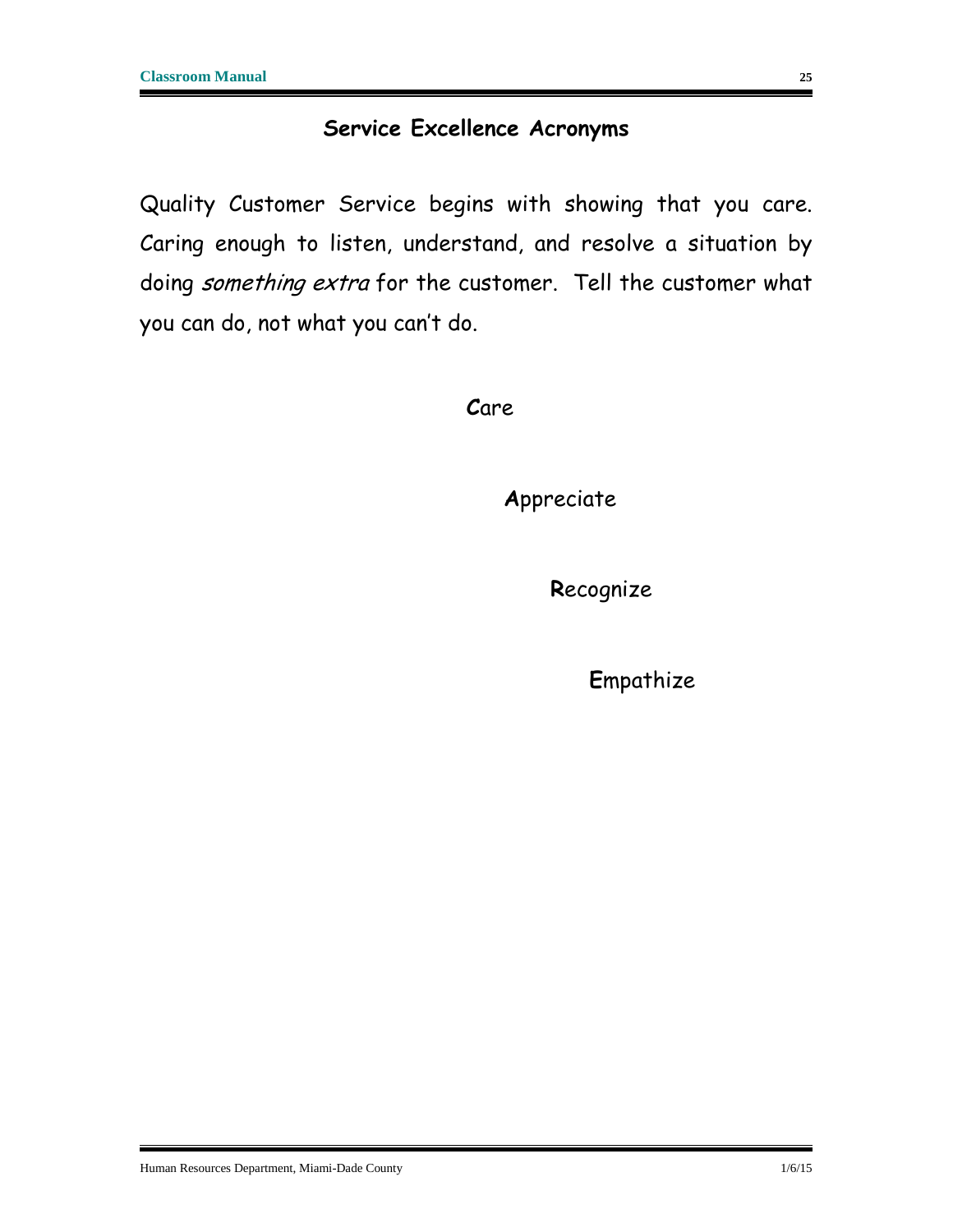#### Service Excellence Acronyms

BACK – How do our behaviors, attitudes, communication, and our knowledge impact customer service?

**B**ehaviors

**A**ttitudes

**C**ommunication

**K**nowledge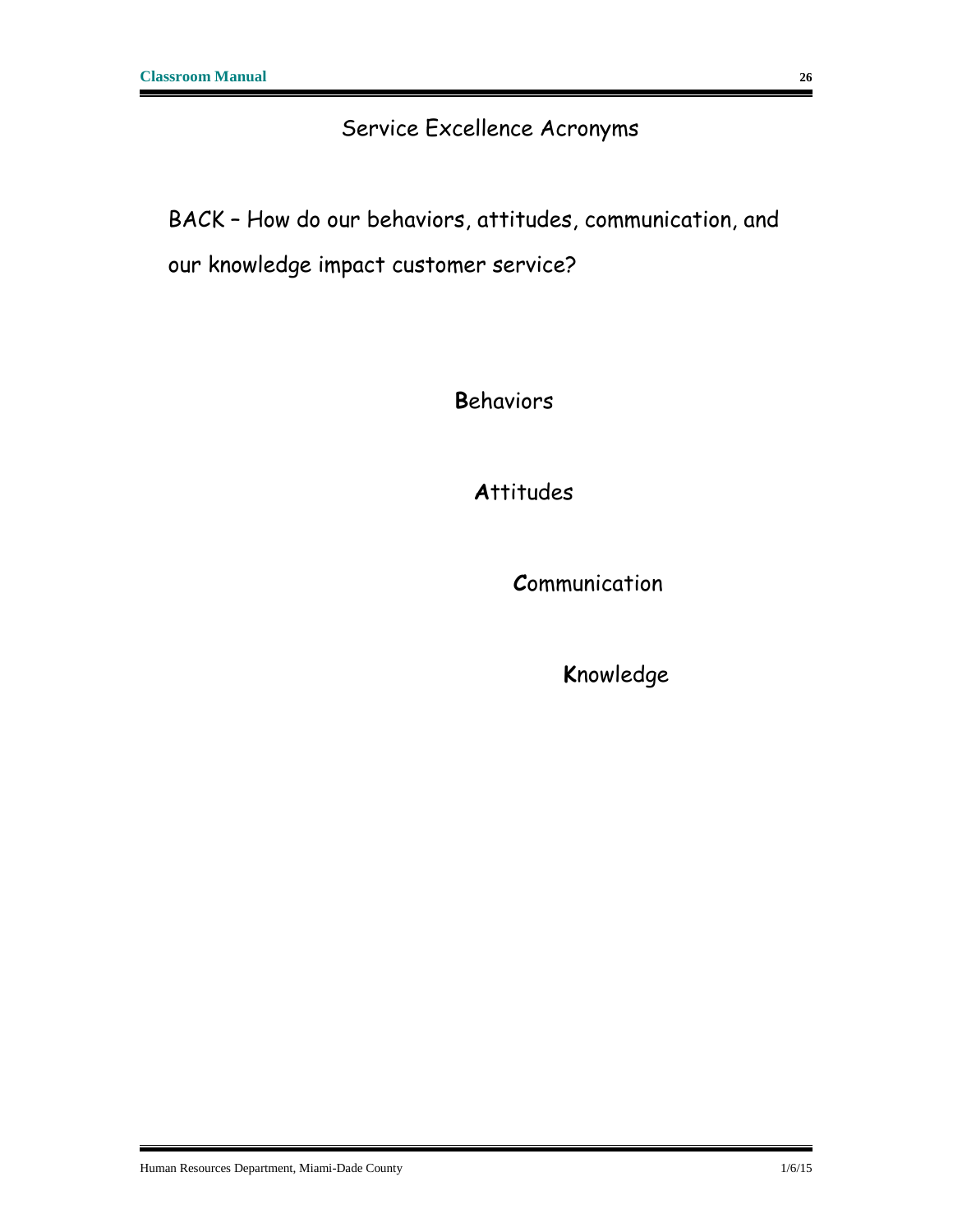#### <span id="page-27-0"></span>**Miami-Dade County Service Excellence Standards**

- The customer is ALWAYS right.
- Answer the telephone before the THIRD ring.
- Place customers on hold no longer than ONE MINUTE.
- Answer the customer's request for information within 24 HOURS of receipt.
- Act to resolve the customer's complaint within 24 HOURS of receipt.
- Greet customers within 30 SECONDS.
- Acknowledge receipt of an e-mail, fax, or telephone call WITHIN 24 HOURS.
- Provide quality service that meets or *EXCEEDS* the customer's expectations.
- Respond promptly to requests in accordance with resources and capabilities.
- $\bullet$  Be courteous, respectful, responsible, and professional AT ALL TIMES.
- TAKE RESPONSIBILITY for providing answers to the customer's requests.
- Dress in attire that is professional, tasteful, and appropriate.
- Average or maximum wait time without an appointment should be no longer than 30 MINUTES.
- Take pride in the trust placed in you by our community, and commit yourself to excellence in the performance of your job while improving the quality of life for the residents of Miami-Dade County.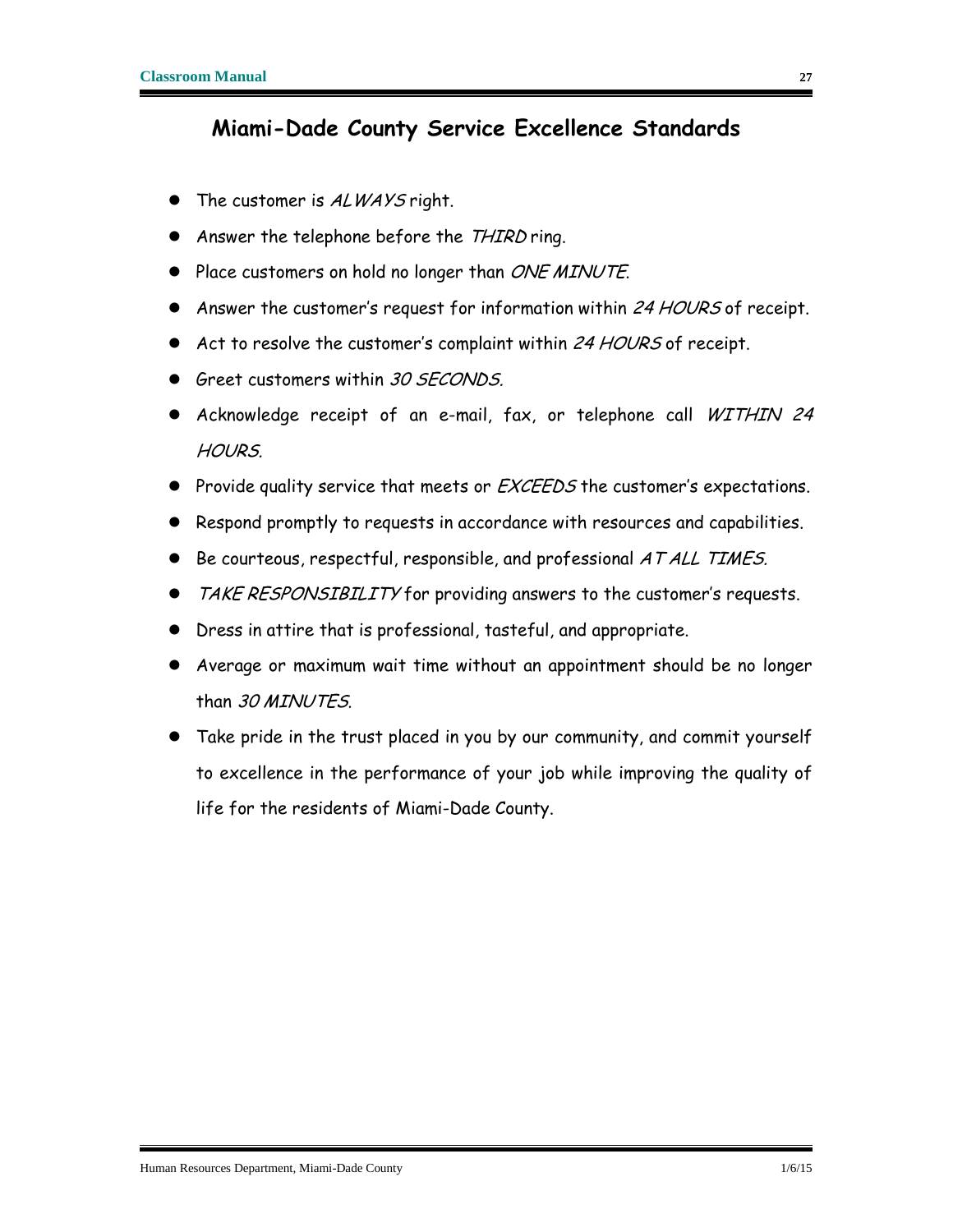

<span id="page-28-0"></span>

#### COMMUNICATION

#### Five Elements Involved in Communication

- 1. **Sender** The person with a message to communicate.
- 2. **Medium** The way the message will travel.
- 3. **Receiver** The person who hears the message and interprets its meaning.
- 4. **Feedback** The way the receiver indicates the message has been heard or understood.
- 5. **Physical Environment** Surroundings, i.e. warm, cold, noisy, busy, etc.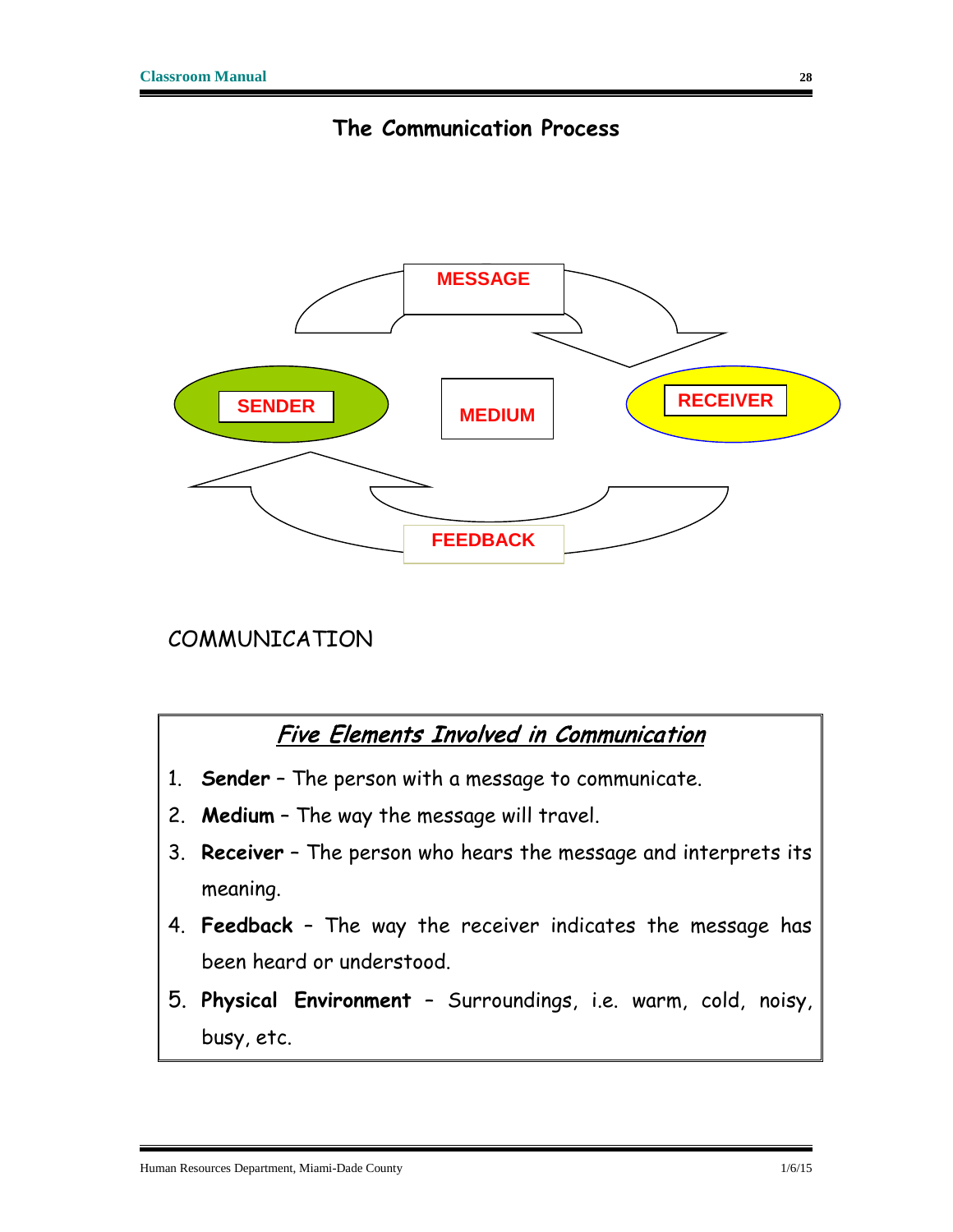#### The Communication Process

The sender transmits a message to the receiver and gets feedback from the receiver.

But in order for this process to work effectively, the receiver must understand the message, accept it, and act on it. For all this to happen, the following is required:

- 1. The message must be clear. This means importance is given to diction.
- 2. The receiver must pay attention to the content and establish good eye contact.
- 3. The source must be credible.
- 4. The receiver must be able and willing to act.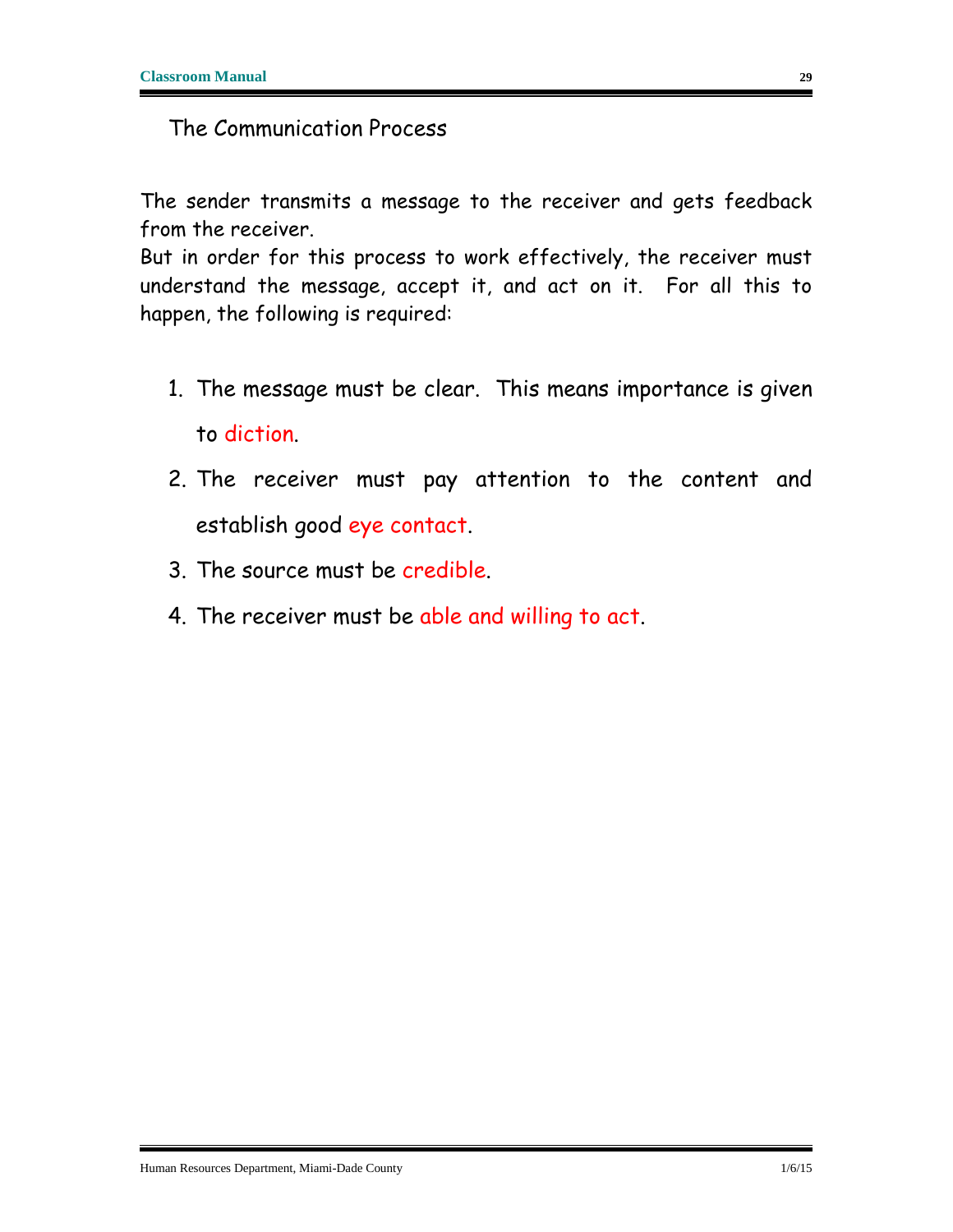#### COMMUNICATION, continued…

#### Types of Communication

- 1. **Non-Verbal** Refers to the transmission of messages by some medium other than speech or writing.
- 2. **Verbal communication** is speaking.
- 3. **Interpersonal communication** is the exchange of information between people.
- 4. **Formal communication** is a written memo or letter, speech or any pre-scripted exchange of information.
- 5. **Informal communication** is a casual exchange of information between or among people, co-workers, friends, etc.
- 6. **One way** or **downward communication** starts at the top and comes down.
- 7. **Two way communication** involves a real dialogue an exchange of ideas.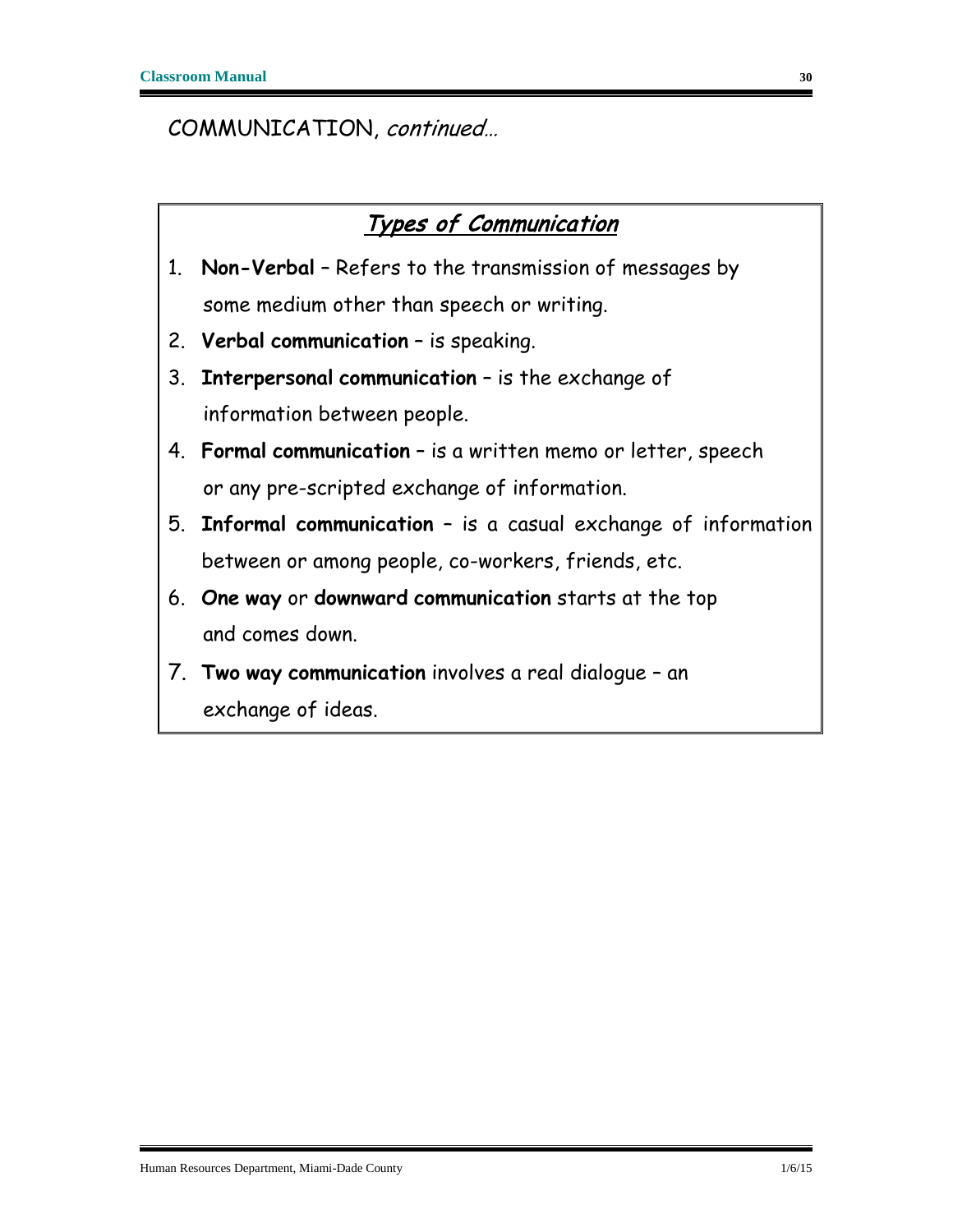#### **Managing the Challenging Customer**

<span id="page-31-0"></span>In every customer service environment, employees will have to face an irate or difficult customer. In managing the challenging customer, we need to give them some HEAT. HEAT is an effective method which can be used to diffuse or reduce a possible hostile situation.

- **Hear them out** 
	- Beyond hearing, listen to what they are saying. Try to get to the root cause of their problem.
- Empathize with them
	- Show empathy and put yourself in their shoes. Understand their situation and let them know that you care. The customer is upset at the situation not you.
- Apologize to them
	- Apologize on behalf of the organization for any missteps that your organization created. Let the customer know that you will take care of the problem.
- **Take action** 
	- Give them an acceptable solution and make it right for the customer.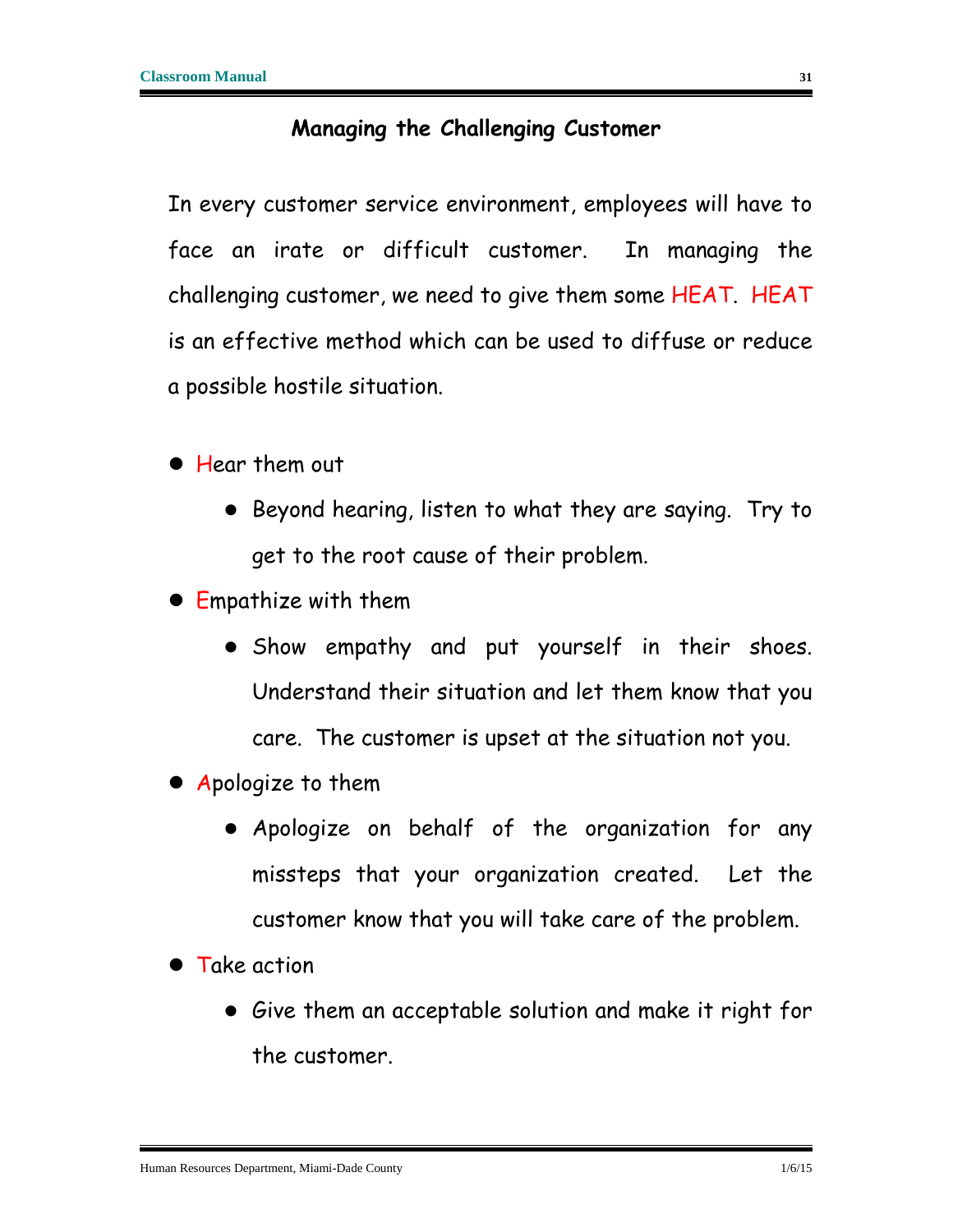#### **Dealing With Difficult Customers**

<span id="page-32-0"></span>To deal effectively with difficult customers:

- 1 Deal with **EMOTIONS** first
	- a) Ask open-ended questions and listen to bring out the customer's feelings.
	- b) Give *empathetic* feedback.
	- c) Summarize the customer's feelings.
- 2 Deal with the **PROBLEM**
	- a) Ask closed-ended questions to determine the specifics of the customer's problem.
	- b) Suggest alternatives that will solve the problem.
	- c) Agree on a solution and follow through.
	- d) Do something extra, if possible.

#### **WHEN DEALING WITH DIFFICULT CUSTOMERS …**

- ... Take things professionally, not personally.
- ... Keep the spotlight on the issue, not the individual. (i.e. I'll check into this issue right away.)
- ... Kill them with kindness or agreement

(i.e. when customers are angry just keep

agreeing to appease their anger.)

Remember, the customer is always the customer.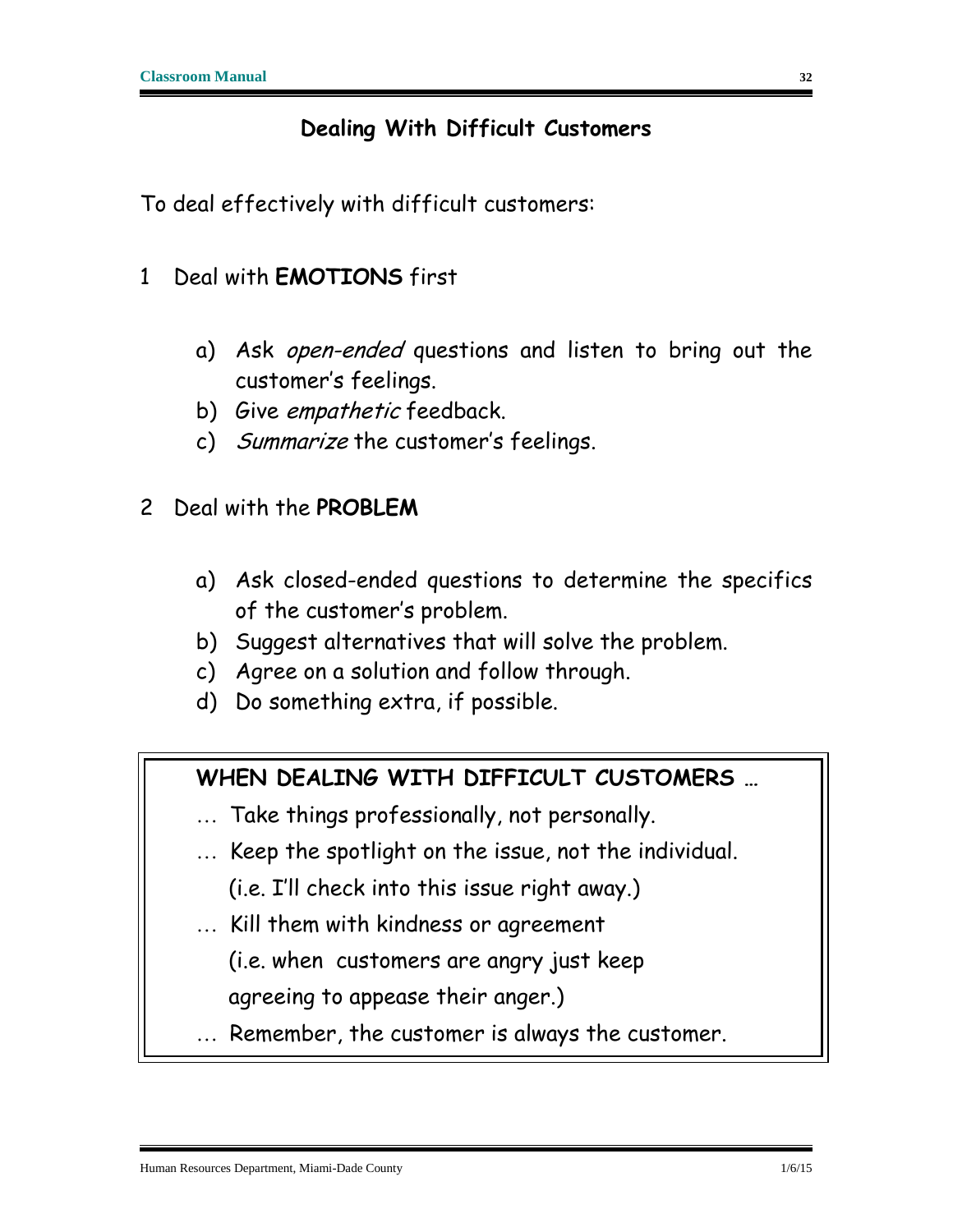#### **Service Excellence Failures**

<span id="page-33-0"></span>Sometimes organizations have challenging management situations which if left unmanaged will lead to Service Excellence failures. Listed below are some of the most common reasons why failures occur.

- No management philosophy
	- **•** If there is no management commitment, there is no involvement, and if there is no involvement, then there is no focus given to Service Excellence.
- No customer service philosophy
	- If there is no emphasis on customer service, Service Excellence will fail.
- No corporate loyalty
	- If there is no corporate culture that embraces Service Excellence, loyalty will flounder.
- No customer loyalty
	- It's simple, no Service Excellence, no customer loyalty.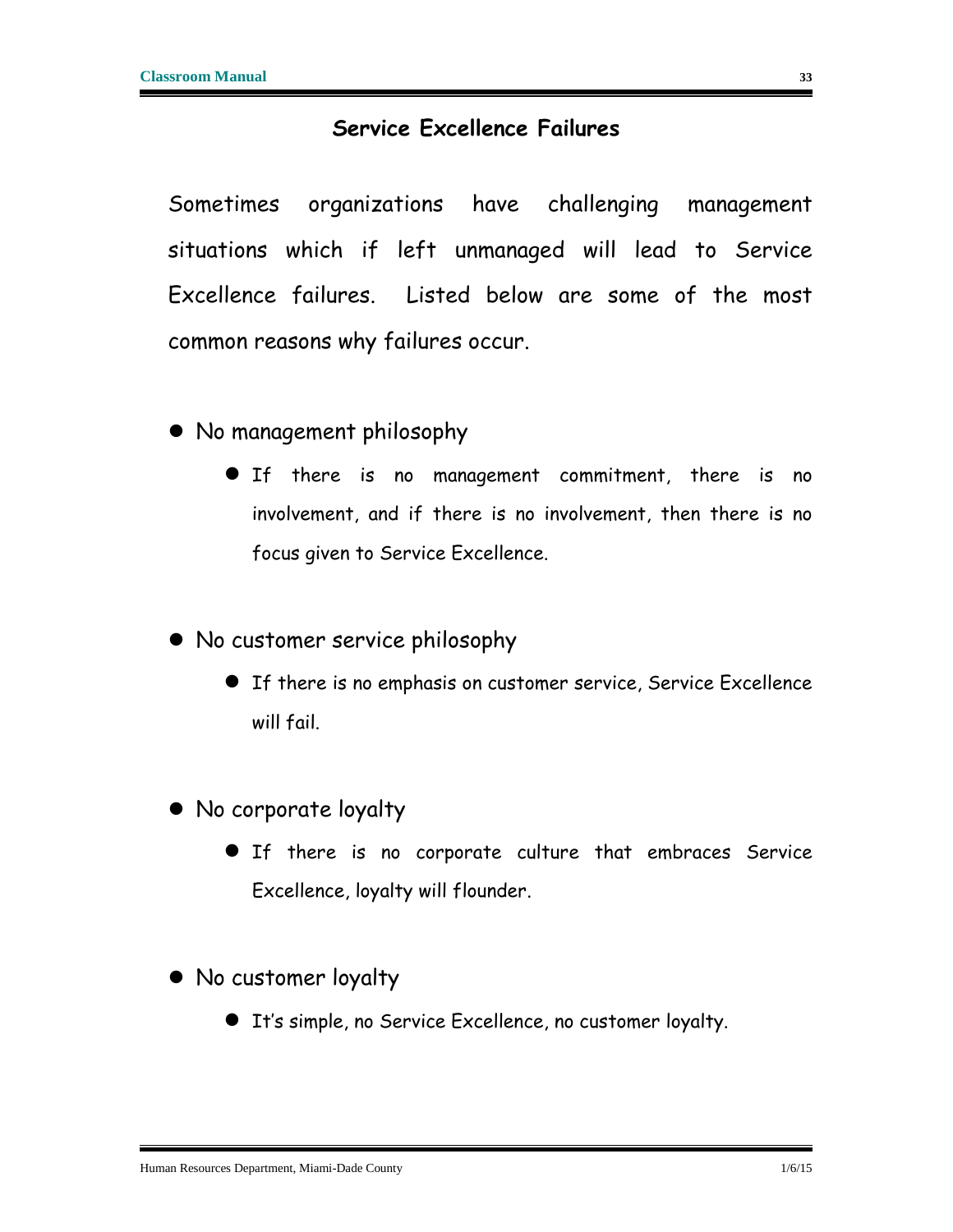#### **Impact of Service Excellence Failures**

- **•** Irate Citizens
	- By not providing Service Excellence, we will encounter more and more irate citizens.
- Negative word-of-mouth
	- Without Service Excellence, our reputation will get worse by negative word-of-mouth.
- **Outsourcing / Privatization** 
	- An absence of Service Excellence will require looking at other options to resolve these deficiencies. Outsourcing and privatization are likely outcomes to resolve these deficiencies.
- **•** Secession
	- The ultimate threat to Service Excellence failure is the drive of communities to incorporate and run their own government.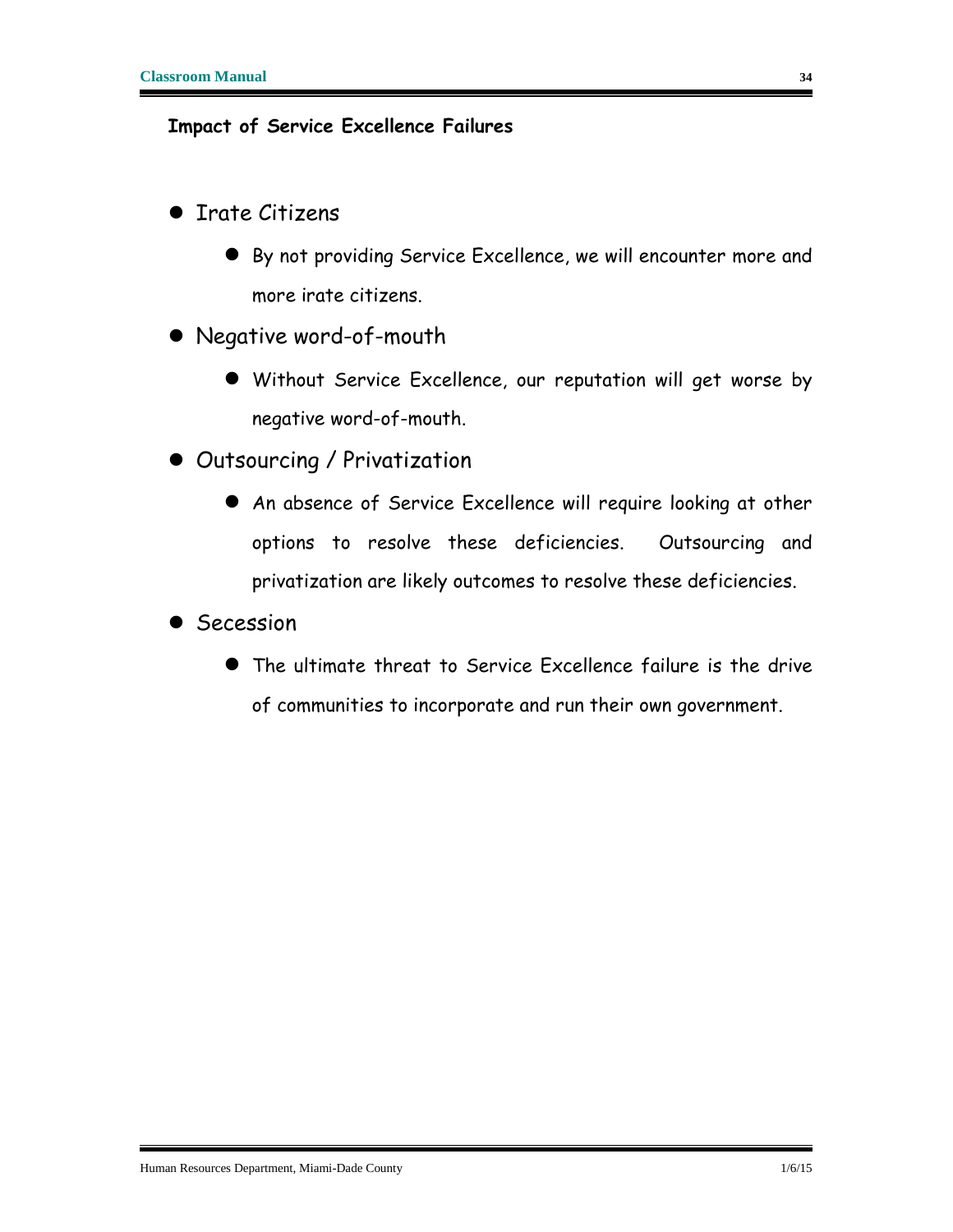#### **Startling Service Statistics**

- <span id="page-35-0"></span>Only 4% of dissatisfied customers complain.
- A dissatisfied customer will tell 10 people about their experience.
- It costs 5 to 6 times more to attract a new customer than to keep old ones.

It can take months to get a new customer and only seconds to lose one forever!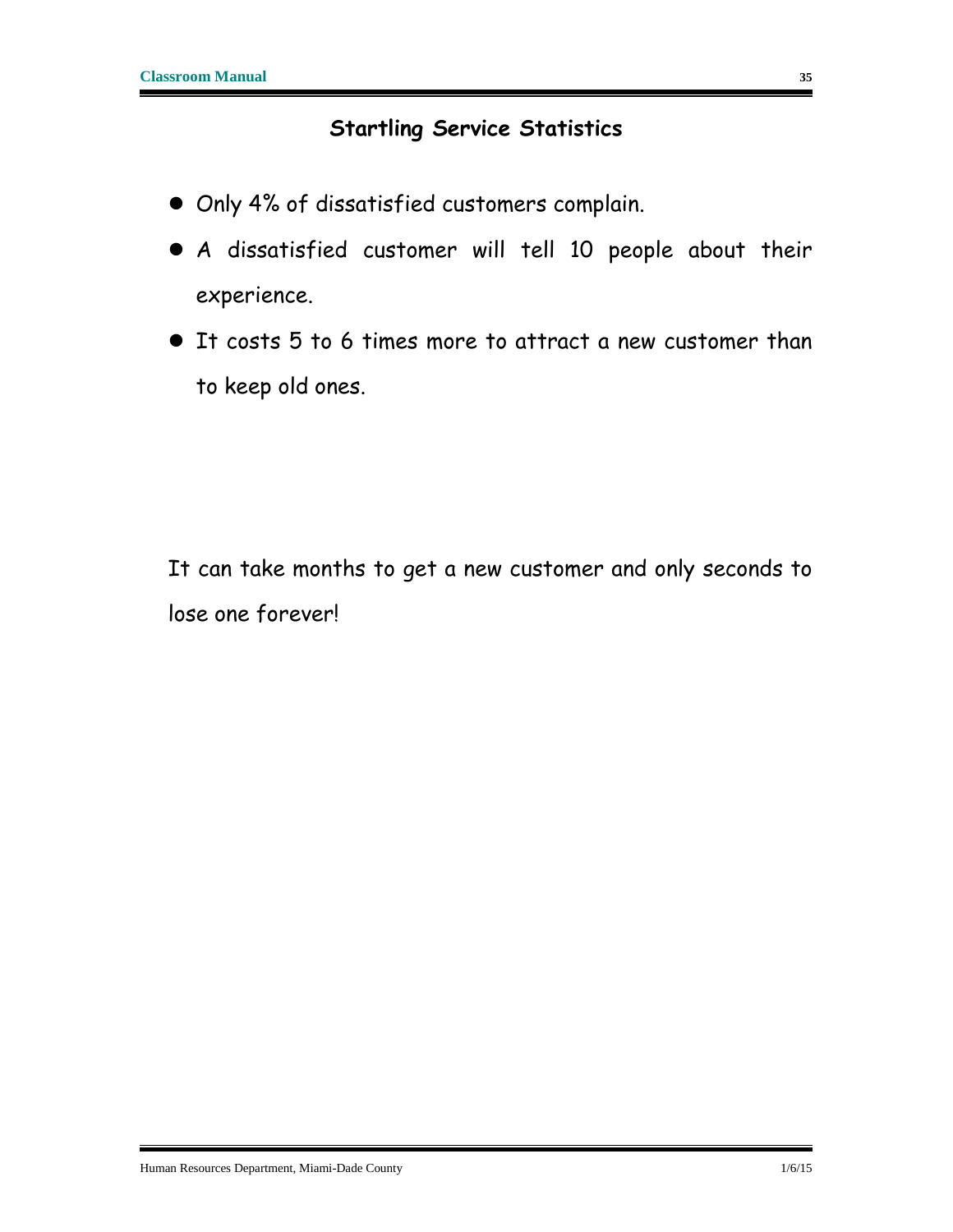#### **Why Customers Stop Doing Business with You?**

- <span id="page-36-0"></span> $\bullet$  1% die
- 3% move away
- 5% develop other business relationships
- 9% begin doing business with competition
- 14% are dissatisfied with product or service
- 68% are upset with treatment

Please note that over two-thirds of customers are upset with treatment. This can be easily fixed by providing Service Excellence.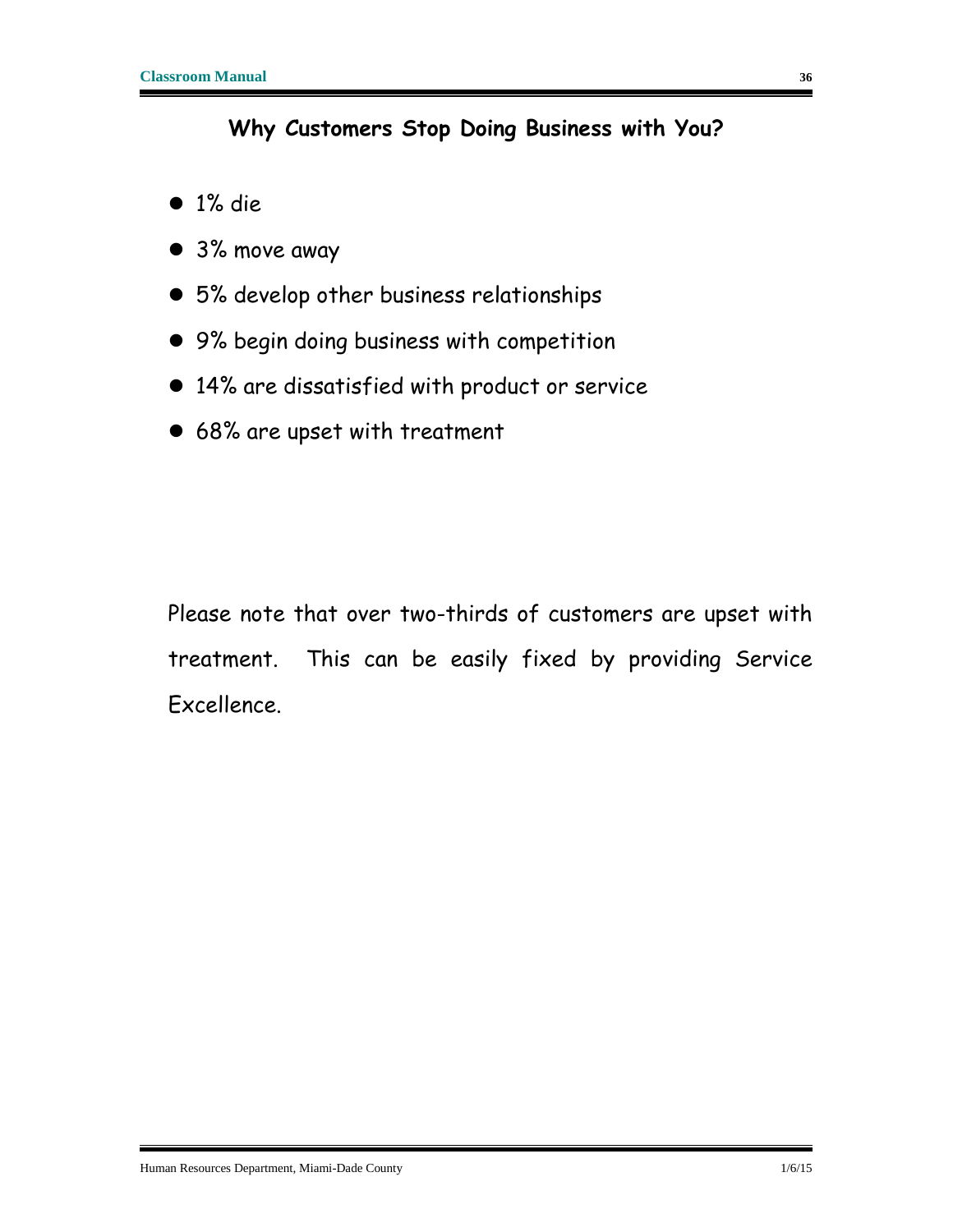

### *The customer may not always be right, But the customer is always the customer*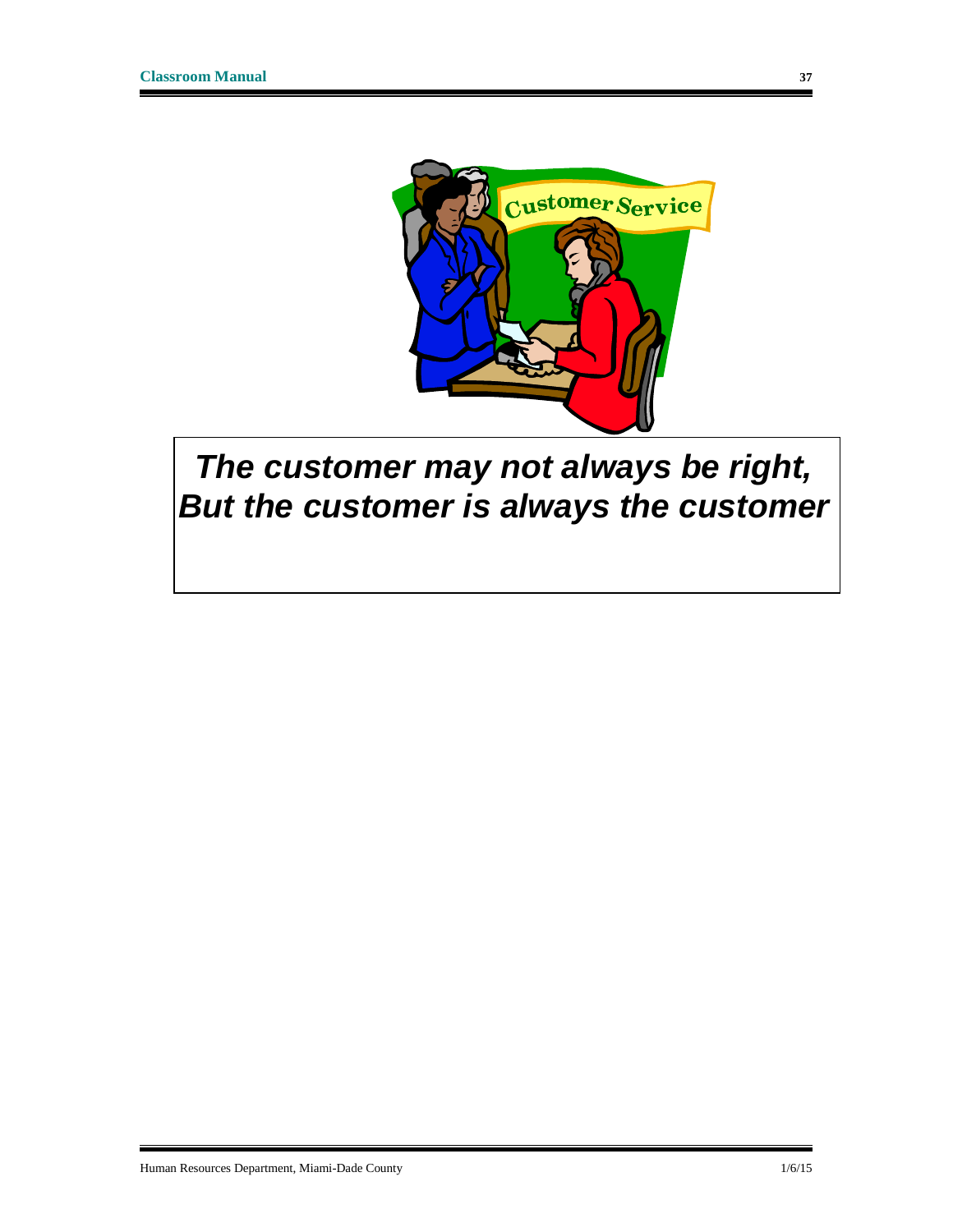#### **Strategic Alliances & Partnerships**

- <span id="page-38-0"></span> Neighboring Counties
	- We need to look at our neighboring counties to coordinate services that address our respective residents. Collaboration between counties can only further help in providing excellent services to our communities. For example, connecting transit routes between counties will provide better transportation opportunities for all residents.
- **•** Municipalities
	- The same goes for our municipalities. Collaboration is key in meeting our common goal, our resident's needs.
- Most importantly, "You"
	- It all starts with You. Everyone in the organization has a vested interest in providing Service Excellence. We live, work and play in the same community and because of that we want the best for our community.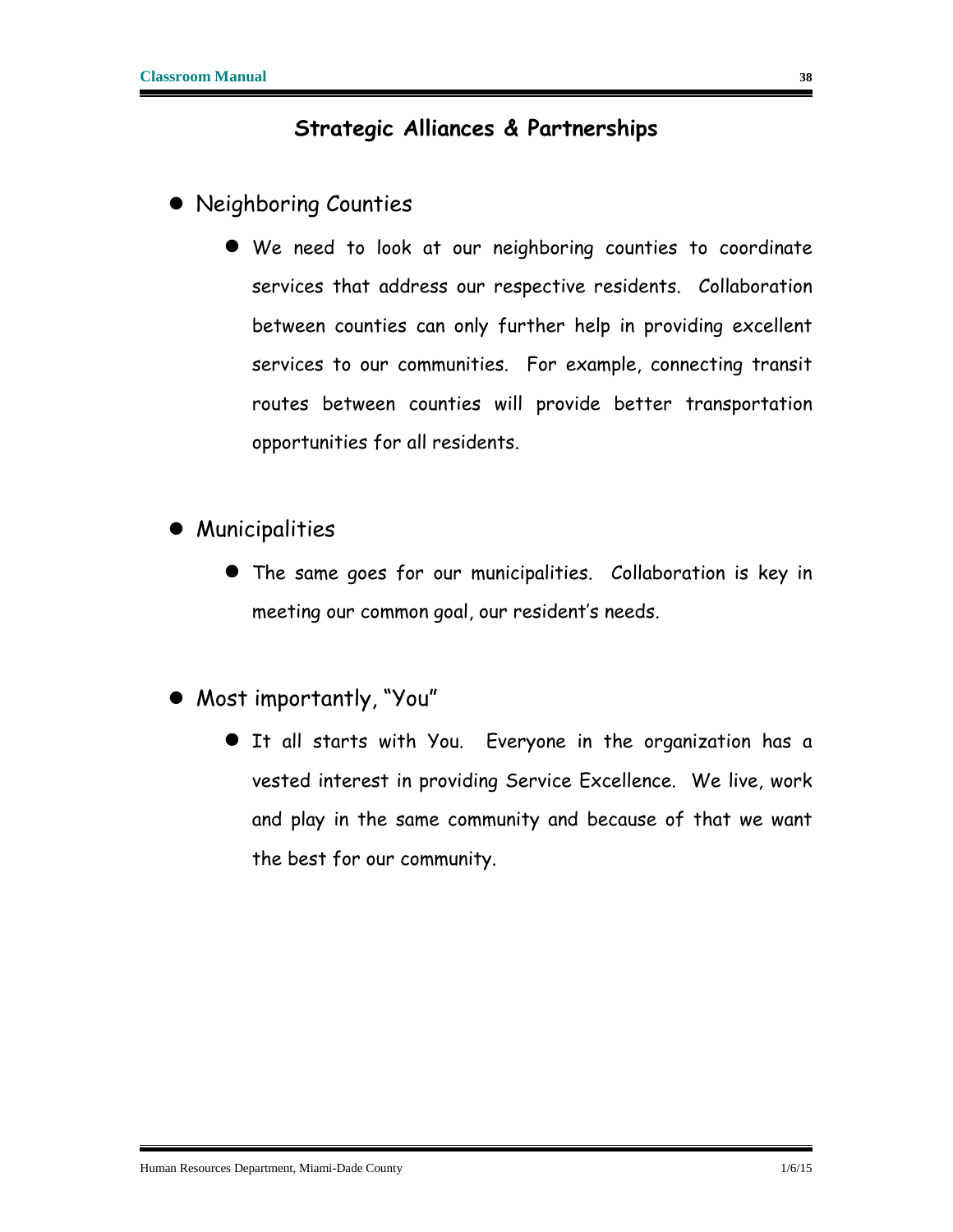#### **Service-Oriented Culture**

- <span id="page-39-0"></span>**•** Personal
	- It starts with you. Everyone is a front-line County representative. What we do and how we interact with our customers, reflects on the organization as a whole.
- Departmental
	- Each department has customer service standards that must be abided by to provide a consistent level of service. Everyone needs to be on the same page in providing Service Excellence.
- Organizational (County)
	- The County as an organization must also be consistent in providing Service Excellence. Meeting the needs of our community and our visitors is crucial in maintaining a culture of Service Excellence.
- External (Community)
	- Our community's expectation is that their government provides responsive service at a reasonable cost, no more, no less.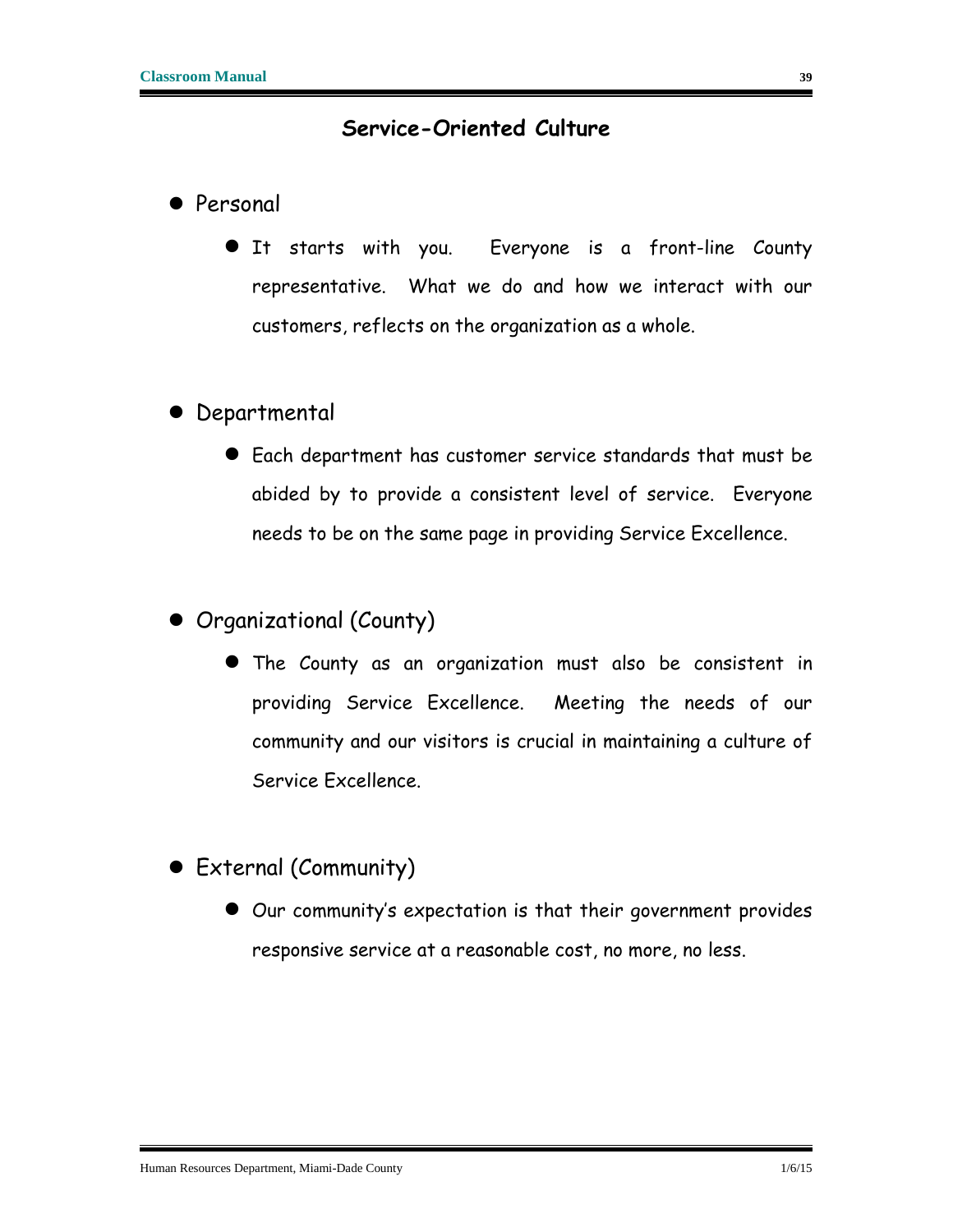#### **Service Excellence Recognition Programs**

- <span id="page-40-0"></span> Employee of the Year
	- A county-wide employee of the year process was created several years ago to further departmental efforts and reinforce the value of recognizing all employees. Different categories are used to support organization core values like customer service, community service and public safety. Recognition is in the form of cash in an amount up to \$5,000. All nominees receive sixteen (16) hours of administrative leave and a certificate. (Reference A.O. 7-30).

#### **• IDEA Machine**

**Started in 1964, Miami-Dade County's ESP (Employee** Suggestion Program) was designed to improve the quality of government services. Its purpose is to share ideas, recognize employees, stimulate morale and increase productivity. Employees can earn up to \$5,000 for successfully implemented tangible suggestions. Successful suggestions with intangible benefits are also recognized with up to \$1,000. (Reference A.O. 7-8). The ESP has now transitioned into the IDEA Machine. The IDEA Machine receives suggestions from employees that may be implemented which may provide some tangible or intangible benefit to Miami-Dade County and its residents.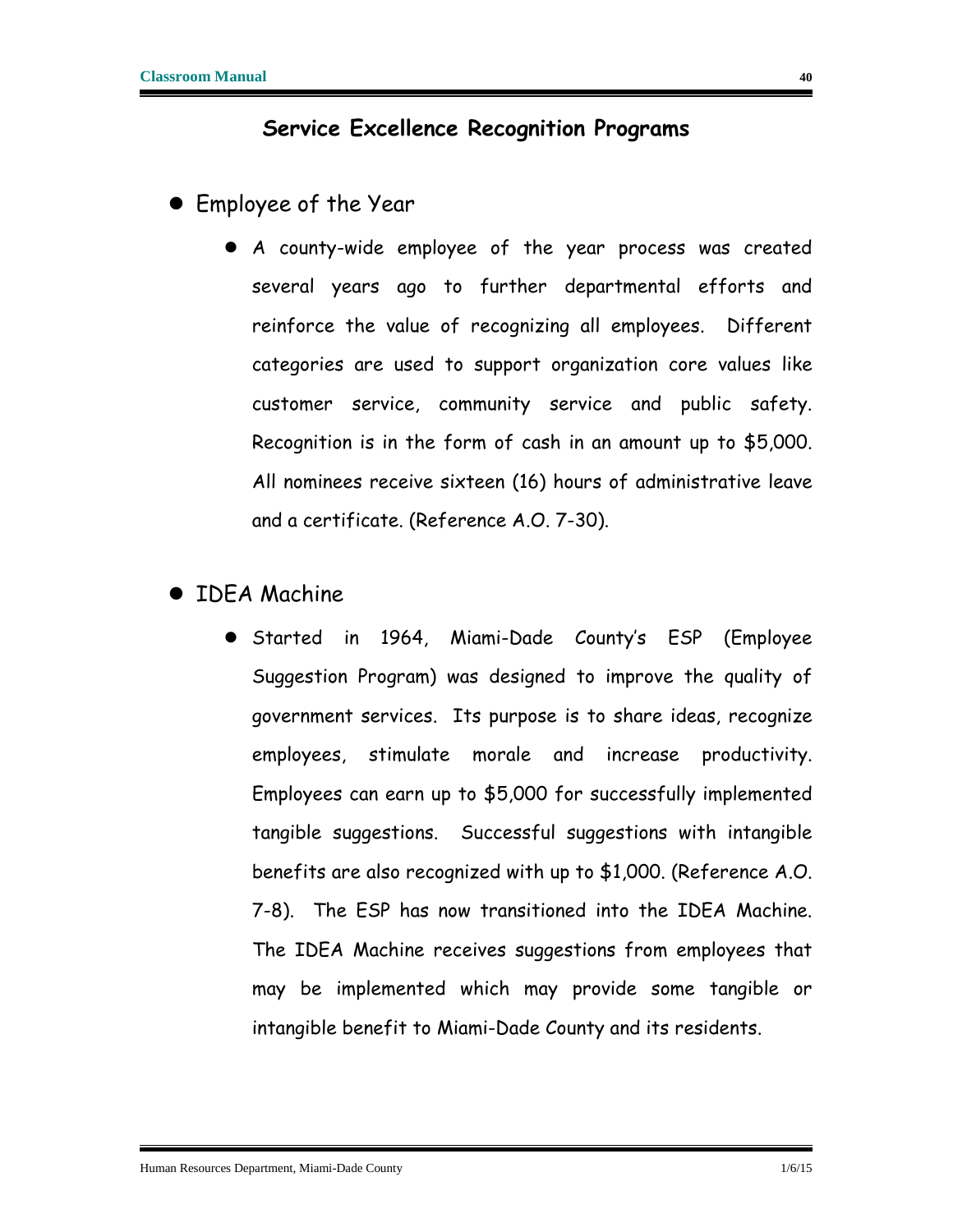- Executive Service Award Program
	- This program recognized the prolonged, high quality accomplishment of employees in Executive Service Groups 1 through 5. There are two categories of recognition: a Meritorious Service Award of \$2,500 and a Distinguished Service Award of \$5,000. (Reference A.O. 7-26).
- Departmental Employee Recognition Award (DERA) Programs
	- A.O. 7-30 was expanded to empower County departments with deciding the best method for recognizing their employees. All types of employee recognition programs are eligible. Department Directors are authorized to award up to \$500 per employee per instance. The traditional employee-of-the-month and quarter programs have joined by on-the-spot recognition, customer service, productivity and efficiency programs. These different approaches reinforce departmental priorities and motivate employee performance accordingly.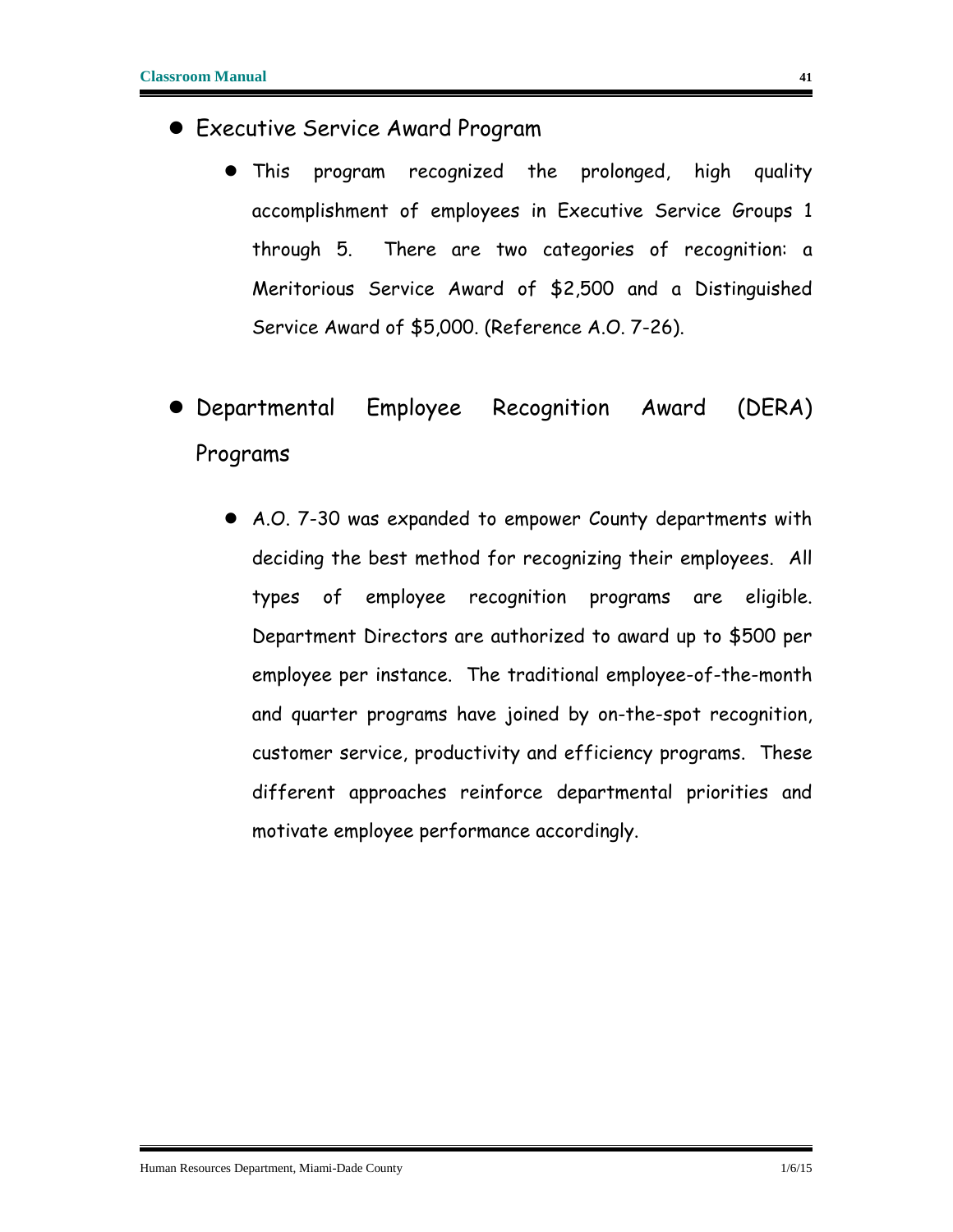#### **Phone Etiquette**

### <span id="page-42-0"></span>**WHEN ANSWERING THE TELEPHONE**



Know the Department standards and apply them. Everyone should be greeted in the same way.

> Consistency is important. Ask for the caller's name. Verify the spelling. Ask for the telephone number. Repeat the number.

If using voice messages, the quality and relevance of the message should be addressed.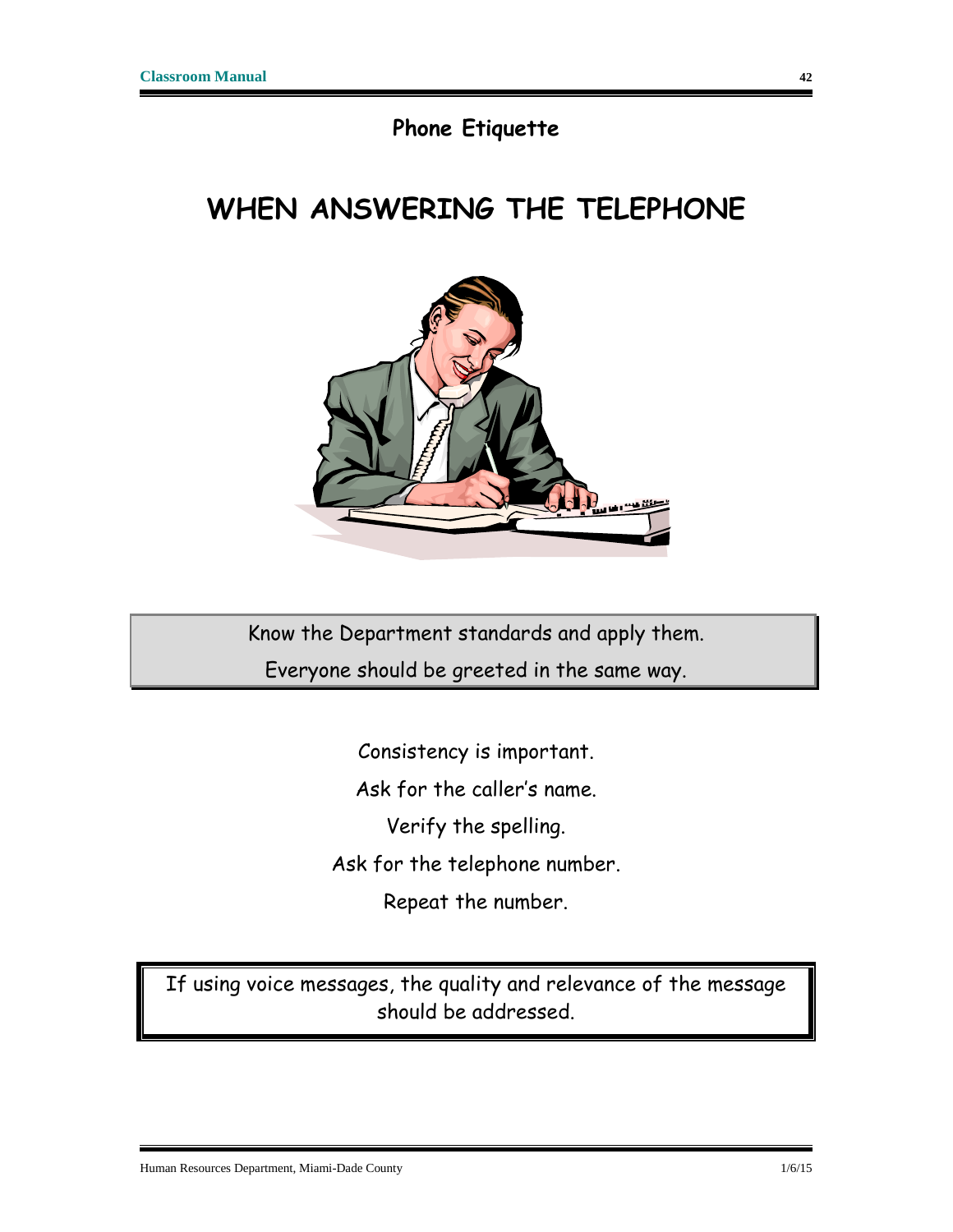<span id="page-43-0"></span>**Ten Tips To Providing Over-the-top Phone Customer Service**



- 1. Use welcome words.
- 2. Use the caller's name often.
- 3. Treat each call as if it was the first call of the day.
- 4. Be flexible.
- 5. Maintain an enthusiastic and personable tone.
- 6. Avoid negative and controlling words.
- 7. Take great notes during each call.
- 8. Let them hear you listening.
- 9. Keep language simple.
- 10. Use probing skills wisely.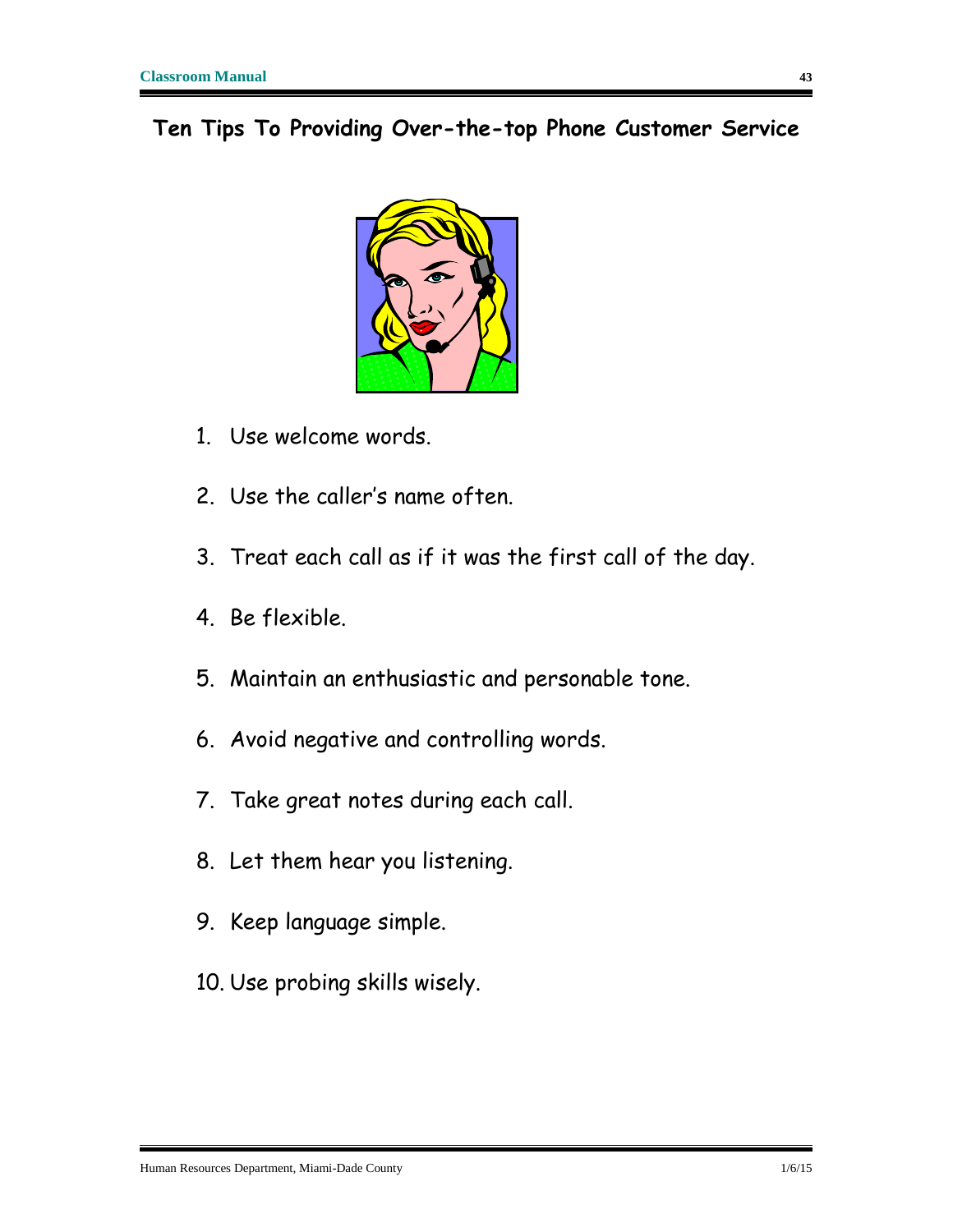#### **Other Phone Techniques**

### <span id="page-44-0"></span>**FIVE STEP PROCESS FOR TRANSFERRING CALLS:**

- 1 Let the caller know that you are going to transfer the call.
- 2 Give the caller the name and phone number of the person you are transferring him/her to.
- 3 Monitor the transfer process for the caller.
- 4 Thank the caller for allowing you to transfer the call.
- 5 If you can, stay on the line.

### **WHEN TAKING TELEPHONE MESSAGES INCLUDE THE FOLLOWING:**

Date and time of message.

### Caller's full name.

Company name and caller's department.

Phone number.

Your name.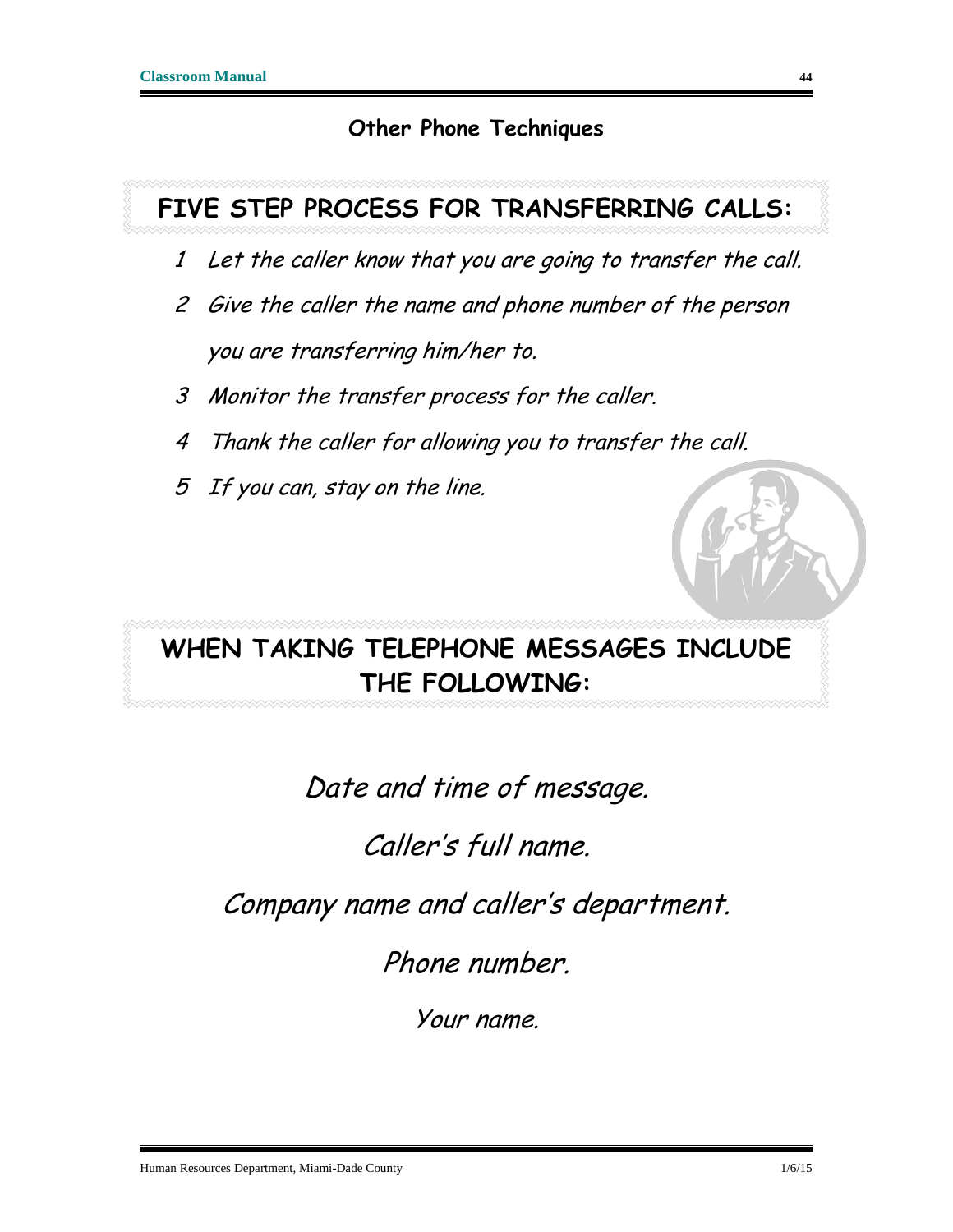#### **JUST AS YOU TAKE RESPONSIBILITY TO TAKE USEFUL MESSAGES, TAKE FULL RESPONSIBILITY TO RETURN MESSAGES.**

### **MANAGING YOUR TELEPHONE CALLS**

#### DO SAY

"It's so nice to talk with you again."

"Do you have a moment?" or "Is now a good time?"

#### DON'T SAY

"Aren't you the person who called complaining before?"

"We need to talk right this minute." (Unless it really is an emergency).

#### **When Taking / Leaving a Message**

#### DO SAY "May I take your number (or leave my number) for quick reference?" "She's not in her office (or not available) at the moment." She's off site (or working out of the office) this week." DON'T SAY "Does he or she have your number?" "She went to buy another candy bar." (The caller doesn't need to know where she went or why). "She's out of the state" (play time or work time, it's a bad idea to tell callers that a coworker is on the road).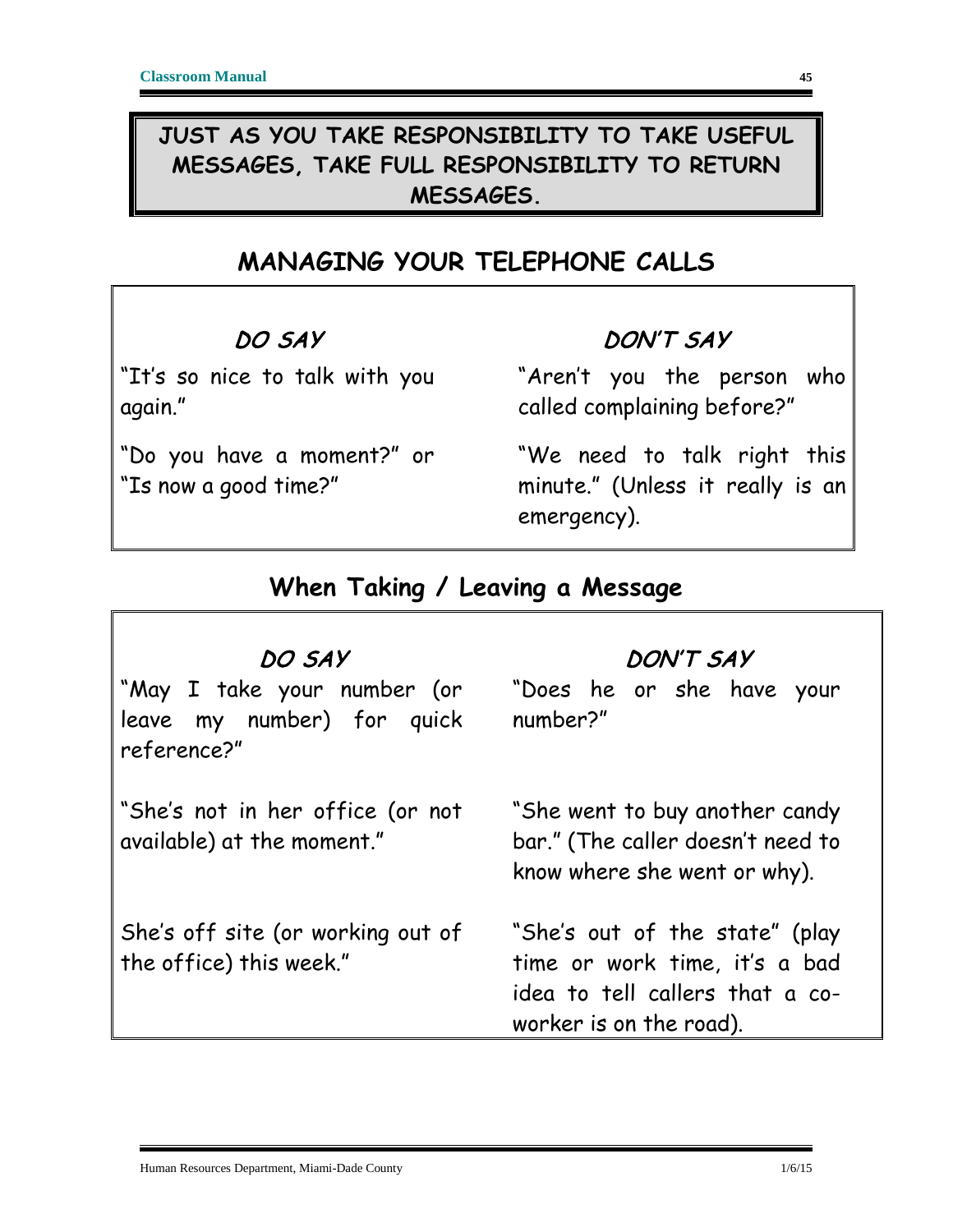## **When Probing for Information**

| DO SAY                                                                     | DON'T SAY                                                                                                                                         |
|----------------------------------------------------------------------------|---------------------------------------------------------------------------------------------------------------------------------------------------|
| "Is there anything else that I<br>can help you with?"                      | "Are you through yet?" or "Is<br>that it?"                                                                                                        |
| "I don't mean to sound<br>uninformed, can you tell me<br>more about this?" | "Well, I never heard of<br>anything like that before."<br>(Implying the caller made it<br>up). Or, worse yet, "Sir, that's<br>just not possible." |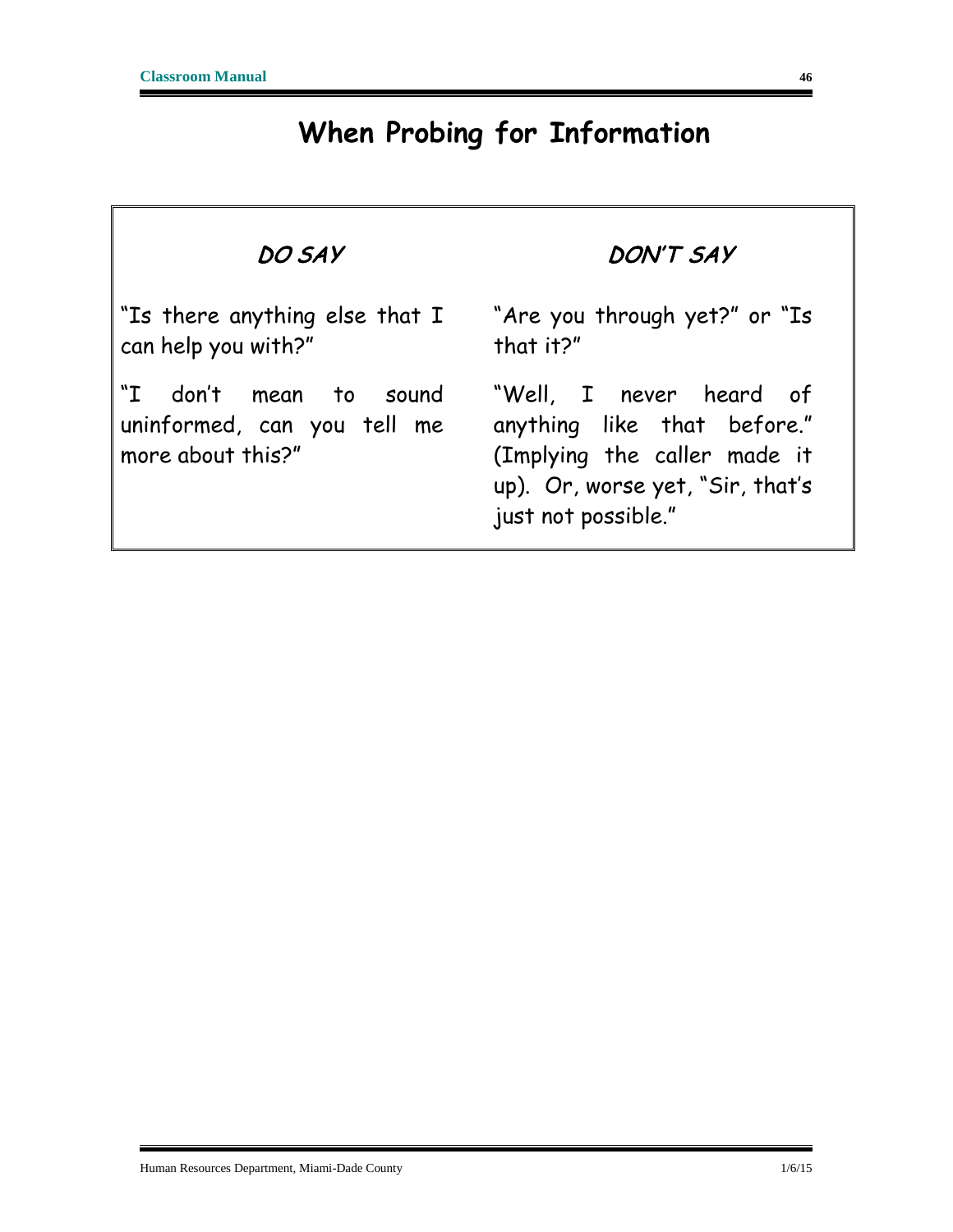### **When Assisting A Customer**

| DO SAY<br>"It will be my pleasure."                                                                                                                                           | DON'T SAY<br>"No problem." (That implies<br>that it normally would be a<br>problem). |
|-------------------------------------------------------------------------------------------------------------------------------------------------------------------------------|--------------------------------------------------------------------------------------|
| "I suggest you" or "I'd like to<br>ask you to " or "I think the<br>best way (or the fastest way) to<br>handle this would be "                                                 | "You'll have to " or "You'll need<br>to $\mathbf{r}$                                 |
| "Here's what I can do for you."                                                                                                                                               | "We can't do that." Or "It's<br>company policy, so what can I<br>do?"                |
| The person who handles that is "It's not my job."<br>___________. Let me get<br>her on the line." (Or some other<br>action that will involve her in<br>assisting the caller). |                                                                                      |
| "Let me find that information "I don't know."<br>for you."                                                                                                                    |                                                                                      |
| "May I " or "Please "                                                                                                                                                         | Just transfer or put<br>the<br>customer on hold.                                     |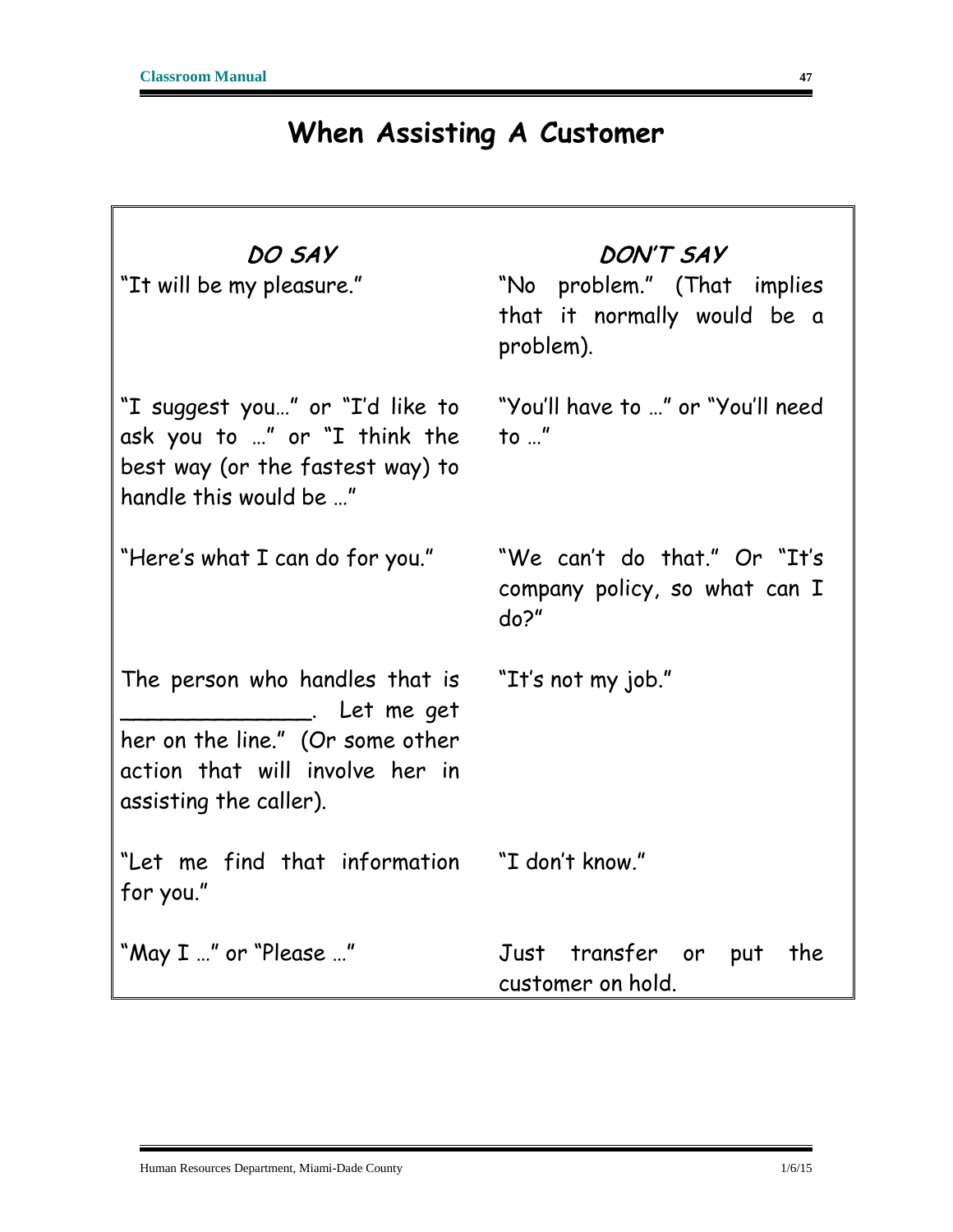٦

### **Anytime**

| DO SAY<br>T'm so glad you called." Or "                             | DON'T SAY<br>"Are you through yet?" |
|---------------------------------------------------------------------|-------------------------------------|
| "Thank you." Or "You're very<br>welcome."                           |                                     |
| The customer's name (the way<br>he or she wishes it to be<br>used.) | "Honey" or "Lady" or<br>"Buddy."    |

É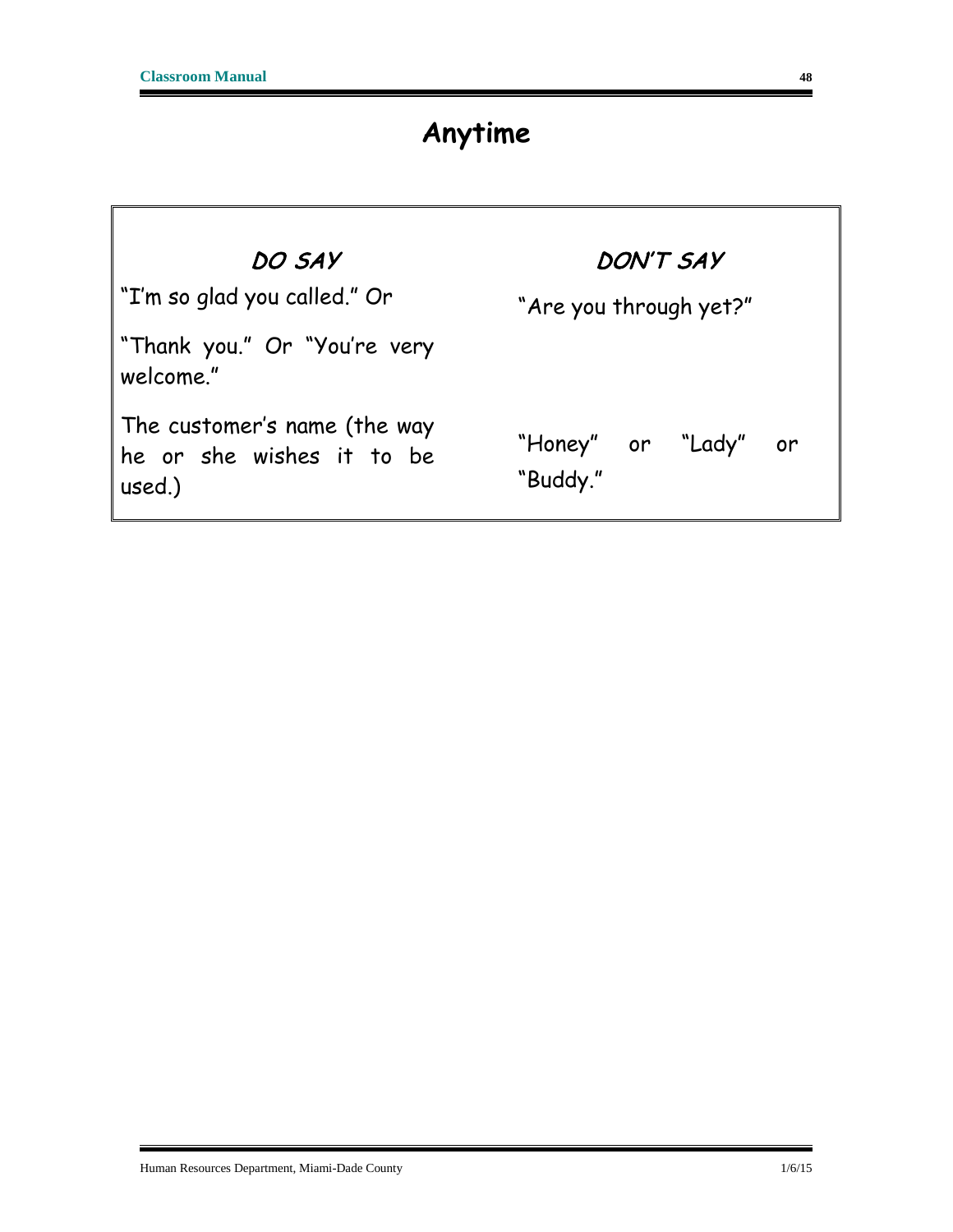### **Five Forbidden Telephone Phrases**

| DO SAY                                                                                                                                                                                   | <b>DON'T SAY</b>                                       |
|------------------------------------------------------------------------------------------------------------------------------------------------------------------------------------------|--------------------------------------------------------|
| 1. "Gee, that's a good question. Let<br>me check and find out."                                                                                                                          | "I don't know."                                        |
| 2. "Boy, that's a tough one. Let's<br>see what we can do." Then find<br>an alternative solution.                                                                                         | "We can't do that."                                    |
| 3. Soften the request with phrases<br>like, "Here's how we can help you<br>with that," or "The next time<br>that happens, here's what you<br>can do."                                    | "You'll have to "                                      |
| 4. "It may take me two or three<br>minutes (or however long it will<br>really take) to get that. Are you<br>able to hold/wait while I check?"                                            | "Hang on a second: I'll be<br>right back."             |
| 5. If you think before you speak,<br>you can turn every answer into a<br>positive response. "We aren't<br>able to refund your money, but<br>we can replace the product at no<br>charge." | "No" when used at<br>the<br>beginning of any sentence. |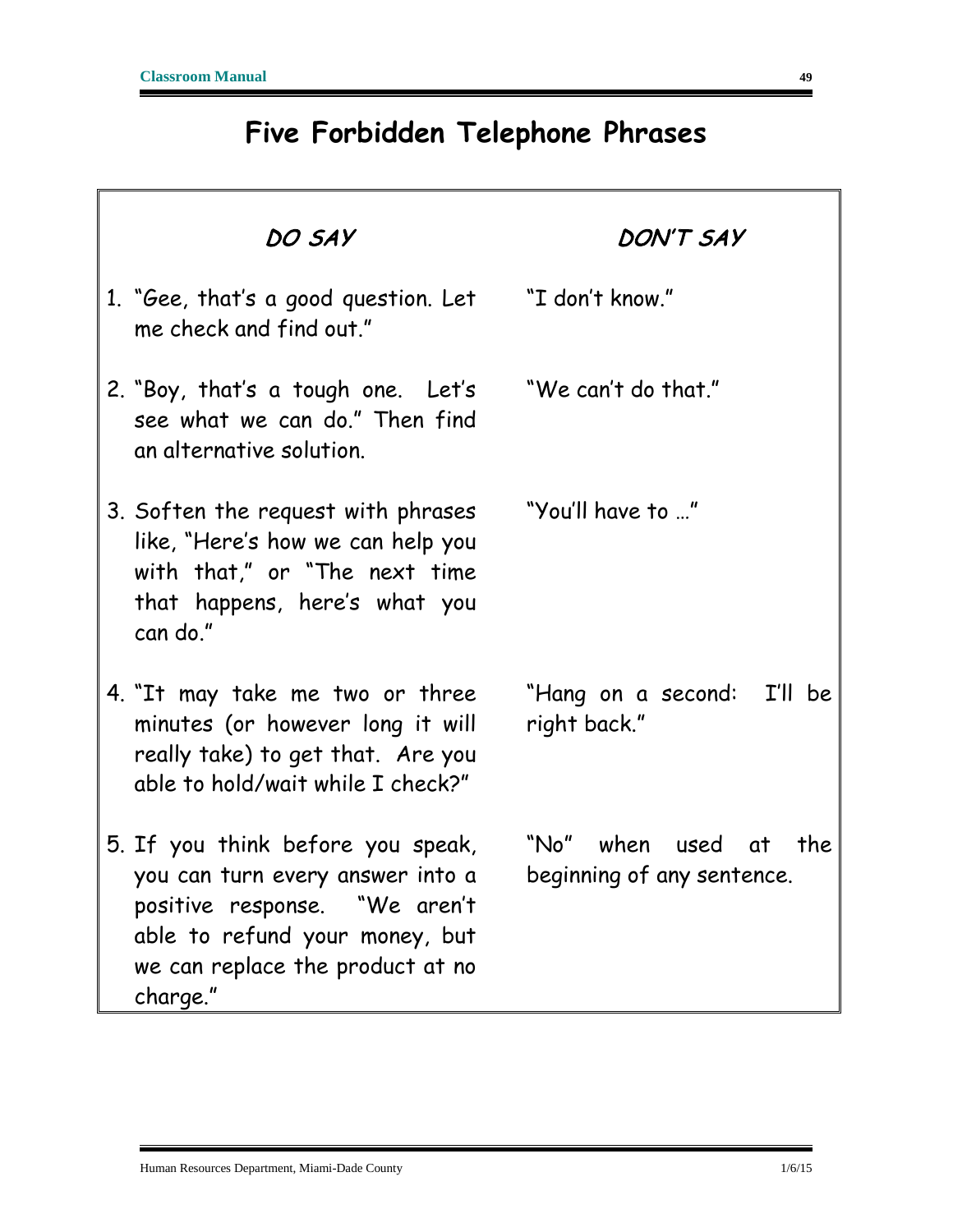#### **Stressors and Burnout**

<span id="page-50-0"></span>It would be remiss if there was no mention of stress and burnout. Stress and burnout impact Service Excellence. Human nature inevitably can impact how we deal with customers if we are not feeling well. We must recognize those negative feelings of stress and burnout, manage it, and not let it impact our ability to provide Service Excellence. Realizing that you may have these symptoms is half the battle. Addressing them in a positive way is the other half of the battle. Some questions listed below are for you to ponder.

● Stress is...

Stress is different things for different people. One definition of Stress as it relates to our well being is as follows:

A mentally or emotionally disruptive or upsetting condition occurring in response to adverse external influences and capable of affecting physical health, usually characterized by increased heart rate, a rise in blood pressure, muscular tension, irritability, and depression.

• How do people react differently to stress?

People can react positively or negatively to stress. How you react to stress will determine if you will succeed or fail in managing your stress.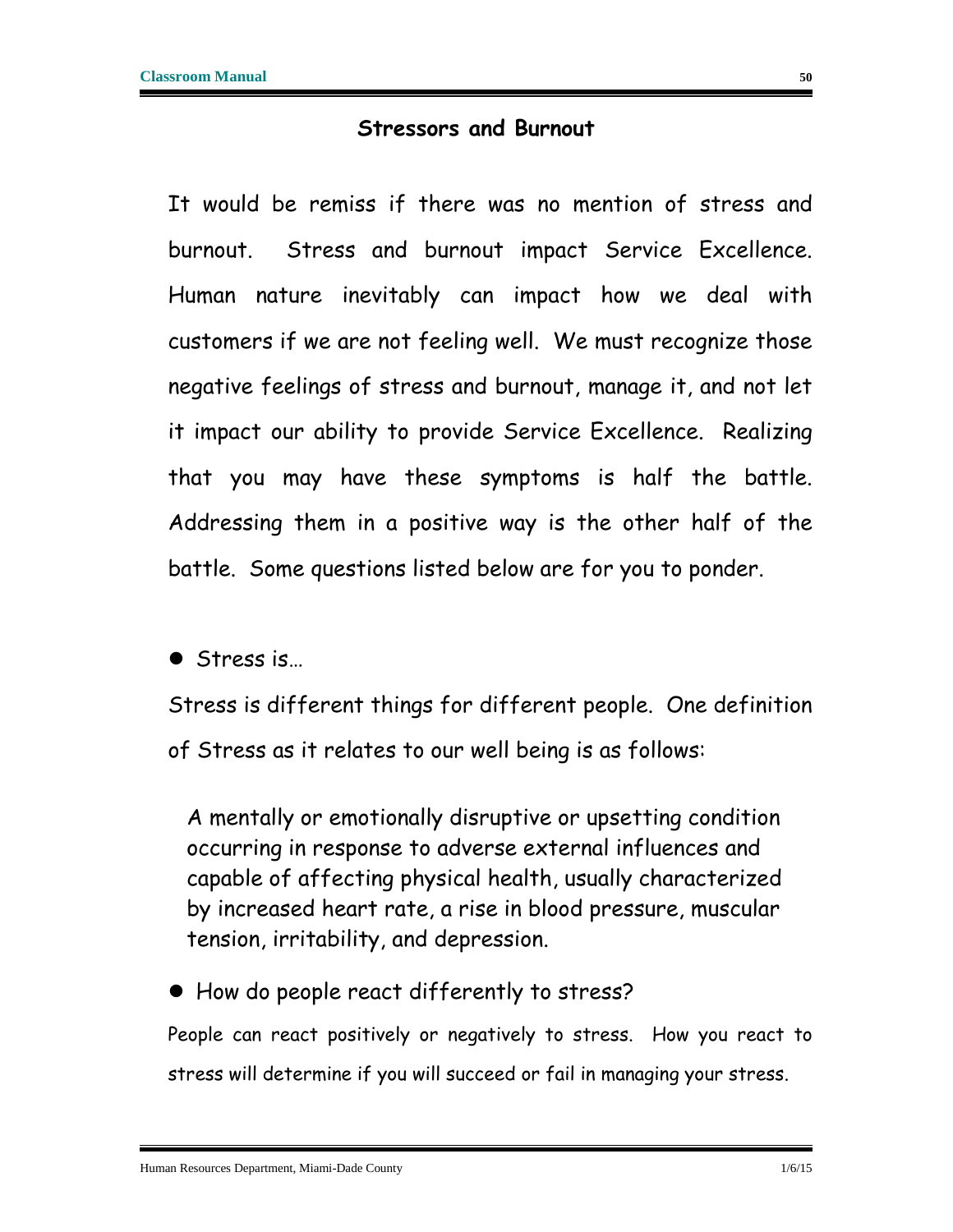#### How do you cope with stress?

The first step is to recognize that you have stress. You should then identify those sources of stress and try to reduce or eliminate that stress. The goal is to try to maintain a balance life. Too much of anything is not good for one's health. All work and no play is stressful as well as its opposite. A proper balance of work, play, family, and other relaxing activities such as having the right amount of sleep is critical in coping with stress.

• How can we reduce stress and prevent burnout?

Some positive ways to reduce stress include the following:

- Proper nutrition and diet
- Exercise
- Adequate rest and sleep
- Maintaining a proper balance of work and play
- Meditation and prayer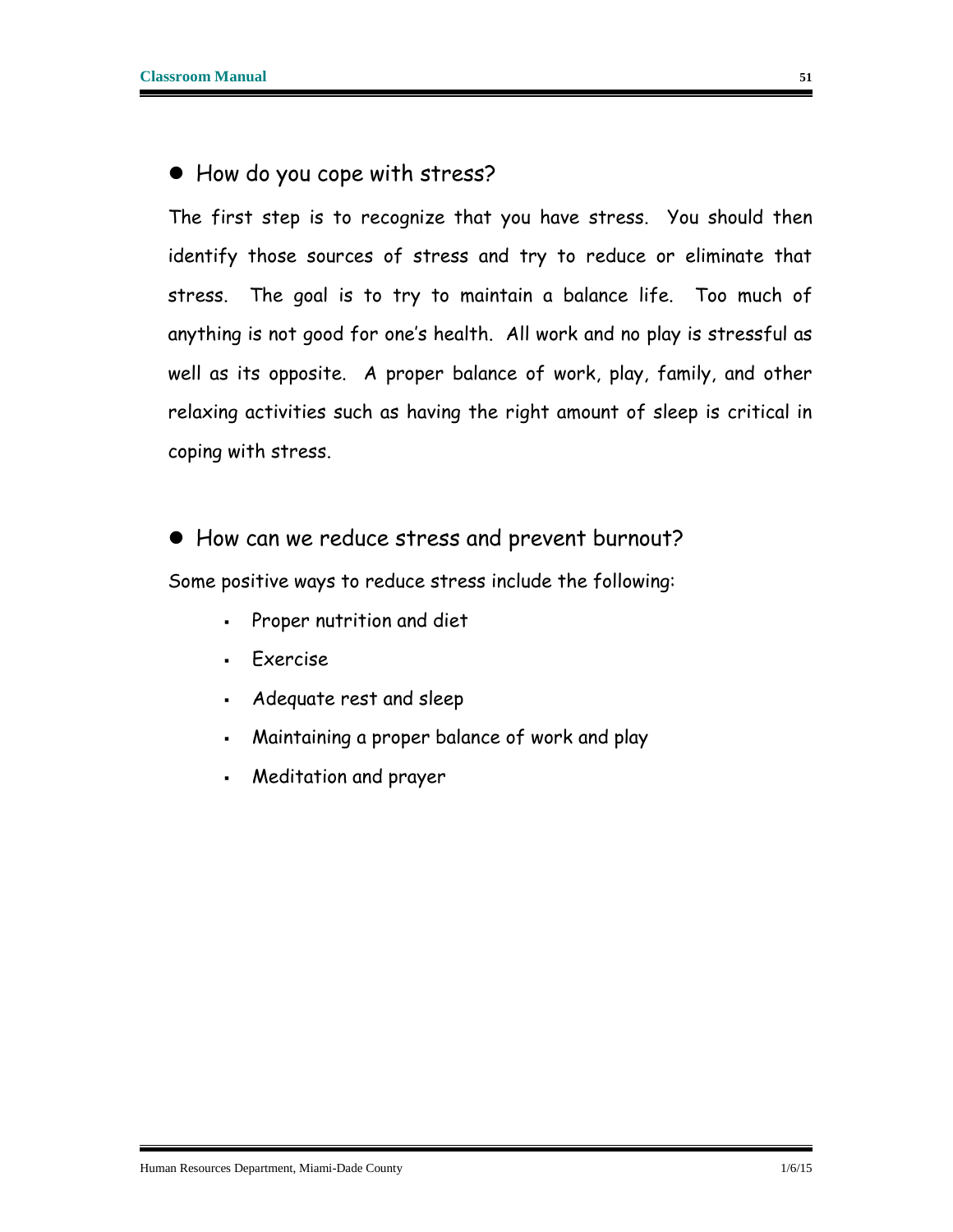#### What stresses us out?



One County resource to reduce stress is the availability of an affordable on-site fitness center located at the Stephen P. Clark Center and other County locations.

The Human Resources Department's Training and Development offers a class on stress management.

Another County resource available to all County employees is the Human Resources Department's Employee Support Services (ESS). Please utilize their confidential services if you recognize a problem.